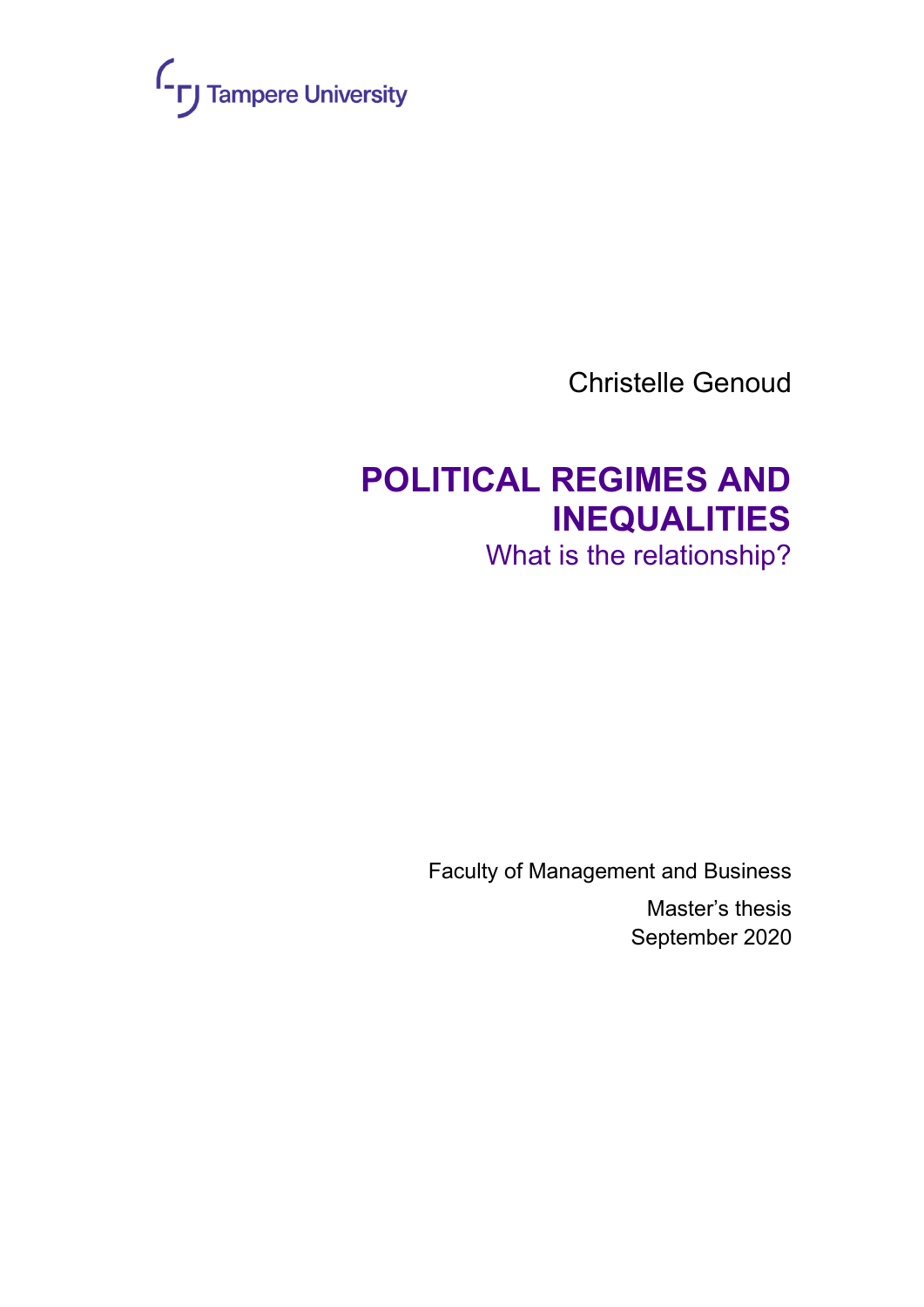### **ABSTRACT**

Christelle Genoud: Political regimes and inequalities, what is the relationship? Master's thesis Tampere University Master in Public Economics and Public Finance (MGE) September 2020

The relationship between political regimes and inequalities has been studied from both theoretical and empirical perspectives. This paper reviews the existing literature on the subject in order to assess the effects of political regimes on inequalities as well as the effects of inequalities on political regimes. On the one hand, we expect democracy to have a positive relationship with equality; on the other hand, we expect inequalities to have a positive effect on the level of democracy. My reading of the theoretical literature suggests that the results are heterogeneous. I present the mechanisms through which one might expect redistributive effects on incomes in a democracy and accordingly demonstrate that democracy does not necessarily reduce inequalities if it is captured by either interest groups or the middle class. I further present how inequalities drive social unrest, which might force a society to become more democratic, and in what way good economics characteristics lead to a democratic society. Empirical analyses on the linkage also provide inconclusive results about the effects of political regimes on inequalities and the effects of inequalities on political regimes. All things considered, I found different results depending on the sample or methods used.

**Keywords:** political regimes, democracy, inequality, redistribution, elites

The originality of this thesis has been checked using the Turnitin OriginalityCheck service.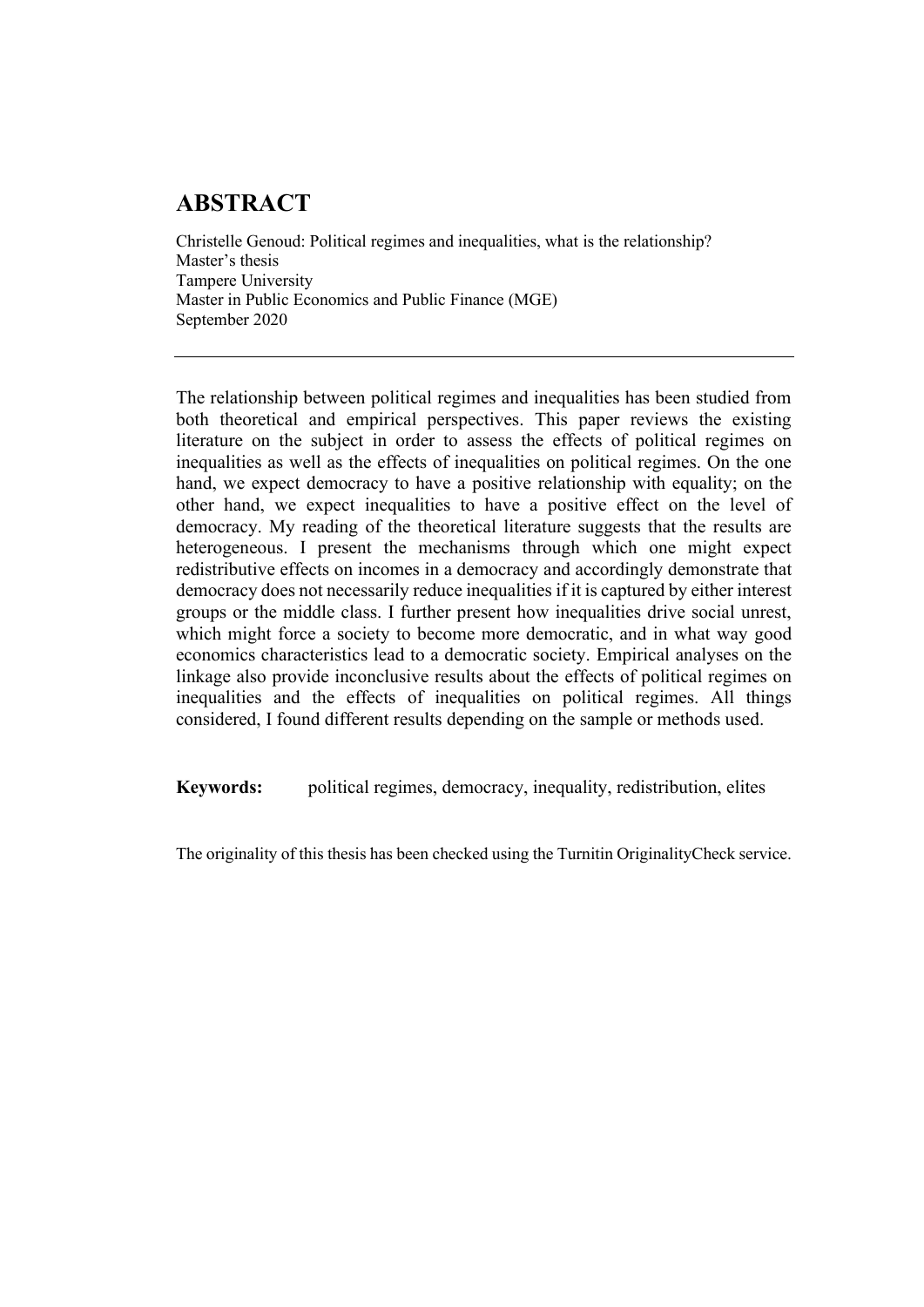### TABLE OF CONTENTS

| 1.           |                                                                     |
|--------------|---------------------------------------------------------------------|
| 2.           | RELATIONSHIP BETWEEN POLITICAL REGIMES AND INEQUALITIES:            |
| 2.1.         | MODELS EXPLAINING THE EFFECTS OF POLITICAL REGIMES ON               |
| 2.1.1.       |                                                                     |
|              | 2.1.2. LIBERAL DEMOCRACY AND THE ROLE OF INTEREST GROUPS 8          |
| 2.1.2.1.     | THE CASE WHERE DEMOCRACY IS CAPTURED BY THE ELITES 8                |
| <b>CLASS</b> | 2.1.2.2. THE CASE WHERE DEMOCRACY IS CAPTURED BY THE MIDDLE<br>- 10 |
|              |                                                                     |
| 2.2.         | MODELS EXPLAINING THE EFFECTS OF INEQUALITIES ON POLITICAL          |
| 2.2.1.       | THE CASE WHERE THERE IS A THREAT OF A REVOLUTION 14                 |
| 2.2.2.       | THE CASE WHERE INTRINSICALLY GOOD CHARACTERISTICS                   |
|              | 3. RELATIONSHIP BETWEEN POLITICAL REGIMES AND INEQUALITIES:         |
|              |                                                                     |
| 3.1.         | EMPIRICAL STUDIES ABOUT THE EFFECTS OF POLITICAL REGIMES ON         |
|              |                                                                     |
| 3.1.1.       |                                                                     |
| 3.1.2.       |                                                                     |
| 3.2.         | EMPIRICAL STUDIES ABOUT THE EFFECTS OF INEQUALITIES ON              |
| 3.2.1.       |                                                                     |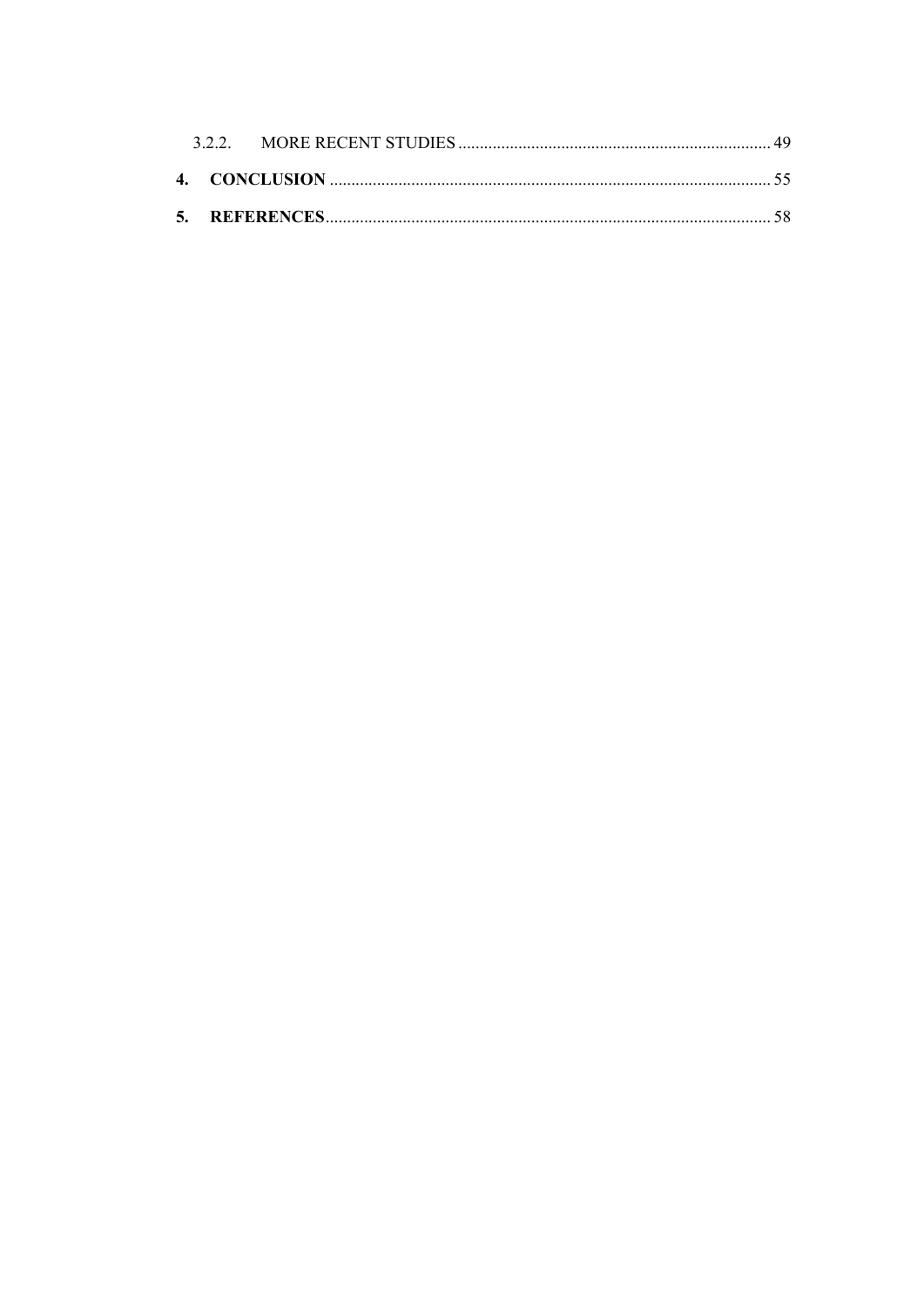### <span id="page-4-0"></span>LIST OF FIGURES

Figure 1. The conflict game [..............................................................................................](#page-30-0) 27

### <span id="page-4-1"></span>LIST OF TABLES

| Table 1. Analysis Using Jackman's Index: Ordinary Least Squares (OLS) and Instrumental   |  |
|------------------------------------------------------------------------------------------|--|
|                                                                                          |  |
| Table 2. Two-Stage Least-Squares Estimates for the Political-Democracy Equation $(N=60)$ |  |
|                                                                                          |  |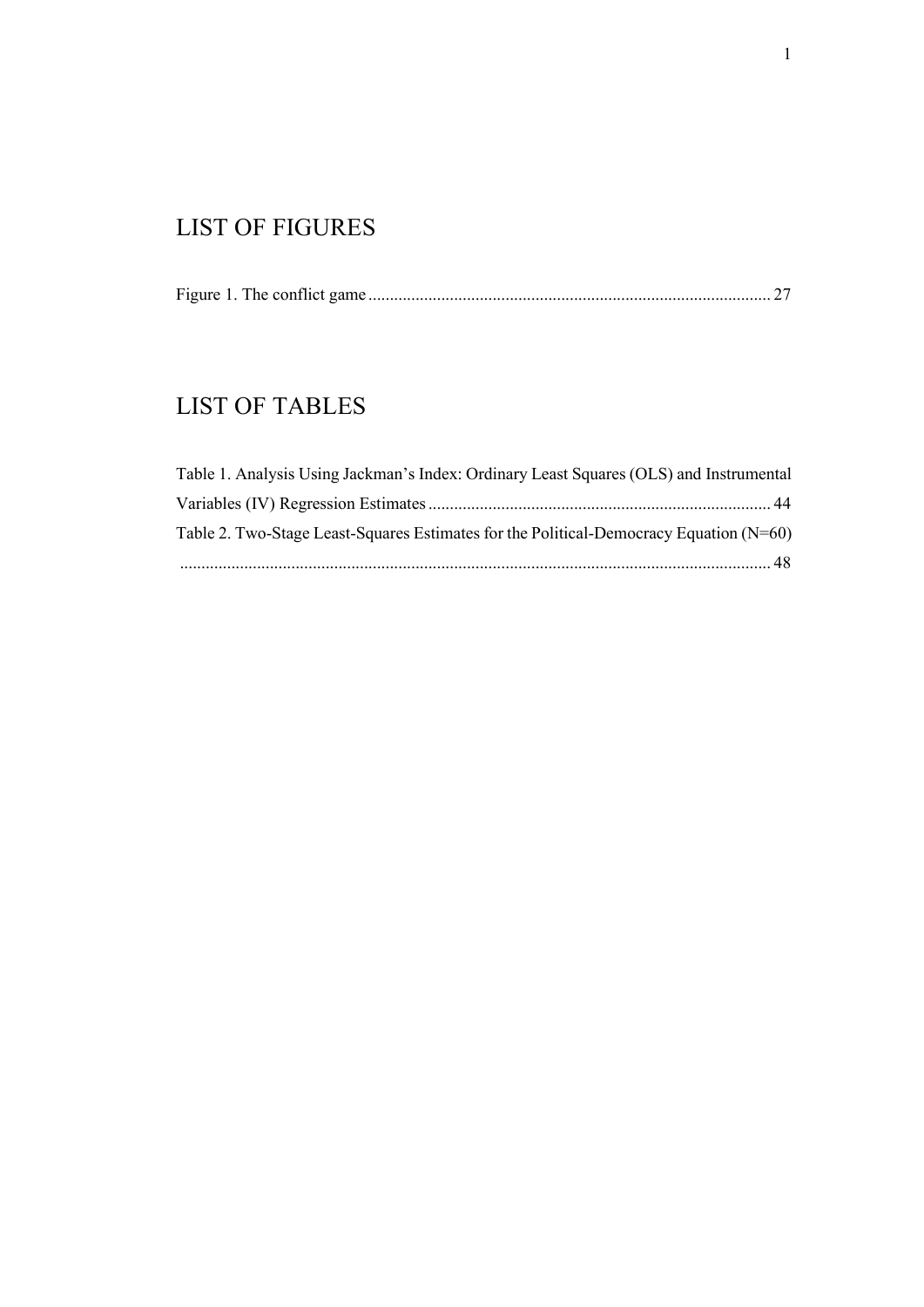#### <span id="page-5-0"></span>**1. INTRODUCTION**

Louis Brandeis, member on the Supreme Court of the United States from 1916 to 1939, said: "We can either have democracy in this country or we can have great wealth concentrated in the hands of a few, but we can't have both.". But is there a relationship between political regimes and economic performance? Researchers have long tried to seek this relationship; in particular, the link between political structure and economic growth (see e.g. Barro, 1994; Tavares and Wacziarg, 2001 or Acemoglu et al., 2019) or between political regimes and income distribution (see e.g. Putterman, 1996; Boix, 2003 or Acemoglu et al., 2014) have been examined. Many studies have advocated that democracy helps reduce inequalities of income by extending political power (Weede, 1982 or Muller, 1988). Far from a consensus on the relationship between democracy and inequality, it has also been suggested that inequalities could undermine democratic political regime (Dahl, 1977). On the other hand, it has also been argued that both factors have no bearing on each other (Jackman, 1975 or Bollen and Jackman, 1985).

In line with these questions, this master thesis seeks to review the literature on the relationship between political regimes and inequality and the direction of the causality. First, the relevant theoretical literature is presented to determine the different arguments explaining how democracy might affect inequality and how inequality might impact democracy. Then, I review the empirical studies to assess if it is consistent with the theory.

One expects a political system to impact income redistribution through laws, institutions, and policies in effect in that system (Acemoglu, 2008). For instance, it is anticipated that nondemocratic regimes, where political power is concentrated within a limited segment of the population, will experience greater inequalities (Acemoglu et al., 2014, p.1886). A typical nondemocratic regime is an authoritarian regime and according to Kaufman Purcell (1978), it has three main characteristics: limited diversity in the political body, which implies political power to be in the hand of an elite or a group of elites; low subject mobilization of the population,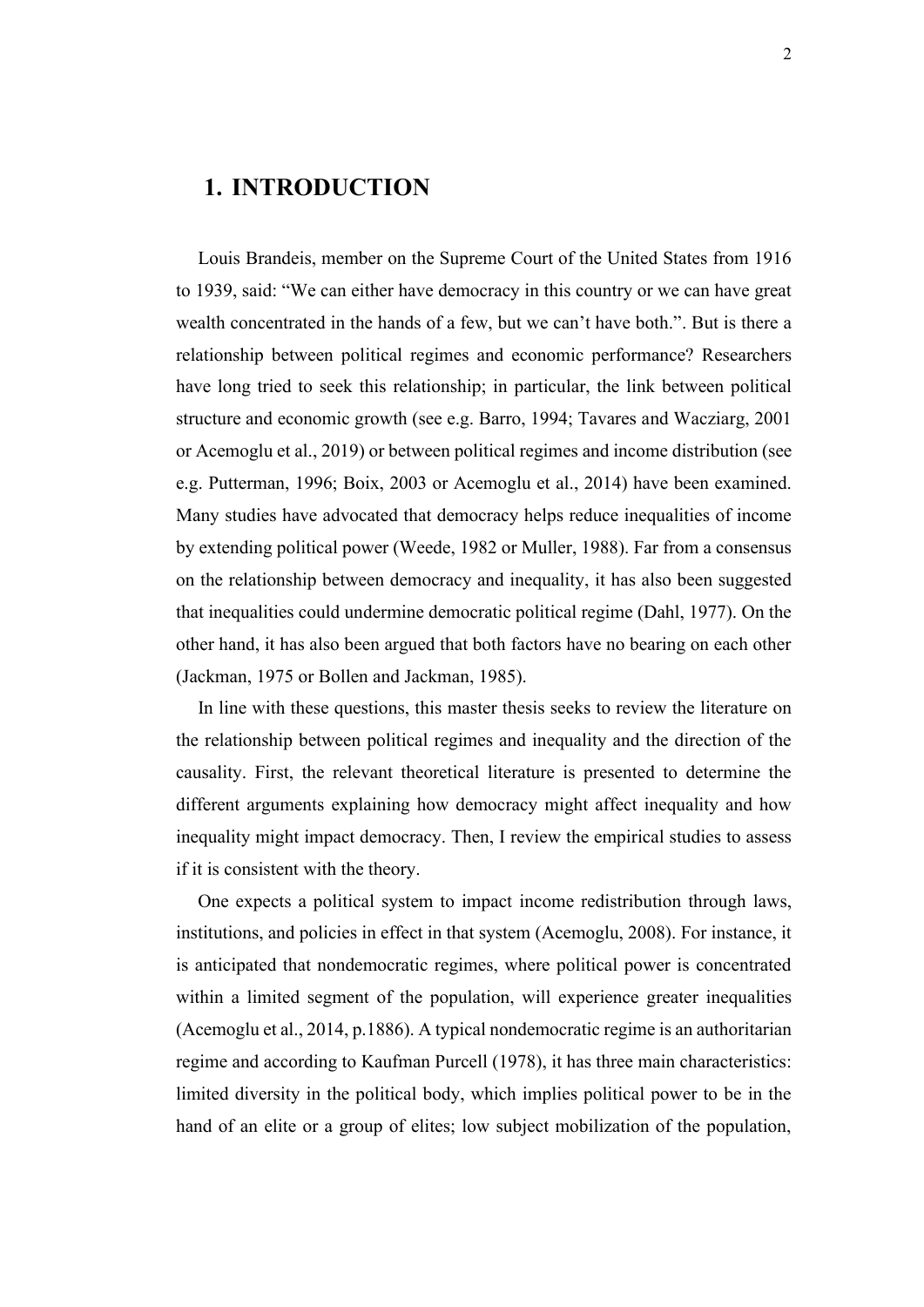which means the authoritarian leader has significant decision-making autonomy; and the low political participation (Kaufman Purcell, 1978, p.30).

On the other hand, according to Lenski (1966), the idea that a democratic society is more equal is based on three characteristics these societies have: universal adult right to vote; the right of political opposition and the possibility for disadvantaged group to form and engage in collective action (Lenski, 1966, p.318). Indeed, in a democratic regime, mobilization is moderate and legal rulership predominates. Decision-makers have less autonomy and the political participation will be higher (Kaufman Purcell, 1973, p.37). However, a democratic society often has populist tendencies, with certain groups taking advantage of the circumstances that political power is more equally distributed to expropriate assets (Acemoglu, 2008, p.2).

In this paper, I will look at the relationship between political regimes and inequality. I will especially focus on the direction of the causality to assess if the effects go in the direction of political regimes affecting inequality, or inequality affecting political regimes. Theoretically, I present the model of Meltzer and Richard (1981), whose argument is that democracy has a redistributive effect on income through the extension of the voting right toward poorer segments of society. Then, I identify why democratization might not lead to a reduction of inequality when democracy is captured by an elite or the middle-class to their advantage. I also present models of inequality influencing political regimes; first a mechanism highlighted by two papers of Acemoglu and Robinson (2001, 2002) on how the threat of a revolution might lead to democratization and then in what way intrinsically good economics characteristics lead to a democratic society.

Second, I review the empirical evidence on this topic. For both the effects of political regimes on inequality and the effects of inequality on political regimes, I aimed to find papers with different methods and samples. The majority of former studies only measure a correlation, while more recent ones take endogeneity and control for different variables into account.

This paper proceeds as follows. In the next section, I discuss the theoretical connections between political regimes and inequality. Section 2.1 presents the effects of political regime on inequality and section 2.2 the effects of inequality on political regime. Section 3 reviews the existing empirical literature: Section 3.1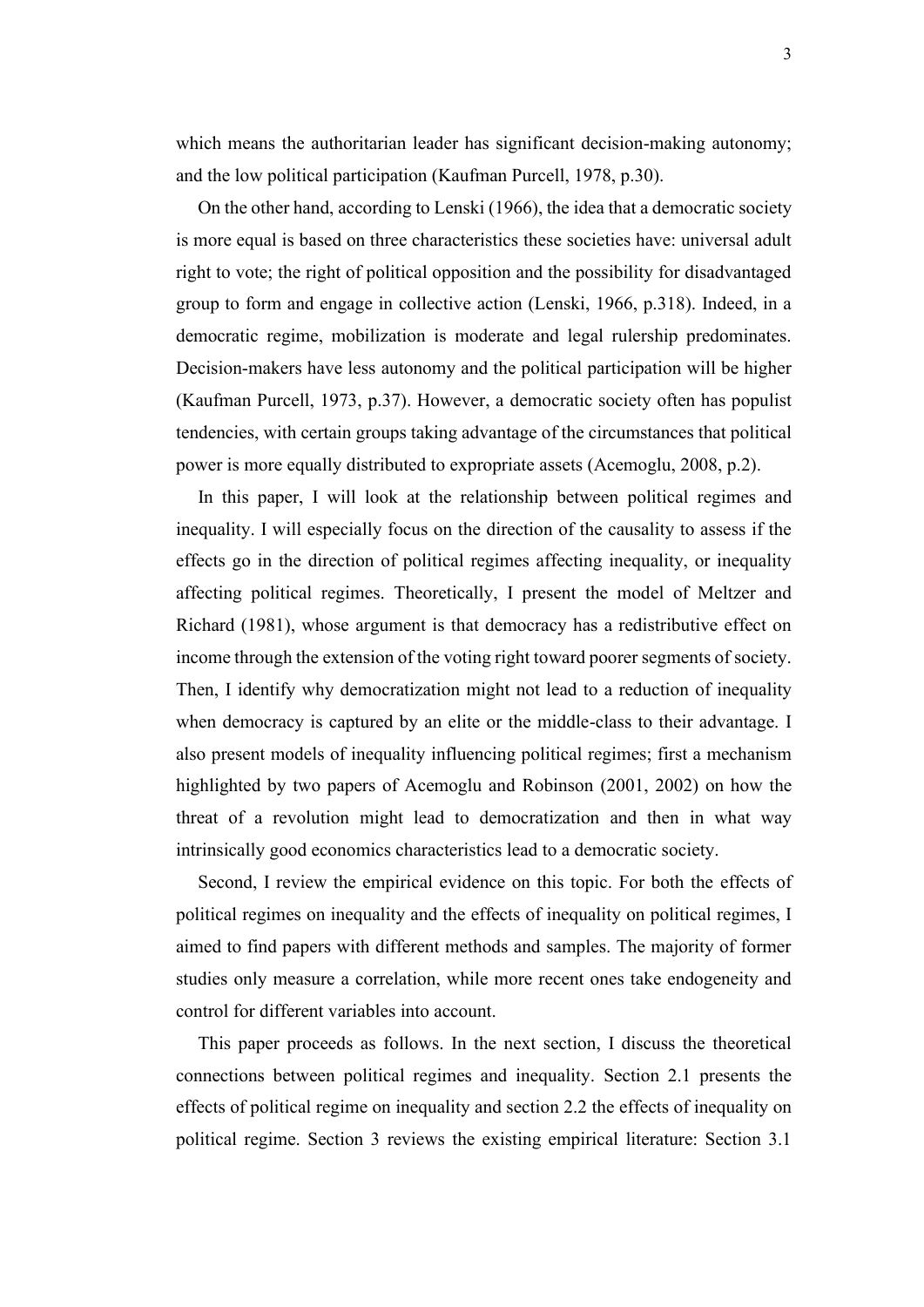presents an empirical survey of the impact of political regimes on inequalities and section 3.2 then reviews the empirical literature on the impact of inequalities on political regimes. Section 4 concludes.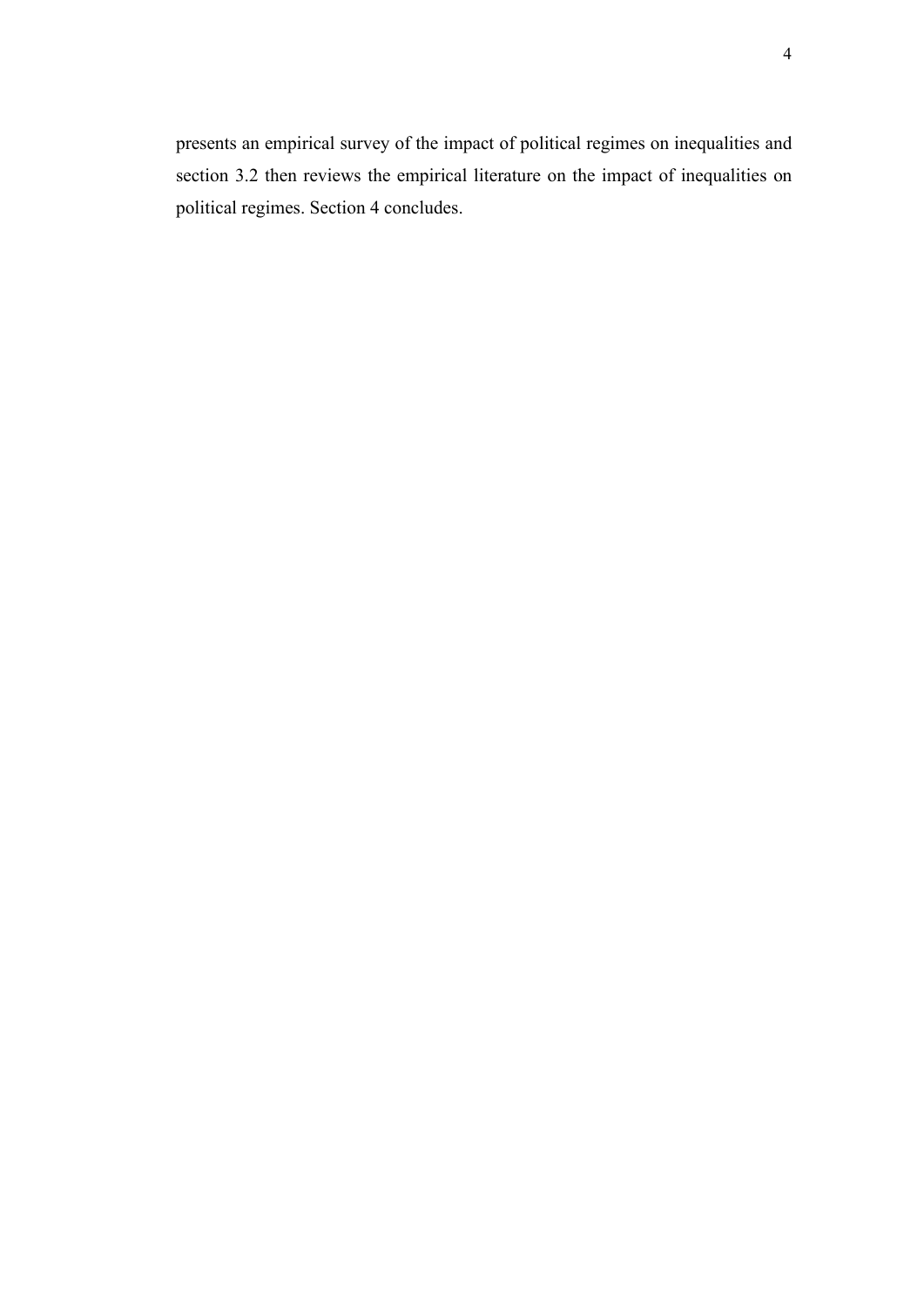# <span id="page-8-0"></span>**2. RELATIONSHIP BETWEEN POLITICAL REGIMES AND INEQUALITIES: THEORETICAL CONSIDERATIONS**

In this part, I will focus on the theoretical aspects. I will introduce models of the relationship between political regimes and inequalities. These associations will be divided into two sections; I will first present the effects of political regimes on inequalities, followed by the effects of inequalities on political regimes.

### <span id="page-8-1"></span>2.1. MODELS EXPLAINING THE EFFECTS OF POLITICAL REGIMES ON INEQUALITIES

Impacts of political regimes on inequalities might happen through different mechanisms, some of which will be described in this thesis. I will start with the redistributive effects of democracy presented by Meltzer and Richard (1981) and remodeled by other authors. Next, I will present how democracy may be captured by interest groups and, therefore, does not reduce inequalities. Finally, I will demonstrate how redistribution works under autocratic regimes.

#### 2.1.1. THE REDISTRIBUTIVE EFFECTS OF DEMOCRACY

<span id="page-8-2"></span>The first mechanism introduced is the one of Meltzer and Richard (1981). They use the median voter theorem to assess how a democracy may diminish inequalities. This theorem, which is a simple way to model the functioning of a democratic society, assumes that the median voter always gets their most preferred policy (Congleton, 2002, pp.2-3). Under the assumption that the median voter's position is more leftist in democracies than in non-democracies, we can expect democracies to have lower level of inequalities than there is in non-democracies. Indeed, if a tax is determined by the initial distribution of income and the median voter's position,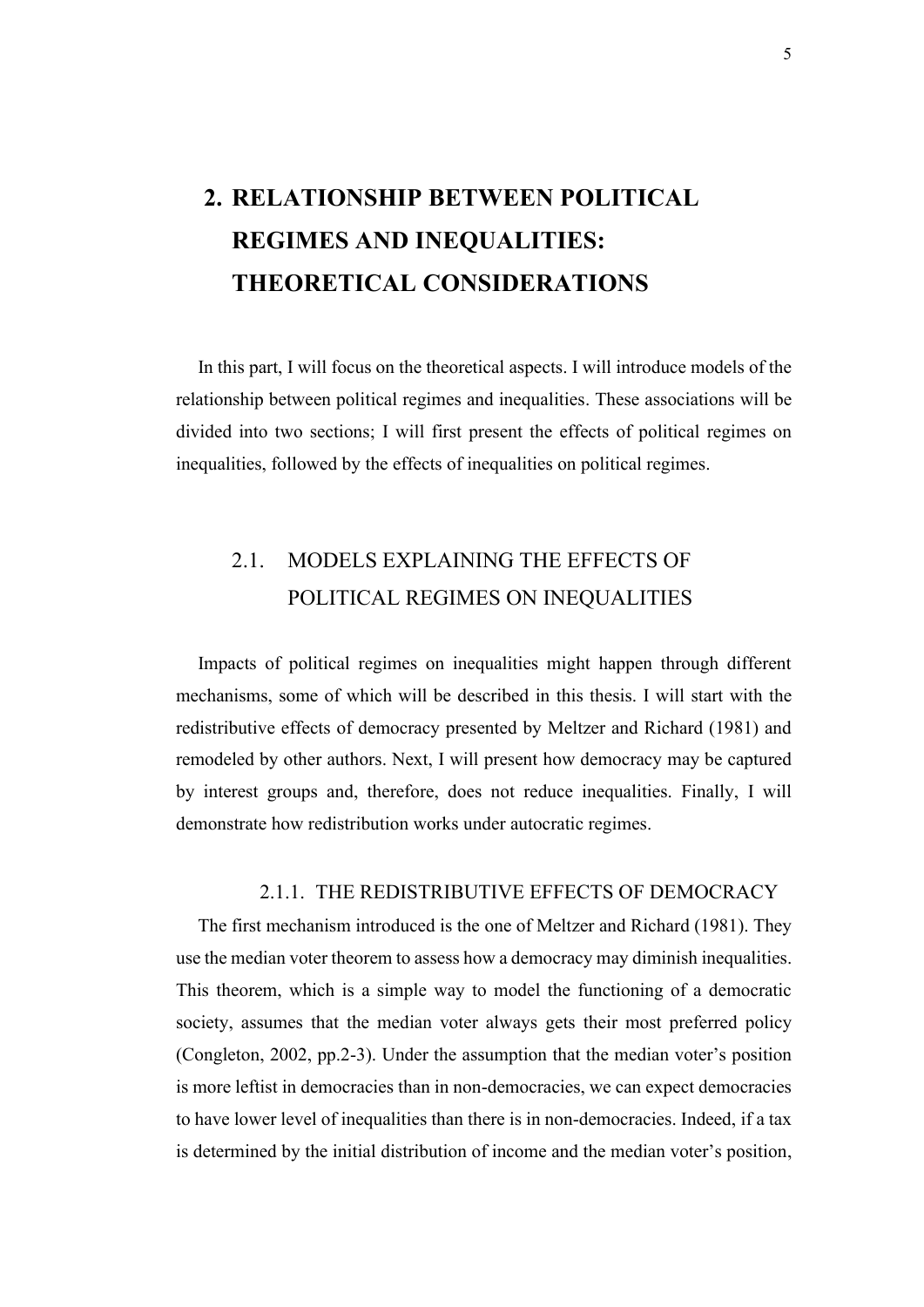the revenue of this tax is distributed proportionately in the population. Since the median voter is shifted toward poorer segments of society, through the extension of the voting franchise, inequalities may be expected to decrease through redistribution (Timmons, 2010, pp.4-5). In order to give a more pedagogical understanding of this theory, I will also present a simplified version of the model which has been further developed in the paper of Acemoglu et al. (2014).

The main assumption Meltzer and Richard (1981) make in their model is that democracy has a redistributive effect on incomes. They argue that a change in the voting rules could possibly change the income tax rate. When political power is extended toward poorer segments of society, the median voter will be shifted in this part of the population. Therefore, votes for redistribution increase, and consequently, inequalities are reduced.

#### *The basic framework*

In the example of a society with a large number of agents, prices, wages, and tax rates are taken as given and differences in productivity are reflected by differences in endowment. Agents only differ in their endowment of income  $y$  (with its mean being  $\bar{v}$ ), which consist of productivity x and the time they allocate to labor n.  $F(v)$ is the distribution function of income in the society, or the fraction of the population whose income is less than  $y$ .

The government only has one policy instrument, which is a tax  $\tau$  imposed on all individuals. The tax is proportional to earned income since productivity cannot be directly observed. As emphasized before, the revenue of the tax is then used to finance lump-sum redistribution of  $r$  units of consumption per capita.

#### *Maximization problem of the agent*

The rational agent wants to maximize their utility; the maximization problem under the constraint presented in (2.2) is the following:

$$
\max_{n \in [0,1]} u(c,l) = \max_{n \in [0,1]} u[r + nx(1-\tau), 1-n], \tag{2.1}
$$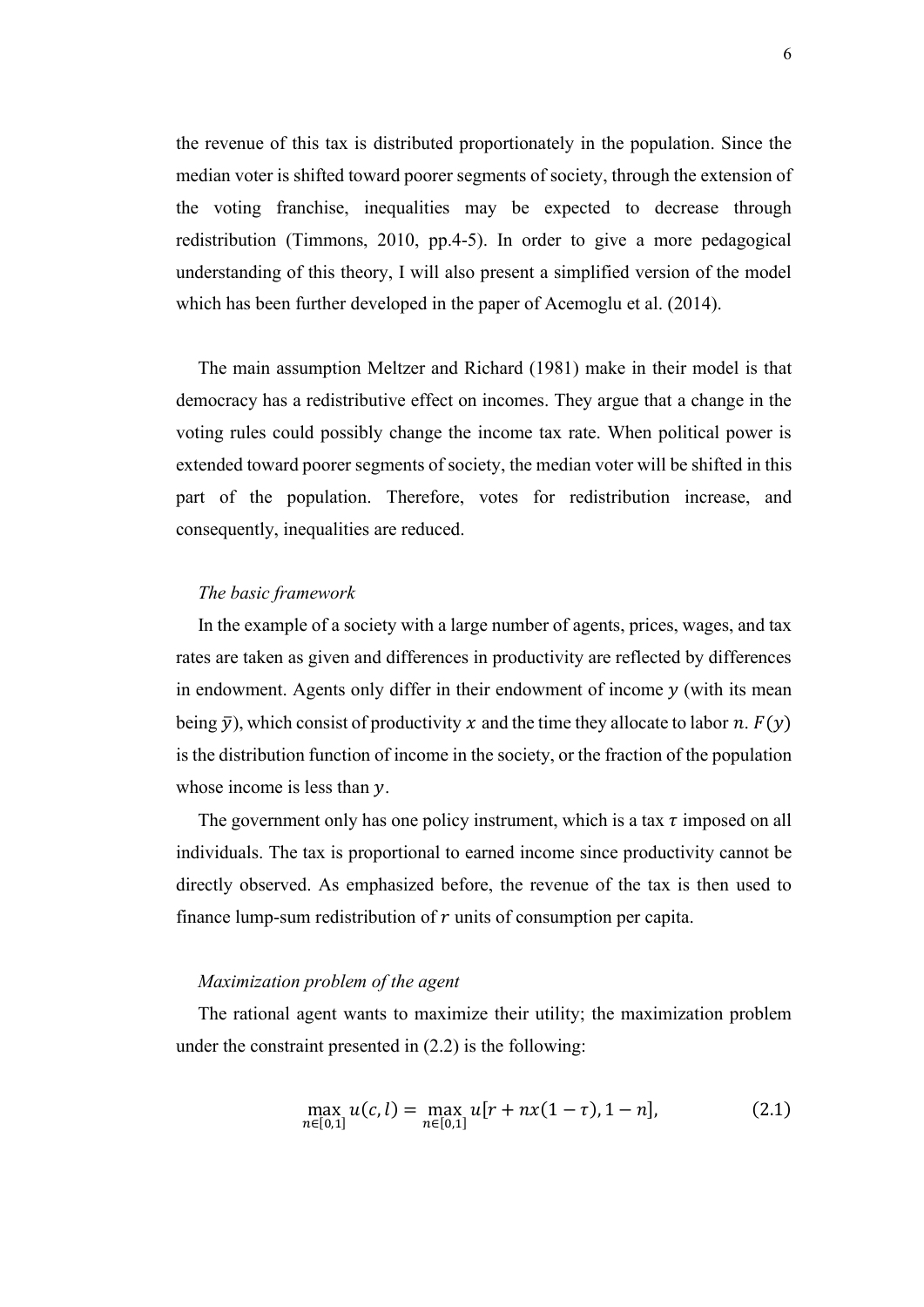with  $c$  for consumption,  $l$  for leisure,  $r$  the revenue of the tax,  $n$  the number of worked hours, x the productivity and  $\tau$  the tax. Agents are price taker in the labor market, take  $\tau$  and  $r$  as given and select  $n$  to maximize their utility.

#### *Determination of the optimal tax rate*

In a society using universal suffrage with majority rule, the voter with the median income is decisive. Such individual has to find a tax rate that maximizes their own utility. However, the lump-sum transfer  $T$  is determined by the government budget constraint, and the tax should also balance the government budget. The government only spends money on redistribution of income, which suggests:

$$
T \leq \tau \overline{y} - C(\tau) \overline{y},\tag{2.2}
$$

with T representing the government budget constraint and the transfer to all agents,  $\tau$  the tax rate,  $\bar{y}$  the mean individual income and  $C(\tau)$  capturing the distortionary costs of taxation.

The tax rate  $\tau$  is to be found so that it maximizes the median voter's utility (equation 2.1) given the government budget (equation 2.2). Therefore, under those circumstances:

$$
0 = \overline{y} + \tau \frac{d\overline{y}}{dt} - \hat{y},
$$
\n(2.3)

The preferred post-tax income of each individual, which is found by solving the first-order condition, is the following:

$$
\hat{y} = (1 - \tau)y + \tau \overline{y} - C(\tau)\overline{y}.
$$
\n(2.4)

This equation implies that the higher the income, the lower the preferred tax rate. Indeed, the tax is imposed on the income and then used to redistribute to all agents, so that individual with higher income do not want to be taxed more and also do not need more transfer.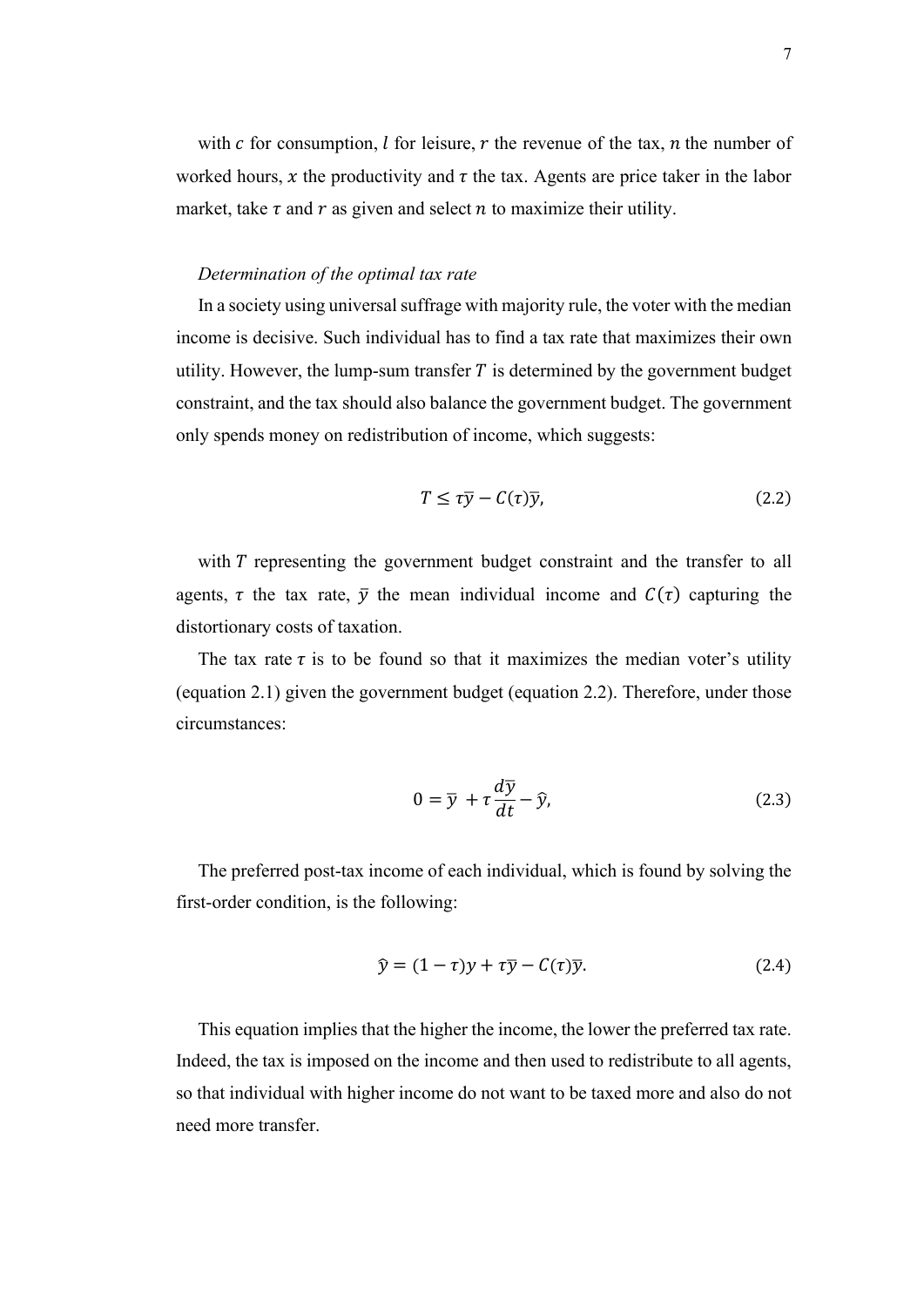#### *Extension of the voting franchise*

Nonetheless, if it is assumed that only agents with a higher income than  $y_q$ , the  $q^{th}$  percentile of the income distribution have the right to vote, the remaining agents, therefore, will be disenfranchised. That said, in the case of a further transition to democracy with an extension of the franchise,  $y_q$ , becomes lower than  $y_q$ . Thus, the tax rate  $\tau_q$ , is then higher than  $\tau_q$  and the resulting post-tax income distribution  $F_{q}$ , is more equal since it is more focused around its mean than  $F_{q}$ (Acemoglu et al., 2015, pp.1890-1892).

#### *The main result*

All things considered, the outcome of the model of Meltzer and Richard (1981) is that democratization increases the number of voters with relatively low income. The position of the decisive voter depreciates the distribution of income, and therefore, while increasing the demand for a higher taxation, results in a more significant redistribution (Meltzer and Richard, 1981).

### 2.1.2. LIBERAL DEMOCRACY AND THE ROLE OF INTEREST GROUPS

<span id="page-11-0"></span>A democratization does not necessarily lead to reduction in inequality. This argument is discussed in this subsection along with the role of the interest groups. I will first focus on how the democracy might be captured by an elite and will then present the way middle-class population can take advantage of the democracy.

### *2.1.2.1. THE CASE WHERE DEMOCRACY IS CAPTURED BY THE ELITES*

<span id="page-11-1"></span>The first possible mechanism is presented by Acemoglu et al. (2011). They establish a model of inefficient states in which the rich elite influences the public bureaucracy. They show that when a society begins as nondemocratic but is, however, likely to democratize, the rich population will feel threatened. Thus, in order to limit redistribution, they will find it profitable to choose an inefficient organization which will enable them to capture democratic politics. Moreover, bureaucrats will most likely vote for the rich because they receive rents and expect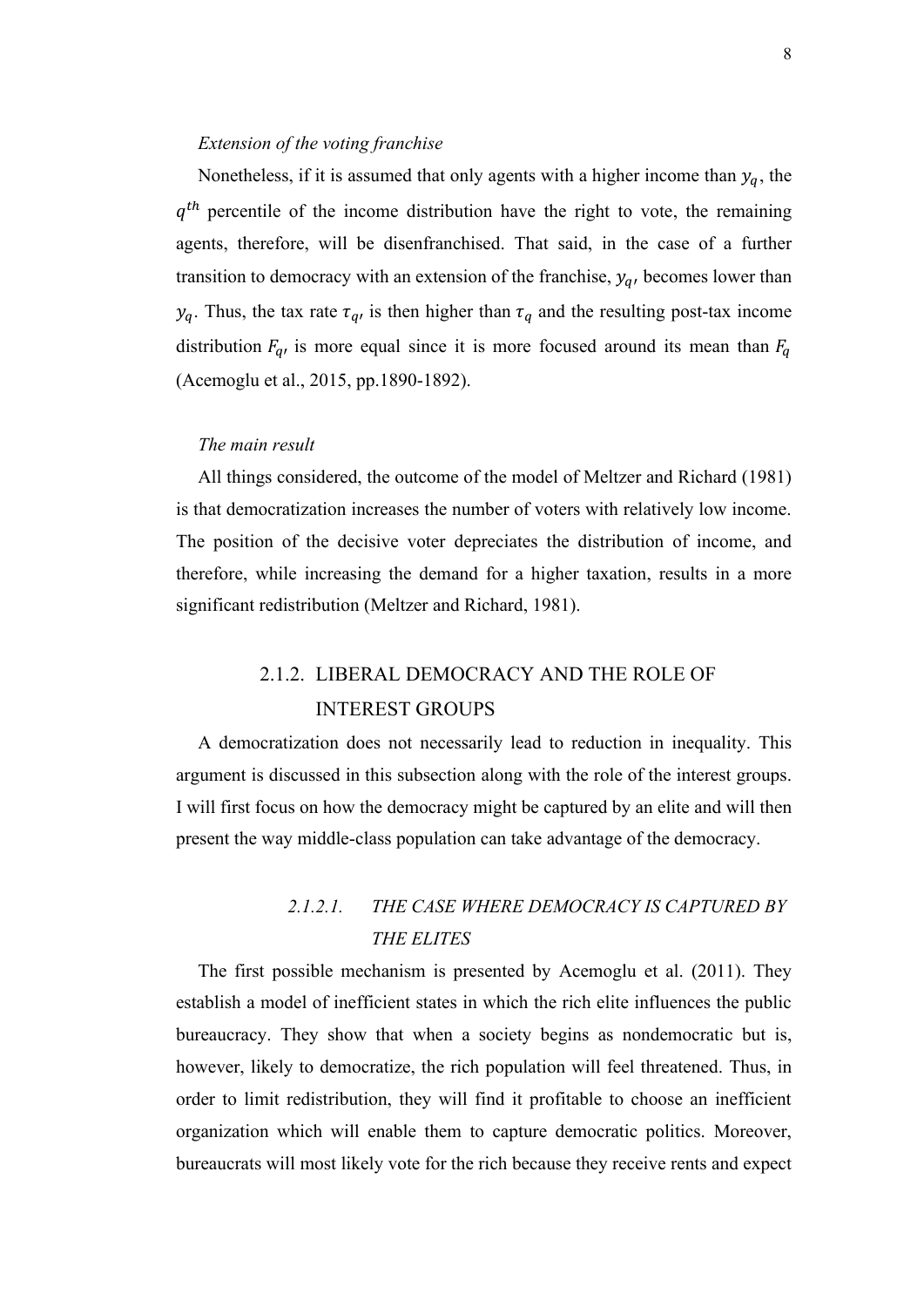bureaucratic reform if the poor were to come to power. Therefore, a coalition emerges between the rich elite and bureaucrats. In addition to this, not only do inefficient states expand, but they also persist. Indeed, bureaucrats vote for the elite, which does not reform the bureaucracy. This leads to an elite that captures democracy by establishing an inefficient state structure, which will not only induce less redistribution, but also limited public good provision (Acemoglu et al., 2011)

Albertus and Menaldo (2013) also argue that democracy can often be captured by elites and may therefore not be able to redistribute to a greater extent than autocracies. If a democratization happens when elites are considered as weak, the relationship between democracy and redistribution will emerge (Albertus and Menaldo, 2013, pp.576-577). However, during transition, a powerful elite will manage to create institutions that copy their strength. As a result, an elite-biased democracy in which the economic elite succeeds in exploiting their power in an effective way, will equally manage to manipulate political outcomes. They can do so through powerful lobbying or vote buying (Albertus and Menaldo, 2013, p.581). Thus, an elite-biased constitution, even if it is a democracy, might reduce redistribution. As a matter of fact, the probability of right-wing executives is higher because of the over-representation of elite interests related to these constitutions. Moreover, the elite will support institutions and electoral rules that facilitate powerful interests to defend their control in local politics (Albertus and Menaldo, 2013, p.584).

Further, Acemoglu et al. (2014) argue that the rich elite might take action to increase their *de facto* power, and consequently, nullify *de jure* power that poorer agents acquired through democratization. This will be the case under the assumption that the redistribution of income is made between the rich elite (enfranchised) and the rest of the population, the latter being the majority, which is not enfranchised at the beginning. Acemoglu et al. (2014) further suppose that the rich elite has the possibility to strengthen their *de facto* power and therefore control the political system to some extent, under costly investments. When there is a limited franchise, the elite does not need to bear the cost to capture the democracy.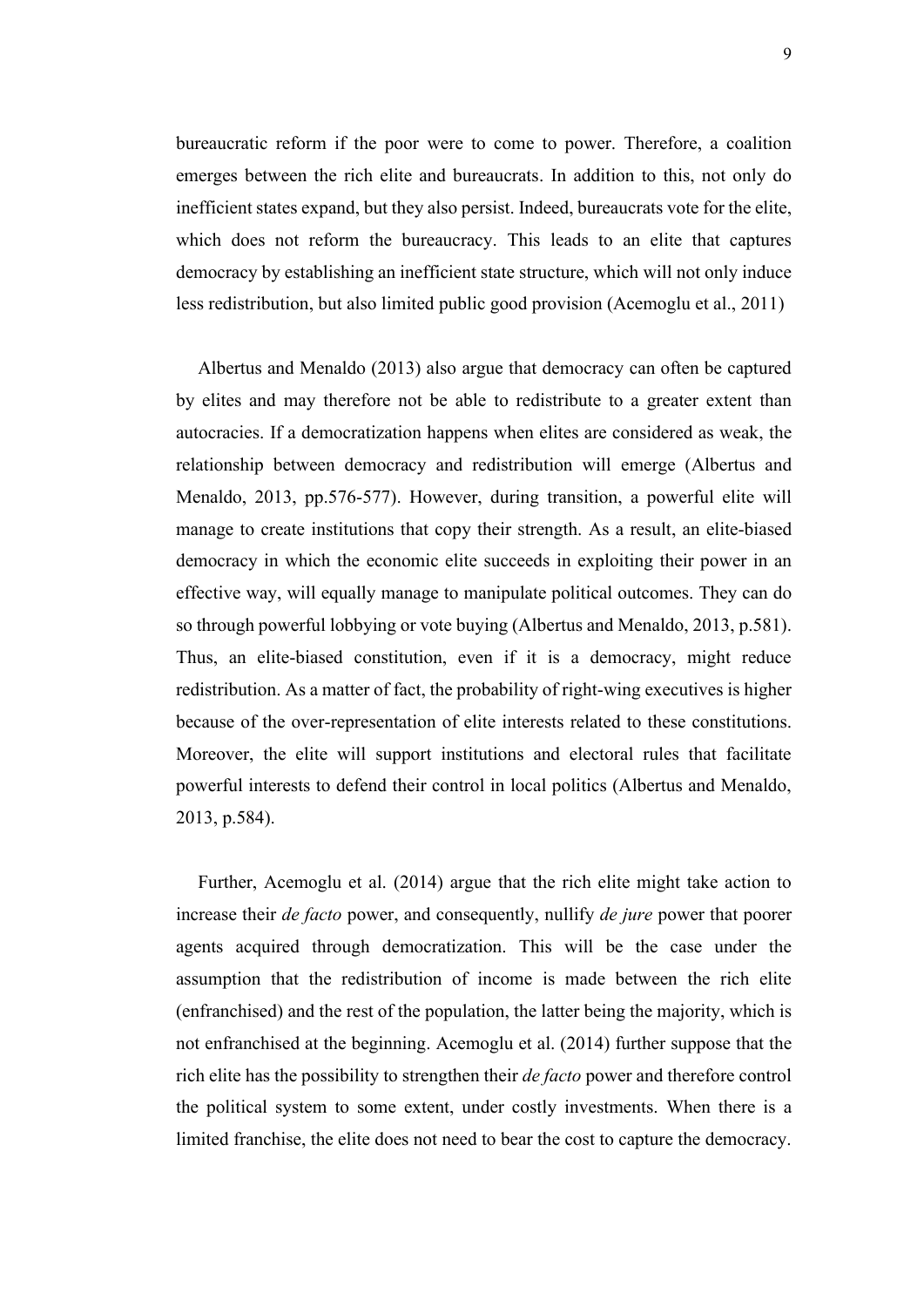However, when the voting franchise is extended, the larger and poorer segment of the society will impose higher redistribution. Thus, if the cost is not excessively high, the rich elite might find it profitable to set the tax at a stage that is profitable for them. Subsequently, no changes in taxes and redistribution of income will ensue as a result of democratization (Acemoglu et al., 2014, p.1895).

It is, however, noteworthy to mention that democracy can possibly lead to an increase in taxes while not having any relevant effect on inequality. The elite, along with their de facto power, could shift redistribution toward themselves but does not have such power to control taxes. In line with this supposition, democratization would affect inequality only to a small extent, but with a significant impact on taxation (Acemoglu et al., 2014, pp.1896-1897).

### *2.1.2.2. THE CASE WHERE DEMOCRACY IS CAPTURED BY THE MIDDLE CLASS*

<span id="page-13-0"></span>Democracy might not be captured by the elite, but by the middle-class which will be empowered by a democratization. This idea is suggested by Stigler (1970), who presents a law of public expenditures proposed by Aaron Director. The Director's Law argues that "Public expenditures are made for the primary benefit of the middle class and financed with taxes which are borne in considerable part by the poor and the rich" (Stigler, 1970, p.1). Therefore, agents of the middle-class will use this power to redistribute income to themselves, which will limit the impact of democracy on inequalities.

To defend the plausibility of Director's Law, Stigler (1970) cites examples of how the middle-class manages to capture the democracy and hence, uses the state in their favor. For instance, the middle-class benefits from the social security system. Indeed, the latter taxes massively individuals who work early, who die early, who were young when first covered by the law and families in which the wife is working. All these effects tend to favor the middle-class. Furthermore, the authors found out that tax exemptions were mainly given to institutions which serve the middle-class, such as educational and medical institutions (Stigler, 1970).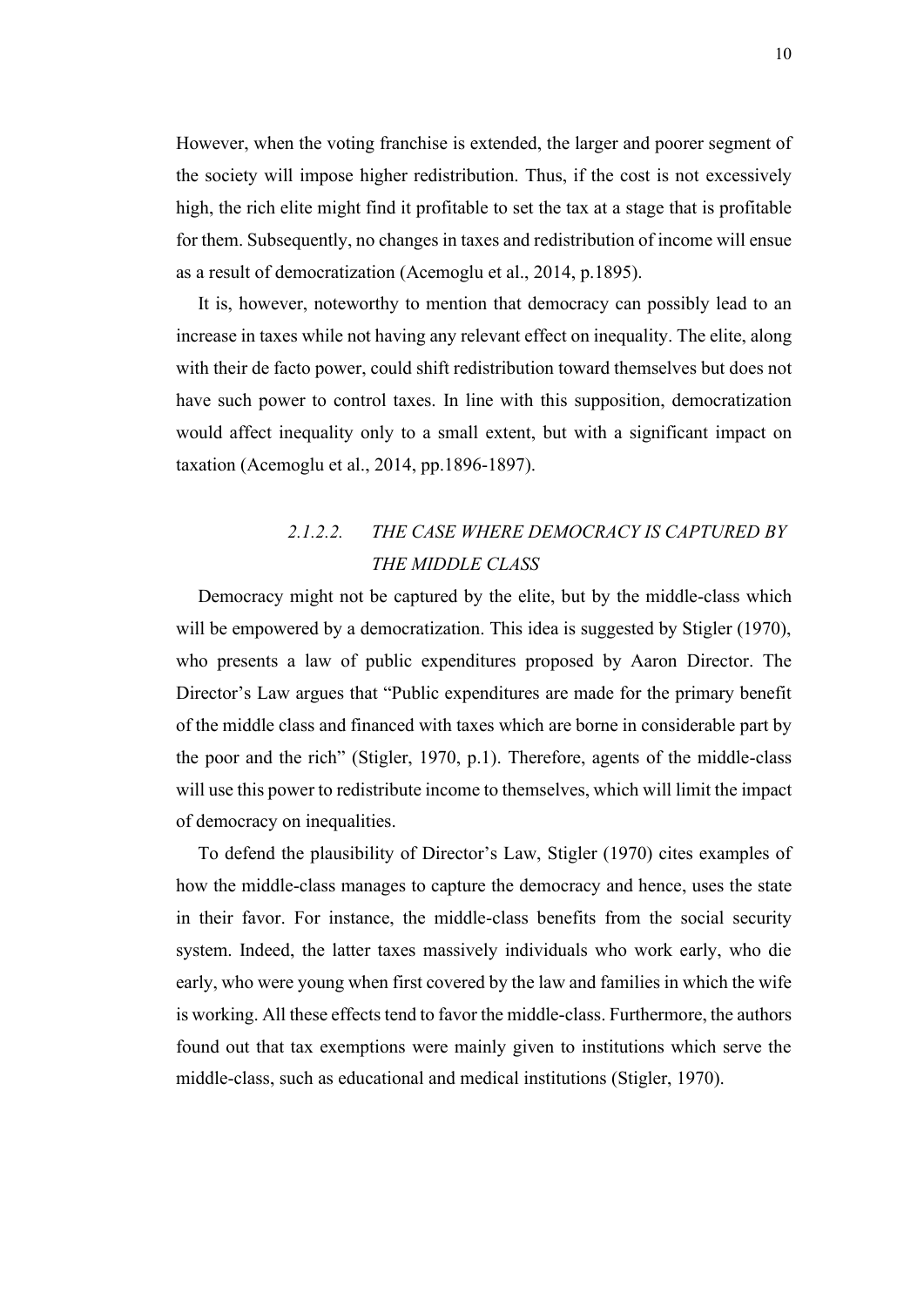Acemoglu and Robinson (2014) also discuss this idea. They demonstrate that the increasing power of the elite may limit redistribution and therefore the outcome for inequalities (Acemoglu and Robinson, 2014, p.1901). They suppose that the society is divided between the rich elite, the middle-class and the poor. They also assume that after a democratization, the median voter will be an individual from the middleclass. This will be the case if there are more agents in the middle-class than in the rich one and if the extension of the franchise is limited; or if the median voter is situated in the middle-class and there is development to a full democracy. Unlike the conclusion of the model of redistributive democracy in which the middle-class is empowered, Acemoglu and Robinson argue that the result of the income redistribution is ambiguous and depends on several factors. For instance, if the poor class is large and not excessively poor in comparison to the rich class, inequalities will increase because the burden of taxation is borne by the poor. It also depends on the fortune of the middle-class: if they are significantly poorer than the rich, a more equal society will arise; if they are much richer than the poor, the outcome will be a less equal society (Acemoglu and Robinson, 2014, pp.1898-1900).

#### 2.1.3. REDISTRIBUTION IN AN AUTOCRACY

<span id="page-14-0"></span>This subsection focuses on the orientation of the policies chosen by an autocratic government. I will start by presenting the suggestion of Beitz (1982) who claims that redistribution does occur in an autocracy. Then, I will present the idea of Bollen and Jackman (1985) based on the belief that if the state-elites orient their policy toward economic growth, inequalities will rise. Finally, I will present the model of Acemoglu and Robinson (2000) who suggest that redistribution only arises in the case of a revolution threat.

Beitz (1982) suggests that redistribution does occur in an autocracy. This idea is emphasized in the paper by Sirowy and Inkeles (1990). Beitz's argument is that authoritarian regimes are more competent at protecting the interests of the poor and the working-class than democracies. Indeed, Beitz (1982) admits that democracies are more receptive to demands of societal members, although they do not respect their members equally as sources of claims. This prevents the disadvantaged agents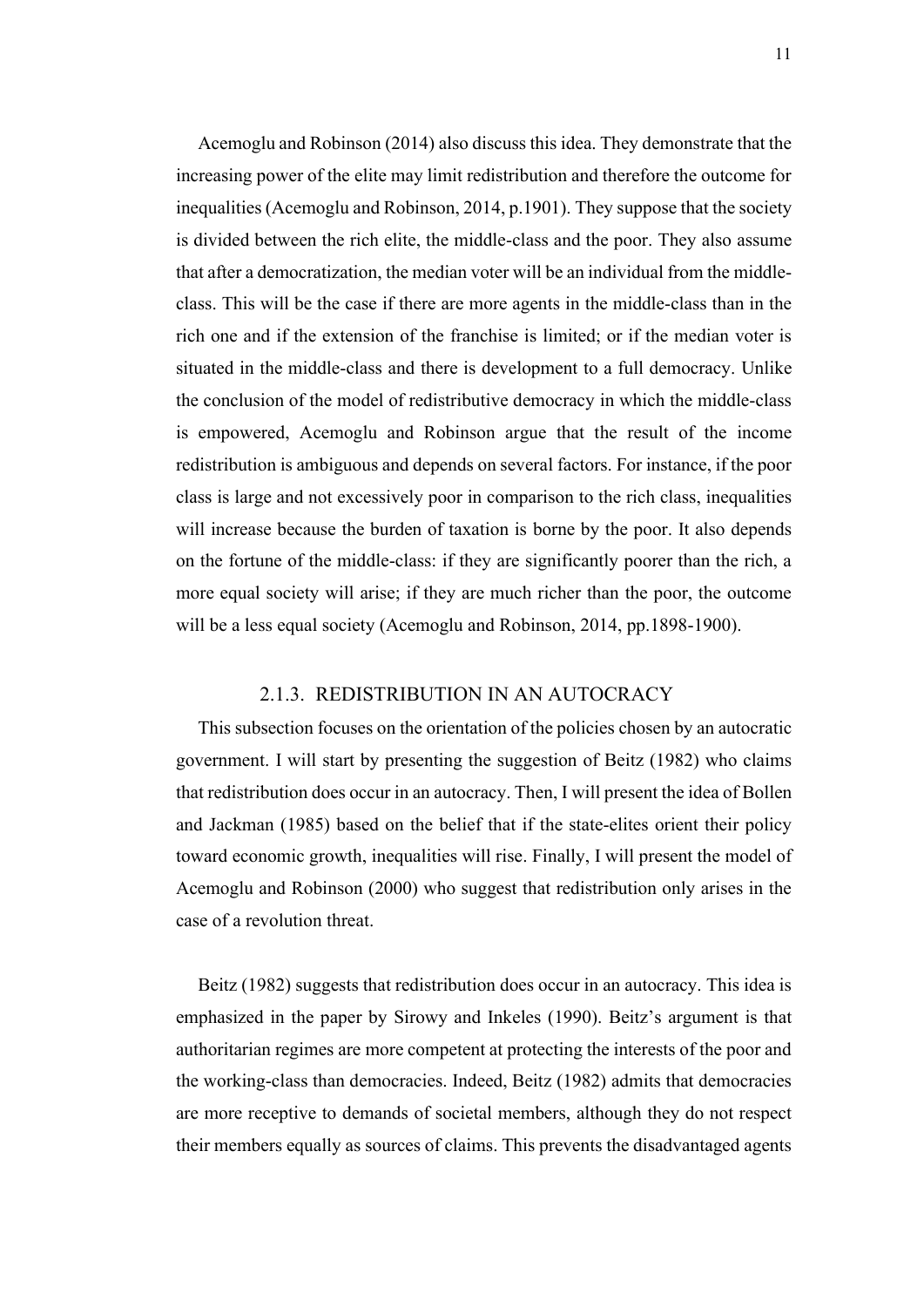from taking advantage of the political rights. Moreover, inequalities in redistribution of resources are repeated in inequalities of political influence. Thus, authoritarian regimes excel in protecting interests of the disadvantaged who are unable to defend theirs in a democratic society (Sirowy and Inkeles, 1990, p.135).

Besides, Bollen and Jackman (1985) argue that in autocratic regimes, since there is no political mechanism that holds the elite responsible for the disadvantages agents in the society, they can pursue policies that benefit the minority as long as they want. For instance, if representatives of the land-owning class are included in the regime, it is likely for the latter to disrupt land reform, which intends to reduce inequality. Similarly, monarchies have a low level of political representativeness, which implies greater inequalities. This suggests that in nondemocratic regimes, because the elites are not accountable to the majority, inequalities are more likely to arise (Bollen and Jackman, 1985, p.439).

Lee (2005) suggests that public sector extension is more likely to result in higher inequalities in an autocratic regime (or a limited democracy). He argues that the output depends on the policy: as mentioned before, the motive of the state elite is oriented on economic development, which will counterbalance the redistributive propensity within the use of state resources. Hence, a state-elite focused on growth will not improve global equality in the society. As a matter of fact, their policy will aim to create and develop new industrial forces with the help of infrastructures and low taxes. Thus, state-held resources will be used for this matter and not to improve redistribution and equality (Lee, 2005, pp.160-161).

Lastly, Acemoglu and Robinson (2000) argue that in an autocracy, redistribution takes place only when a democracy imposes a revolutionary threat. The authors found out that many Western societies extended voting rights and thus increased redistribution in order to prevent a democratization.

Let us summarize their argument: suppose that each agent is able to invest to increase their capital and there is a tax rate set by the elite. As long as there is no menace of a revolution in the autocratic society, inequality increases because the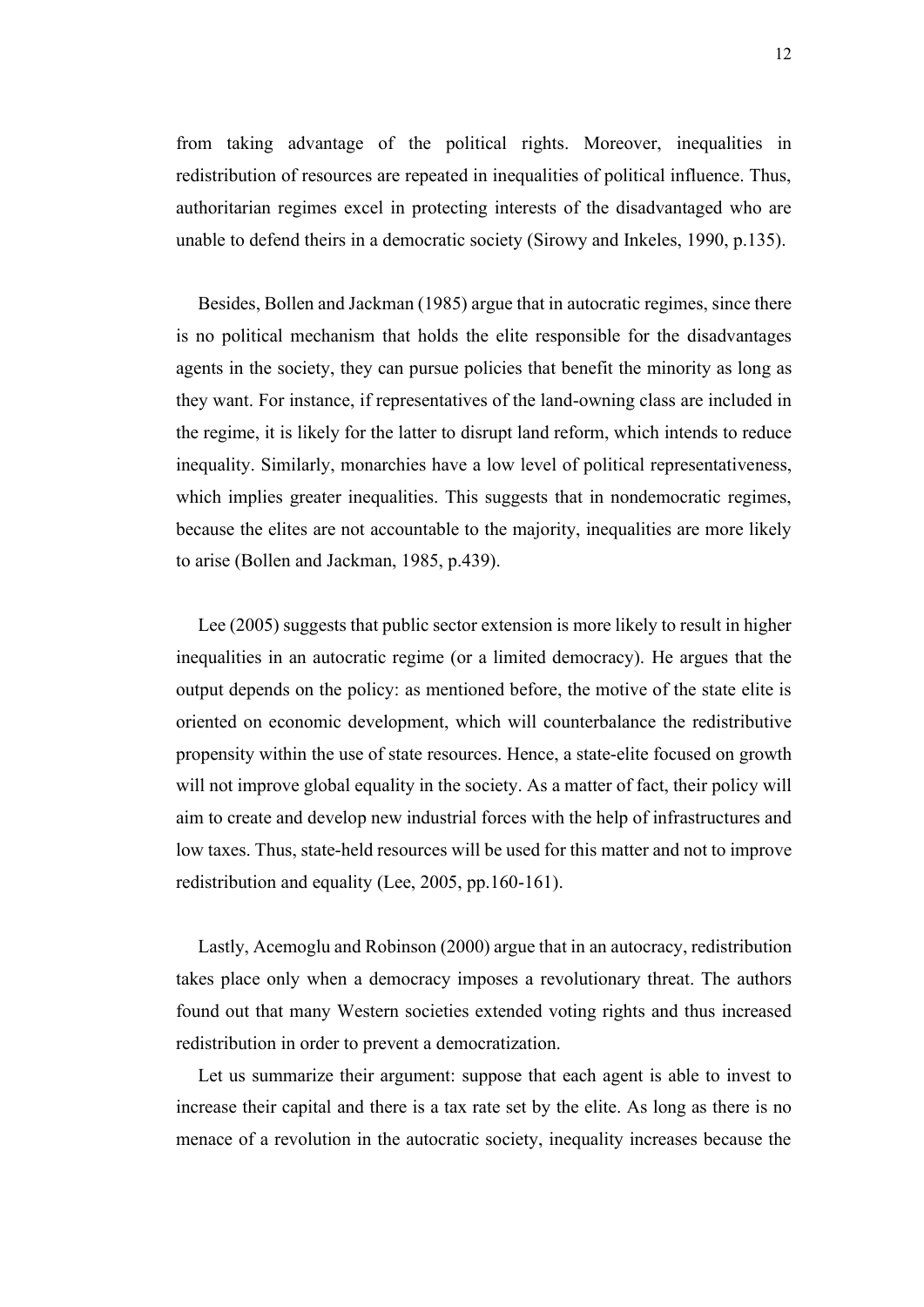poor cannot accumulate unless they receive transfers. Meanwhile, the rich do accumulate capital and therefore grow their income. When a menace arises, there are different output possibilities and it depends on when this threat arises.

If it arises at some point  $t$  for the first time and the transfer from the rich to the poor is enough for the poor to start accumulating, then inequalities decrease. When the menace of a revolution is too conspicuous, the elite is forced to extend the franchise. This results in a democracy where the median voter is poor and votes for a redistributive tax, which he will get from the rich and whereby he will be able to accumulate. Consequently, inequalities decrease. Democratization then happens to be the only solution when the threat appears any time after  $t$  (Acemoglu and Robinson, 2000, pp.1178-1180).

On the other hand, the elite can prevent a revolution that arises before  $t$  with momentary measures when inequalities are not too important. In this case, the authors demonstrate that when transfers stop because the menace of a revolution is no longer here, inequality grows again. Indeed, this happens since, as already mentioned, the poor are not able to accumulate without transfer, as the transitory redistribution is not enough. If another threat appears later on, then democratization may be the only solution (Acemoglu and Robinson, 2000, p.1180).

The last possibility is a menace or revolution occurring at a time before  $t$  but with a transfer high enough to permit the poor to accumulate. The outcome is a nondemocratic development path, and inequalities thenceforth remain constant, as not only do the poor accumulate, but the rich too (Acemoglu and Robinson, 2000, p.1181).

Acemoglu and Robinson's theory (2000) demonstrates that in an autocracy, the franchise is extended because of a menace of revolution as a consequence of inequalities. This is a first indication that the relationship between political regimes and inequalities might go in the other direction<sup>1</sup>. However, the model reveals that it is only when the franchise is extended that inequalities drop. Inequalities do decrease if the elite chooses to initiate temporary measures, but they rise again as soon as the transfer stops, which delays the democratization. In the only case in

 $<sup>1</sup>$  This will be the subject of the next section.</sup>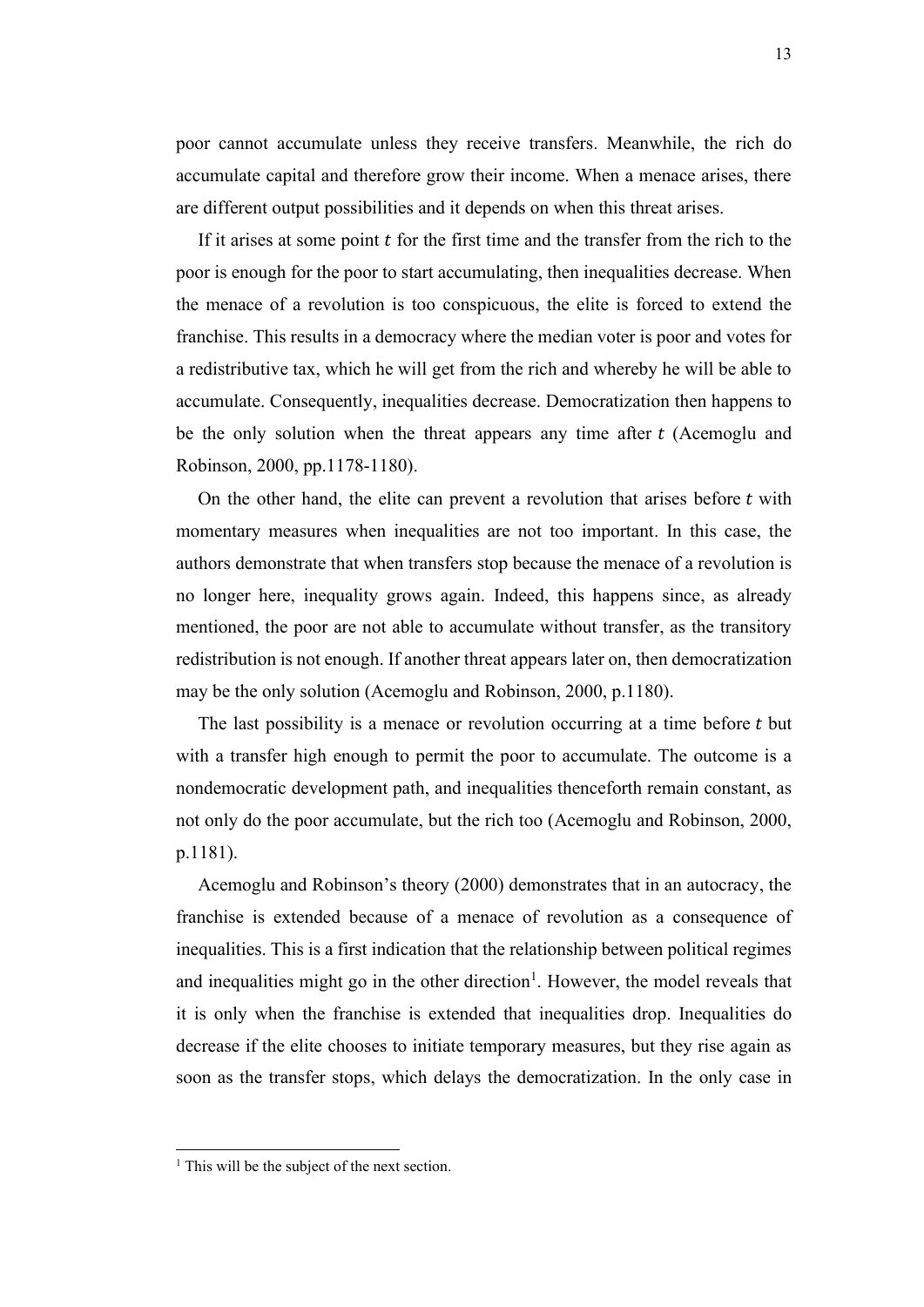which democratization is avoided, inequalities do not decrease but stay constant (Acemoglu and Robinson, 2000).

### <span id="page-17-0"></span>2.2. MODELS EXPLAINING THE EFFECTS OF INEQUALITIES ON POLITICAL REGIMES

As already mentioned, it is also possible that inequalities influence the political regime of a society. We already briefly suggested how in an autocracy – where inequalities are supposed to be higher than in a democracy, more redistribution occurs when the poor pose a revolution threat. In this subsection, I will first present how the threat of revolution may lead to democratization, specifically because of inequalities. Indeed, inequalities drive social unrest which might force a society to democratize.

The second subsection presents how inequalities, among others, affect the endogenous evolution of democratic constitutions.

### 2.2.1. THE CASE WHERE THERE IS A THREAT OF A REVOLUTION

<span id="page-17-1"></span>I first present the model of Acemoglu and Robinson (2001), which emphasizes the role of social unrest, specifically the threat of a revolution, as a factor in the transition to democracy. They argue that when the poor are excluded from political power, they set a revolutionary threat which is likely to lead to a transition to democracy.

Then, I present another model of the same authors. It is related to the first model, but on their second paper, the focus is on industrialization. Indeed, Acemoglu and Robinson (2002) show how industrialization concentrates poor individuals in urban centers, resulting in an increased political unrest and threat of revolution.

#### *a. The paper by Acemoglu and Robinson (2001)*

In their first model, Acemoglu and Robinson (2001) analyze the question of the conditions that determine political institutions. They emphasize the fact that the rich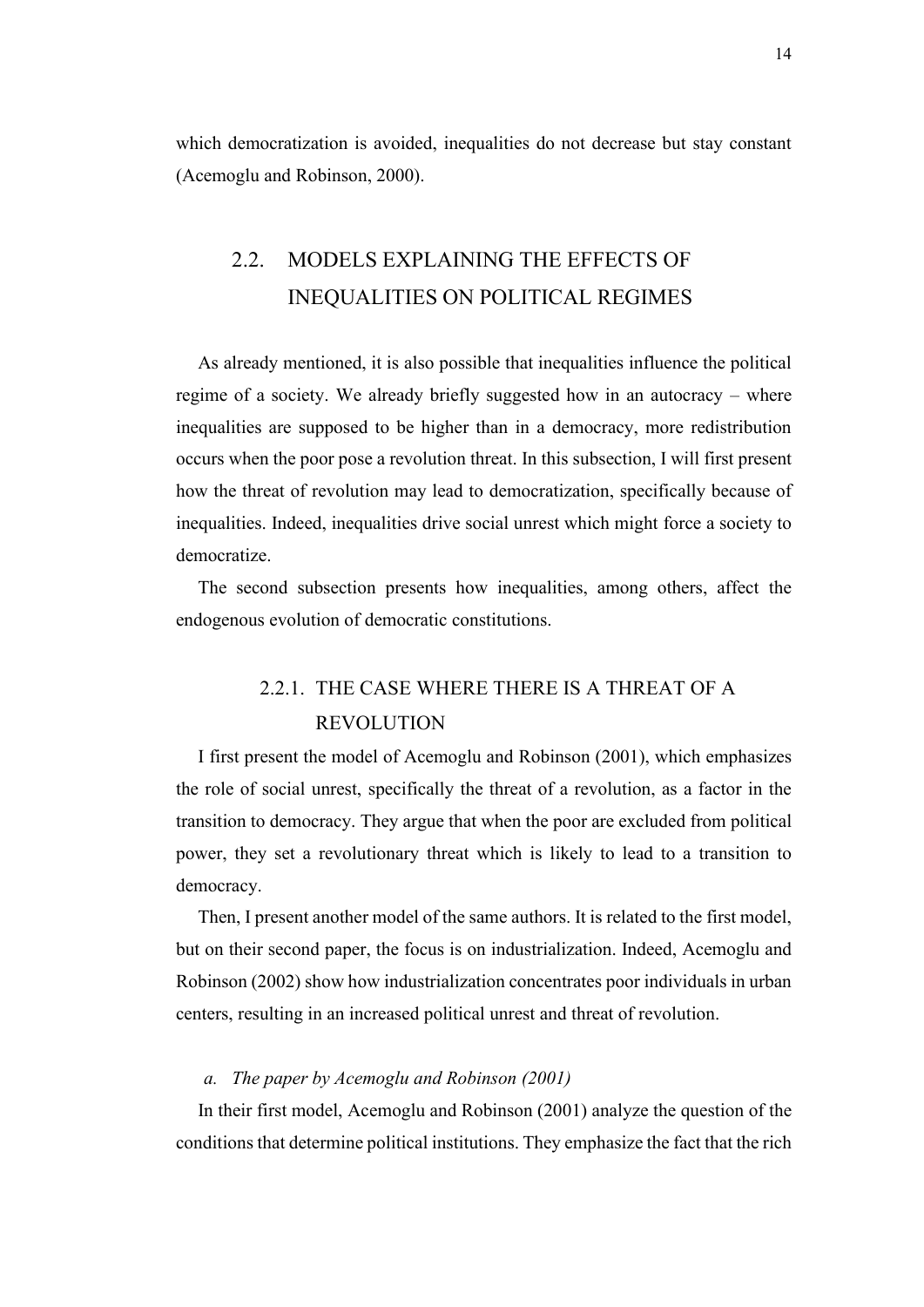will most likely be against a democracy while the poor will be pro-democratic. This emanates from the fact that the poor have the opportunity to impose higher taxes on the rich in a democratic society. In nondemocratic societies, the poor are excluded from political power, but they set a revolutionary threat because they want more redistribution. The rich elite tries to avoid a revolution by redistributing income to the poor, because a revolution is costly. However, if redistribution is not a commitment credible enough to future income distribution, the elite will be forced to extend the franchise and will therefore change the society into a democracy (Acemoglu and Robinson, 2001, p.939).

#### *The basic framework*

Acemoglu and Robinson (2001) consider a society with a share  $\lambda$  of poor agents and the remaining  $1 - \lambda$  are rich agents (the elite). If the regime is democratic, the tax rate is set by the median voter, who is a poor individual. In a nondemocracy, the rich elite sets the tax rate, but the poor can attempt a revolution.

There is only one consumption good  $y$  and a unique asset  $h$ , which is a combination of human capital, physical capital and land. Initially, at time  $t = 0$ , poor agents have capital  $h_0^p$  and agents of the elite have  $h^r > h^p$ .  $A_t$  represents aggregate productivity of the economy and it can take the value  $A<sup>h</sup> = 1$  with probability  $1 - s$  or  $A^l = a$  with probability s. It is assumed that  $A^l = a < 1$  is a period of recession, and that they are rare so that  $s < 1/2$ . Thus,  $A_t = A^h$  is a "normal" time.

To set up inequalities, assume that the elite have capital  $h^r = (1 - \theta)h/(1 - \lambda)$ and the poor have  $h^p = \theta h/\lambda$ , where  $\lambda > \theta > 0$ , meaning that a low level of  $\theta$ corresponds to higher inequalities. If one assumes that the society is a nondemocracy at first, poor agents cannot take part in the political process. However, they can attempt a revolution at any time  $t \geq 1$ , which is believed to always succeed. The poor expropriate a fraction  $\pi - \theta$  of the asset of the economy, and a share  $1 - \mu > 0$  of the income is destroyed during the process of a revolution.

Assume further that as a result of a revolution, the rich lose everything, meaning they will always want to prevent it. Thus, if the value of  $\mu$  is low, a revolution will be costly and if the value of  $\pi$  is low, the gains from a revolution will be small.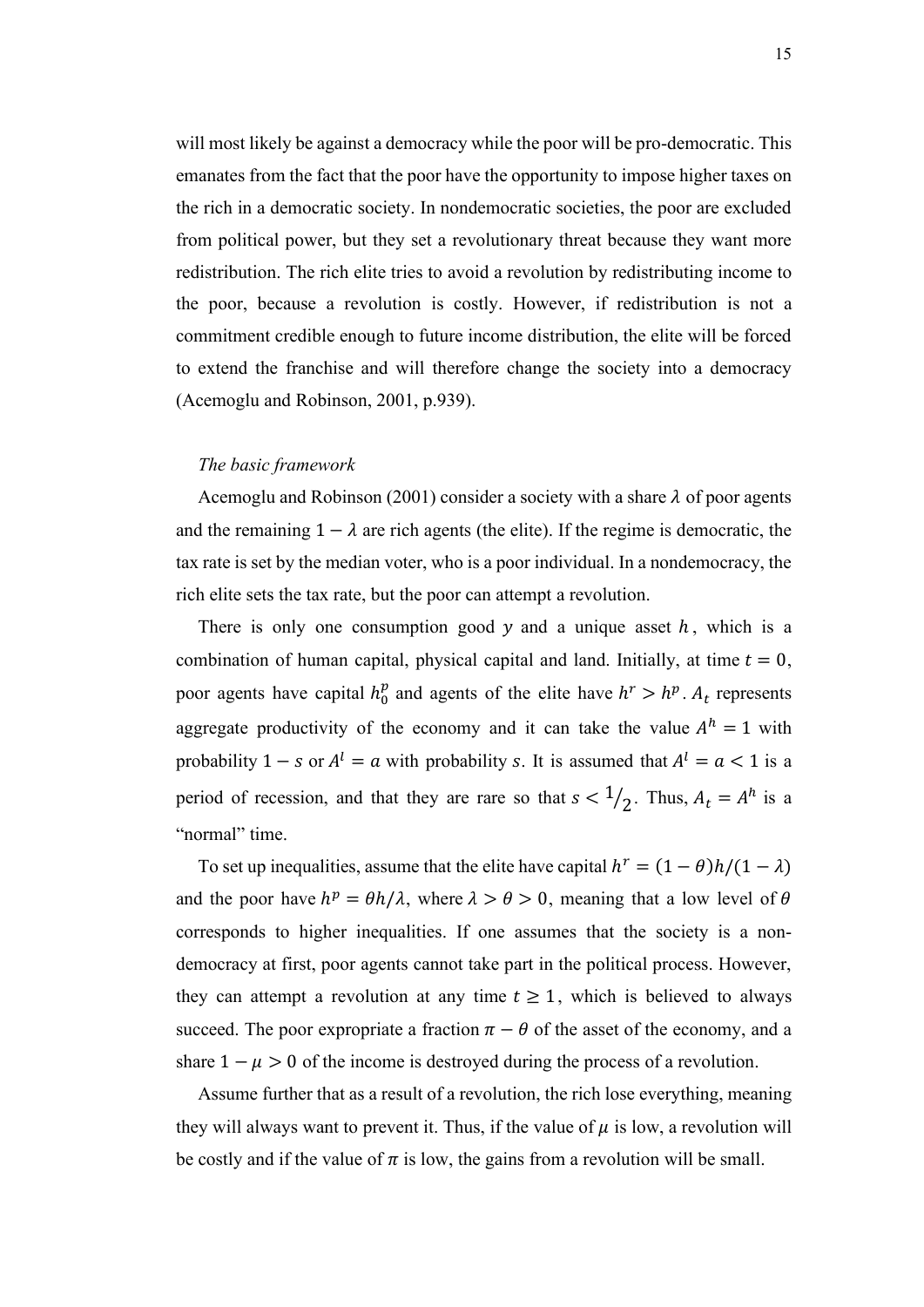However, the elite has no special power in a democracy, but they can attempt a coup. The coup is assumed to always succeed, and after the coup the elite are again in control of political power. A share  $1 - \phi$  of all agent's income is destroyed in the process (Acemoglu and Robinson, 2001, pp.940-942).

#### *The Set of Strategies of the agents*

In each period of the game, different events happen:

- 1. The state  $A_t \in \{A^h, A^l\}$  is known, so it is clear if we are in a period of recession or a "normal" time.
- 2. If a revolution has occurred in any preceding period, the poor get their share of the income, there is consumption and the period ends.
- 3. The group in power sets the tax rate  $\tau_t$ . If the society is a democracy, the poor choose the tax rate; in a non-democracy the rich choose the rate.
- 4. The rich decide whether to extend the franchise (in a non-democracy) or whether to mount a coup (in a democracy). If the franchise is extended or if a coup takes place, the party coming to power will either choose to keep the tax  $\tau_t$  of stage 3 or to set a new rate.
- 5. In a non-democracy, the poor choose whether to start a revolution or not. If a revolution occurs, they share the surviving output of the economy. Otherwise, the tax rate decided from stage 3 or 4 remains.
- 6. Consumption takes place and the period ends.

The economy is characterized by a multi-stage game between the elite, treated as one player and the poor, also considered as one player<sup>2</sup>. As solution concept, the authors use Markov perfect equilibrium, in which strategies only depend on the current state of the world and the previous actions taken in the same period. This state S can be one of  $(A, D)$ ,  $(A, E)$ , or  $(A, R)$ . E stands for a nondemocratic regime where the elite is in power,  $D$  is for a democracy and  $R$  for revolution. The strategy of the elite is designated by  $\sigma^r(S|\tau^p)$ . It depends on the State S and the tax rate chosen by the poor,  $\tau^p$  when  $S = (A, D)$ . The actions of the elite are determined by this strategy, and they are denoted by  $\{\gamma, \zeta, \tau^r\}$ . The first term,  $\gamma$  denotes the

<sup>&</sup>lt;sup>2</sup> To simplify, all poor agents are taken as identical, and all members of the elite are also identical.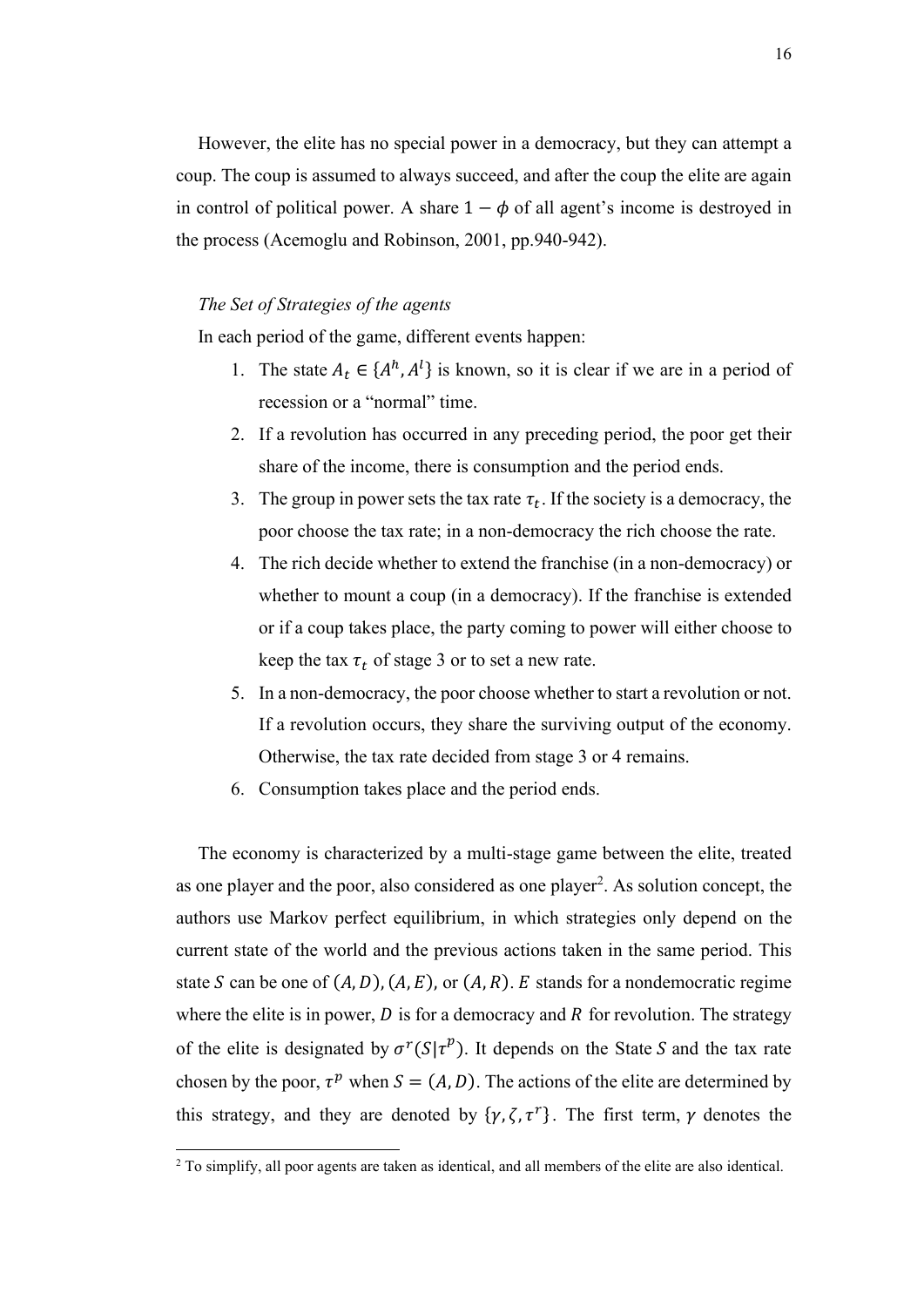extension of the franchise. Only in the state  $(A, E)$  can the elite extend the voting franchise,  $\gamma = 1$  means the franchise is extended and  $\gamma = 0$  means no extension of the franchise. The second term,  $\zeta$  is the decision to attempt a coup, which can only arise in the state  $(A, D)$ .  $\zeta = 1$  is the decision to attempt a coup and  $\zeta = 0$  means no coup. The last term  $\tau^r$  is the tax rate set by the elite. They can choose this tax rate when  $S = (A, E)$  and  $\gamma = 0$  or when  $S = (A, D)$  and  $\zeta = 1$ .

The strategy that the poor use is  $\sigma^p(S|\gamma, \tau^r)$ , it is a function of the state S and the franchise extension and tax rate decision of the elite when  $S = (A, E)$ . Their action is determined by their strategy which is the following:  $\{\rho, \tau^p\}$ . The decision to undertake a revolution is denoted with  $\rho$ ,  $\rho = 1$  being equivalent to the revolution and  $\rho = 1$  no revolution. The second term,  $\tau^p$  is the tax rate set by the poor, when  $S = (A, D)$ . Thus, starting from  $(A, E)$ , if there is a revolution, the state becomes (A, R). Without a revolution, if  $\gamma = 0$ , the state remains (A, E) and if  $\gamma =$ 1, it becomes a democracy  $(A, D)$ . Starting from  $(A, D)$  and if there is a coup, the state switches to  $(A, E)$ . Agents maximize their total future welfare, conditional on the strategy and actions by both players. A pure strategy Markov perfect equilibrium is a strategy pair  $\{\hat{\sigma}^r(S | \tau^p), \hat{\sigma}^p(S | \tau^r)\}\$  so that for all possible states S,  $\hat{\sigma}^p$  and  $\hat{\sigma}^r$  are the best responses given the other group's strategy. In other words, in the first period, each group has to choose a strategy that will determine their action. To do so, they need to find their optimal tax rate. In the subgame equilibrium, each group maximizes their utility to find this optimal tax rate, given the anticipated strategy taken by the other groups in the next period. Lastly, this optimal tax rate will be used in their choice of strategy (Acemoglu and Robinson, 2001, p.942).

In the subgame, given the anticipated action of the rich, the optimal tax rate for a poor agent  $\tau^m$  (when there is no threat of a coup) maximizes the individual's consumption. This means:

$$
\tau^m = \arg\max_{\tau} (1 - \tau) A_t h^p + (\tau - c(\tau)) A_t h \}, \tag{2.5}
$$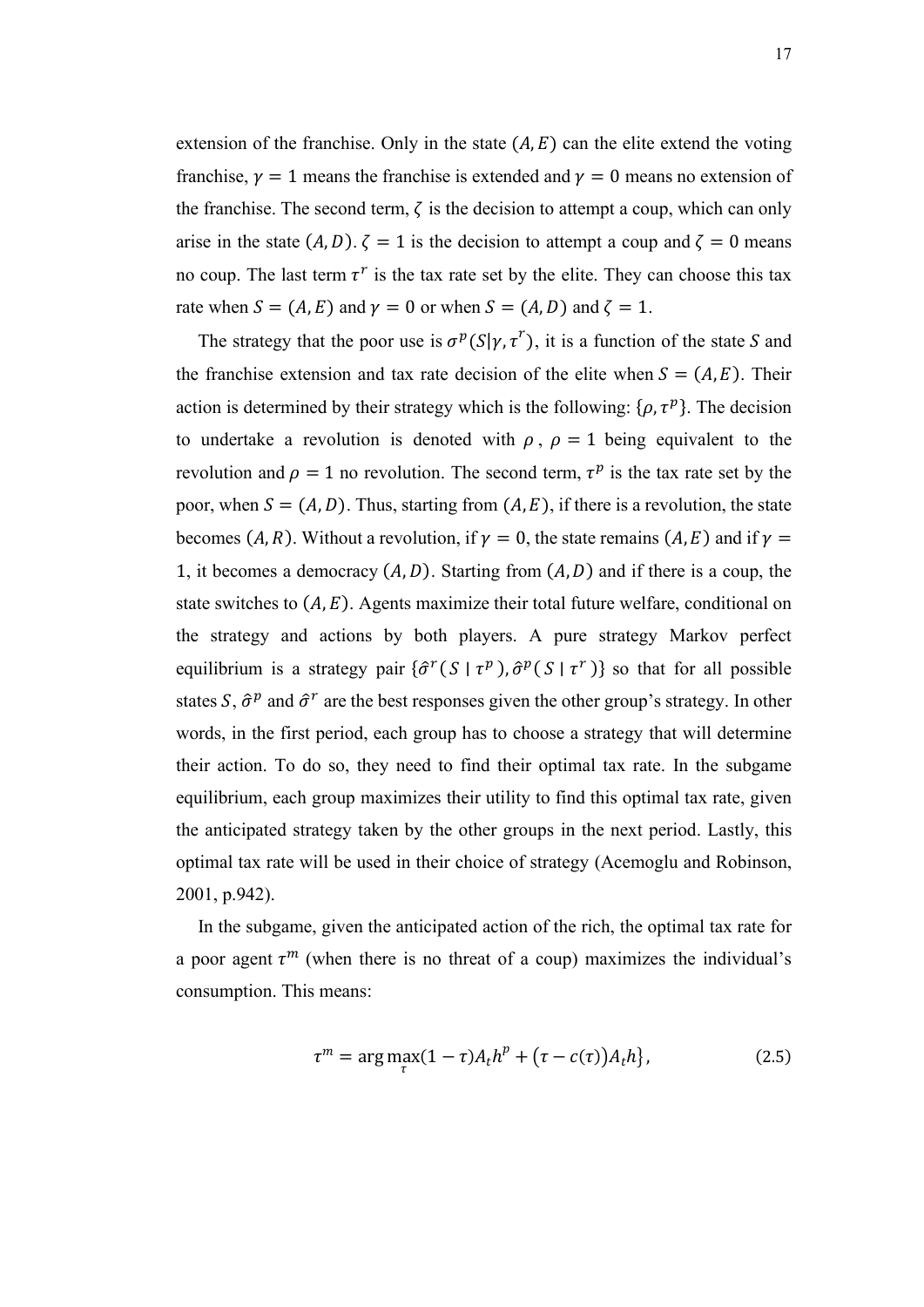where  $(1 - \tau)A_t h^p$  is the after-tax earned income for the poor, and  $(\tau$  $c(\tau)$ ) $A_t h$  the lump-sum transfer  $T_t$  that an agent of group *i* receives from the state. The first-order condition of the problem is:

$$
c'(\tau^m) = \frac{\lambda - \theta}{\lambda},\tag{2.6}
$$

with  $c'(\tau^m)$  being the cost of raising the optimal tax rate  $\tau^m$  of a poor agent,  $\lambda$ the share of poor agents and  $\lambda > \theta > 0$ , so that  $\tau^m$  decreases with an increase of  $\theta$ .

As in the voting model of Meltzer and Richard (1981) described above, the preferred tax rate of the poor increases along with inequalities. In the subgame, given the anticipated action of the rich, the median voter sets a zero tax rate ( $\tau^m$  = 0) when  $\theta = \lambda$  so that  $h^r = h^p$ . Let  $\delta^i(\theta) A_t$  be the amount of redistribution that a person *i* receives in state  $A_t$  when the tax rate is  $\tau^m$  (Acemoglu and Robinson, 2001, p.943).

Two assumptions are made to simplify the analysis. They will assure that when  $A_t = A^h$ , neither a coup nor a revolution is beneficial. For a coup not to take place when  $A_t = A^h$ , the following condition is sufficient:

$$
(1 - \beta)(1 - \phi)h^r > -(1 + \beta s(a - 1))\delta^r(\theta),
$$
 Assumption 1

where  $\beta$  is the discount factor,  $1 - \phi$  the share of the total income lost in the period of a coup,  $h^r$  the capital of the elite, s the probability of a recession  $a$  and  $\delta^r(\theta)$  the net amount of redistribution received by a member of the elite.

This assumption is given by comparing the cost of a coup during normal times for a rich agent  $((1 - \phi)h^r + \delta^r(\theta))$  to the benefice of avoiding taxation in the future (with the net present value of taxation being  $-\beta((1-s) + \alpha)\delta^{r}(\theta)/(1-s)$  $(\beta)$ ). These costs and benefits are impacted by the taxes in democracy, which are determined by inequalities.

Starting in the state  $(A_t, E)$ , the poor undertaking a revolution would obtain: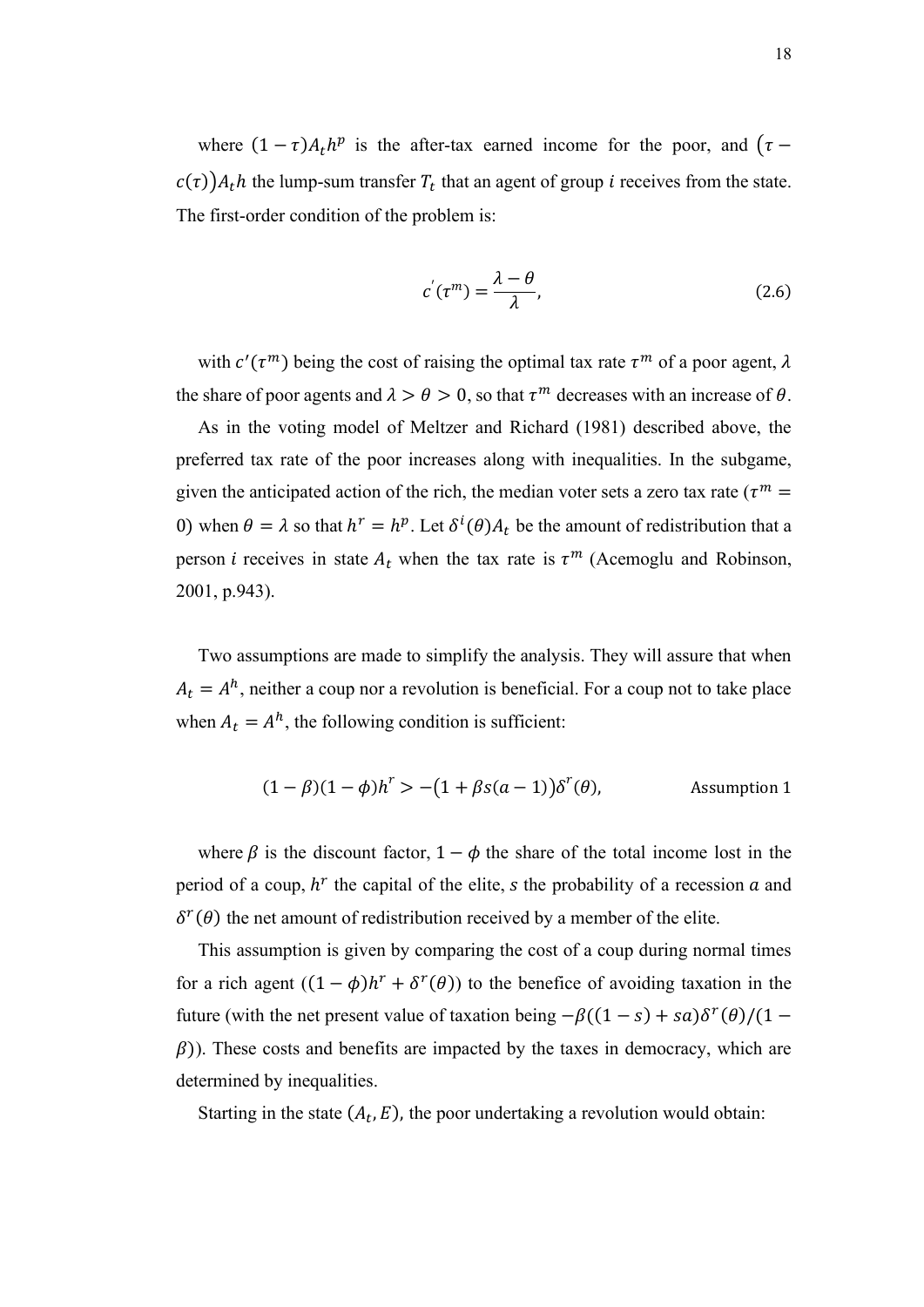$$
V^{P}(A_{t}, R) = \frac{\pi \mu A_{t} h}{\lambda} + \beta W^{P}(R),
$$
\n(2.7)

with  $\frac{\pi \mu A_t h}{\lambda}$  being the period return of each agent and  $W^P(R) = \frac{(sa+1-s)\pi h}{(1-\beta)\lambda}$  $\frac{\lambda+1-5}{(1-\beta)\lambda}$  the expected net present value of a poor after a revolution. Equation (2.7) follows because the poor receive only a share  $\pi\mu$  of the assets of the economy h during a revolution and obtain  $W^P(R)$  after.

On the other hand, starting in the same state but without a revolution, they would obtain the following utility:

$$
\widehat{V}^{P}(A_{t}, E) = A_{t}h^{p} + \beta \frac{((1-s) + sa)h^{p}}{1 - \beta},
$$
\n(2.8)

with all variables defined as before.

This situation appears so because without taxation, the poor receive  $h^p$  in period t and  $ah^p$  in all future recession periods. Equation (2.8) is the lower bound on the utility of poor individuals. Hence,  $\hat{V}^P(A^h, E) > V^P(A^h, R)$  is a sufficient condition for the poor not to undertake a revolution in the state  $(A<sup>h</sup>, E)$ ; it is guaranteed by:

$$
\mu < \frac{(\pi - \theta)\beta s(1 - a) + \theta - \beta \pi}{(1 - \beta)\pi}.
$$
 Assumption 2

This will imply that the elite will choose no redistribution when in power, when the state is  $A_t = A^h$ .

The median voter in a democracy is a poor agent, thus the tax rate is  $\tau^m$  because, by assumption, there is no attempt of a coup in normal times. Agents get  $h^i$  from his capital and  $\delta^i(\theta)$  from the government.

I will not develop the possibility of the elite mounting a coup in this paper, but we can note that intuitively, more inequalities in a society means more redistribution, although this is less significant for the elite who will be more tempted to mount a coup.

What is more interesting is the motivation of the poor to attempt a revolution in a non-democracy. As previously assumed, a revolution that is not binding at  $A_t =$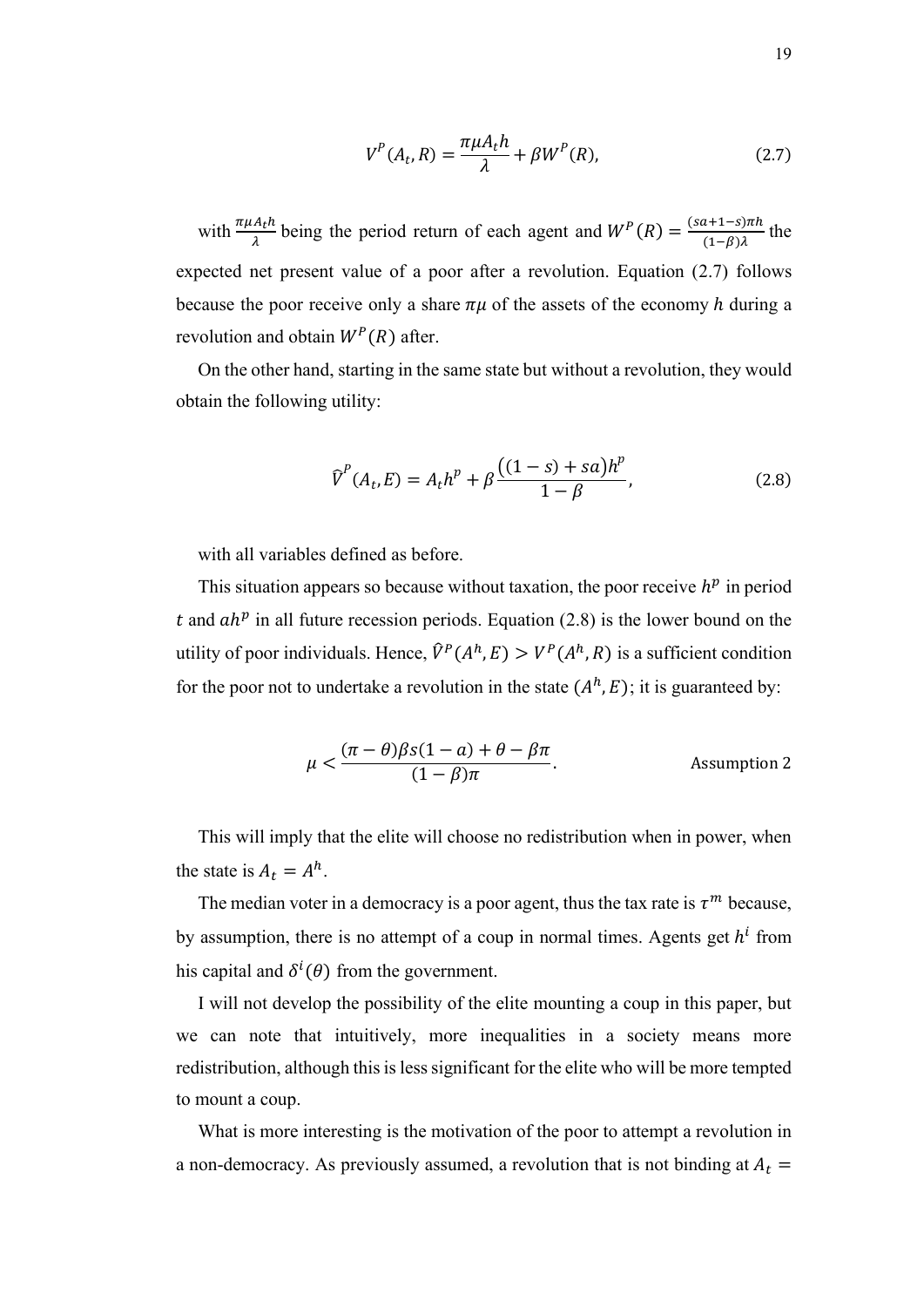$A<sup>h</sup>$  might be binding at  $A<sub>t</sub> = A<sup>l</sup>$ . Hence, the elite can choose redistribution in order to prevent revolution. However, the elite does not commit to future redistribution unless a revolution threat also exists in the future. The revolution constraint for the poor is the following:

$$
W^{p}(R) - W^{p}(E) \le \frac{a(h^{p} + \eta^{p}(\theta, \tau^{e}) - \mu \pi h)}{\beta},
$$
\n(2.9)

with  $W^p(R) - W^p(E)$  being the difference between the utility for the poor after a revolution and their utility for living in a nondemocracy,  $a(h^p + \eta^p(\theta, \tau^e))$  the total income received by the poor (the income from their earnings  $(1 - \tau^e)ah^p$  plus the transfer  $T_t^e = (\tau^e - c(\tau^e))ah$  and the remaining variables defined above.

The elite will set a tax rate  $\tau^e$  as high as necessary to convince the poor not to attempt a revolution. However, there is a critical value of  $\mu$ , designated by  $\bar{\mu}(\theta, a, s)$ , so that for every value of  $\mu$  higher than that, no amount of redistribution can prevent a revolution to happen. The critical value is:

$$
\overline{\mu}(\theta, a, s) = \frac{(1 - \beta + s\beta)a\left(h^p + \delta^p(\theta)\right) - (as + 1 - s)\beta\pi h + \beta(1 - s)h^p}{(1 - \beta)a\pi h}.
$$
 (2.10)

When  $\mu < \bar{\mu}(\theta, a, s)$ , the elite can prevent the poor from attempting a revolution, meaning the society will remain nondemocratic. Indeed, given the amount of inequalities and the value of  $s$ , a revolution is relatively costly, and redistribution can prevent revolution.

Otherwise, for  $\mu > \bar{\mu}(\theta, a, s)$ , a political change to democracy is the only solution for the elite. The following equilibrium (whether the democracy will be fully consolidated or not) will depend on the cost of a coup from the elite<sup>3</sup>. Higher inequalities are more likely to result in a revolution because  $\frac{\partial \bar{\mu}(\theta, a, s)}{\partial a} > 0$ , so that the poor are in a more advantageous position in a democracy (Acemoglu and Robinson, 2001, p.946).

<sup>&</sup>lt;sup>3</sup> This will not be discussed in this paper. For further information, refer to Acemoglu and Robinson (2001).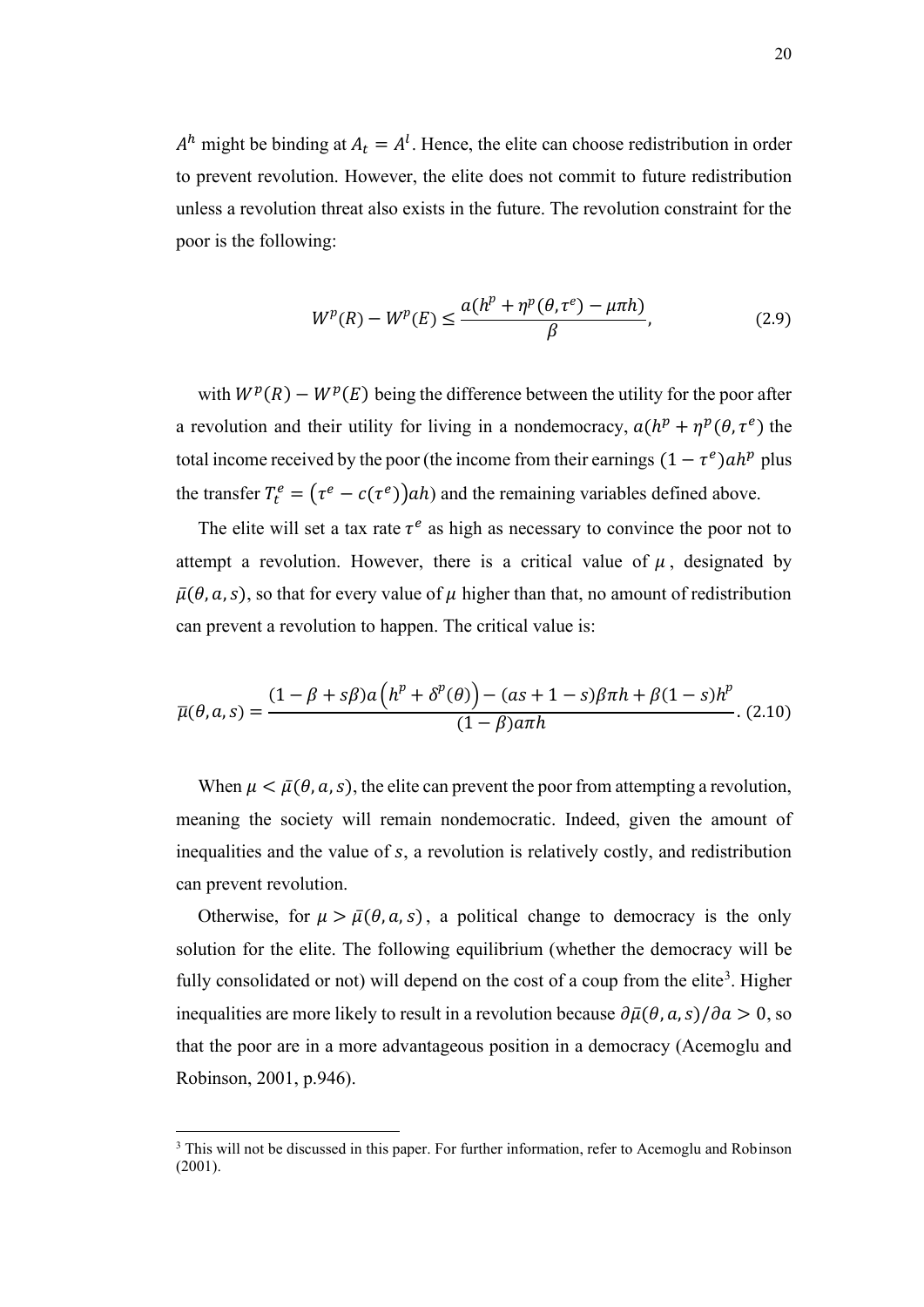From this analysis, a conclusion can be drawn regarding the relationship between inequalities and political regimes. A reduction of  $\theta$  means the share of the income lost during the revolution  $\bar{\mu}(\theta, a, s)$  and thus the cost of a coup also decreases. A higher level of inequalities therefore leads to a higher probability of a revolution or a coup. In other words, the political regime is more likely to change with high level of inequalities (Acemoglu and Robinson, 2001).

#### *b. The paper by Acemoglu and Robinson (2002)*

In their second model, Acemoglu and Robinson (2002) take industrialization into account in the rise of inequalities. Both this model and the previous one have a related pattern. In the previous model, they argue that in a non-democracy, the poor set a revolutionary threat since they are excluded from the political power and they want to contest this. In this model, Acemoglu and Robinson (2002) confirm this theory, but they further argue through political economy theory of the Kuznets curve. They claim that the relationship between income per capita and inequality is driven by political changes. Consecutively, these political reforms are caused by the increase of social tension that comes from rising inequality. Most policies favored the elite and little redistribution was done to the masses before the nineteenth century in European countries. This leads to the mobilization of the poor and an increase of social unrest, eventually resulting in a forced radical reform by the elite (Acemoglu and Robinson, 2002).

#### *The basic framework*

As seen in their previous model, Acemoglu and Robinson (2002) consider a society with a share  $\lambda$  of poor individuals (denoted as p), and the remaining  $1 - \lambda$ is the rich elite (denoted as  $r$ ). There is a unique consumption good  $y$  and a unique asset h, being a combination of human and physical capital. At time  $t = 0$ , each poor agent has a capital  $h_0^p$  and each member of the elite has  $h_0^r > h_0^p \ge 1$ . To create the final good, two methods exist: a market technology  $Y_t^m = AH_t^m$  and an informal sector technology,  $Y_t^h = BH_t^h$  where  $H_t^m$  resp.  $H_t^h$  are the amount of capital devoted to market technology resp. to the informal sector.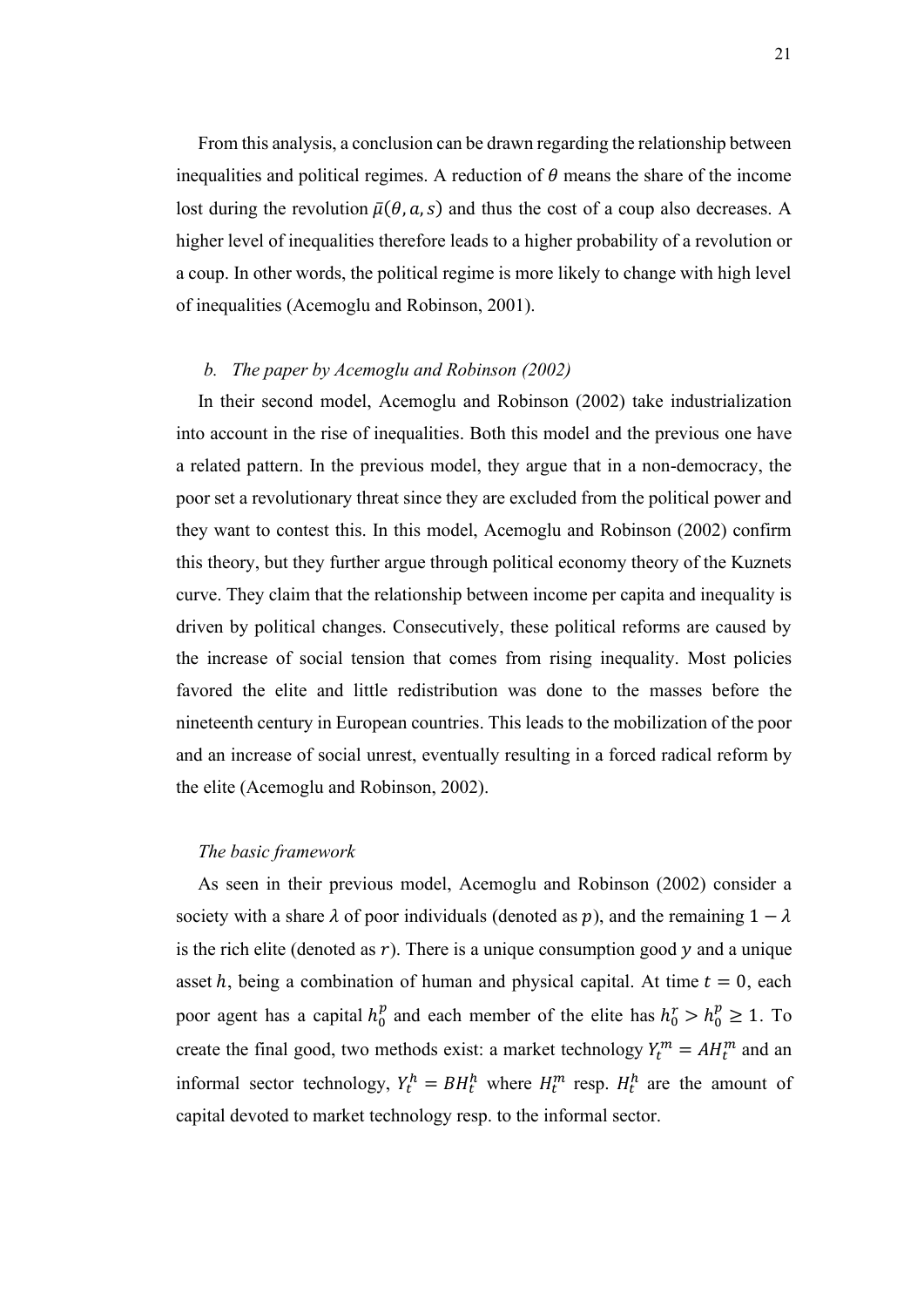Acemoglu and Robinson (2002) assume that all agents have identical utility, characterized with their own consumption and educational bequests:

$$
u^{i}(c_{t}^{i}, e_{t+1}^{i}) = \begin{cases} (c_{t}^{i})^{1-\gamma} (e_{t+1}^{i})^{\gamma} \text{ if } e_{t+1}^{i} > 1\\ (c_{t}^{i})^{1-\gamma} \text{ if } e_{t+1}^{i} \leq 1 \end{cases}
$$
(2.11)

with  $i = r, p, \gamma \in (0, 1), c_t^i$  the consumption of a member of group *i* alive in period t and  $e_{t+1}^i$  the investment in the offspring's education.

The offspring's human capital is given by:

$$
h_{t+1}^i = \max\left\{1; Z e_{t+1}^{i} \right\},\tag{2.12}
$$

with  $Z > 1$  and  $\beta < 1$ , so that accumulation is not infinite.

Post-tax income is  $\hat{y}_t^i \equiv (1 - \tau_t) Ah_t^i + T_t$  for  $i = p, r$  with  $\tau_t$  the tax rate on income and  $T_t \geq 0$  the transfer to agent from the state. At the beginning, the elite is in power and therefore has to decide in each period if they extend the voting franchise. If they do, the society develops into a democracy. Poor agents cannot take part in the political process and only after the decision of the elite can poor agents choose to attempt a revolution, which is assumed to always succeed. As seen in the previous section, revolution leads to redistribution from the rich to the poor, but it should be underlined that a share  $1 - \mu$  of the capital stock is lost in the process. If a revolution arises at a time  $t$ , each poor agent gets a per-period return of  $\mu A H_t / \lambda$  in all future periods and the total income in the economy is  $\mu A H_t$  shared between  $\lambda$  agents. If  $\mu$  is small, a revolution is too costly and therefore not likely. As taxes are set after the decision of a revolution, poor agents will not engage themselves to redistribute from the elite credible. The only commitment is thus the extension of the franchise, which gives political power to the poor (Acemoglu and Robinson, 2002, pp.189-190).

From the utility in equation (2.11), the authors make the assumption:

$$
\gamma A < 1 \text{ and } (\gamma B)^{\beta} Z > 1. \tag{Assumption 1}
$$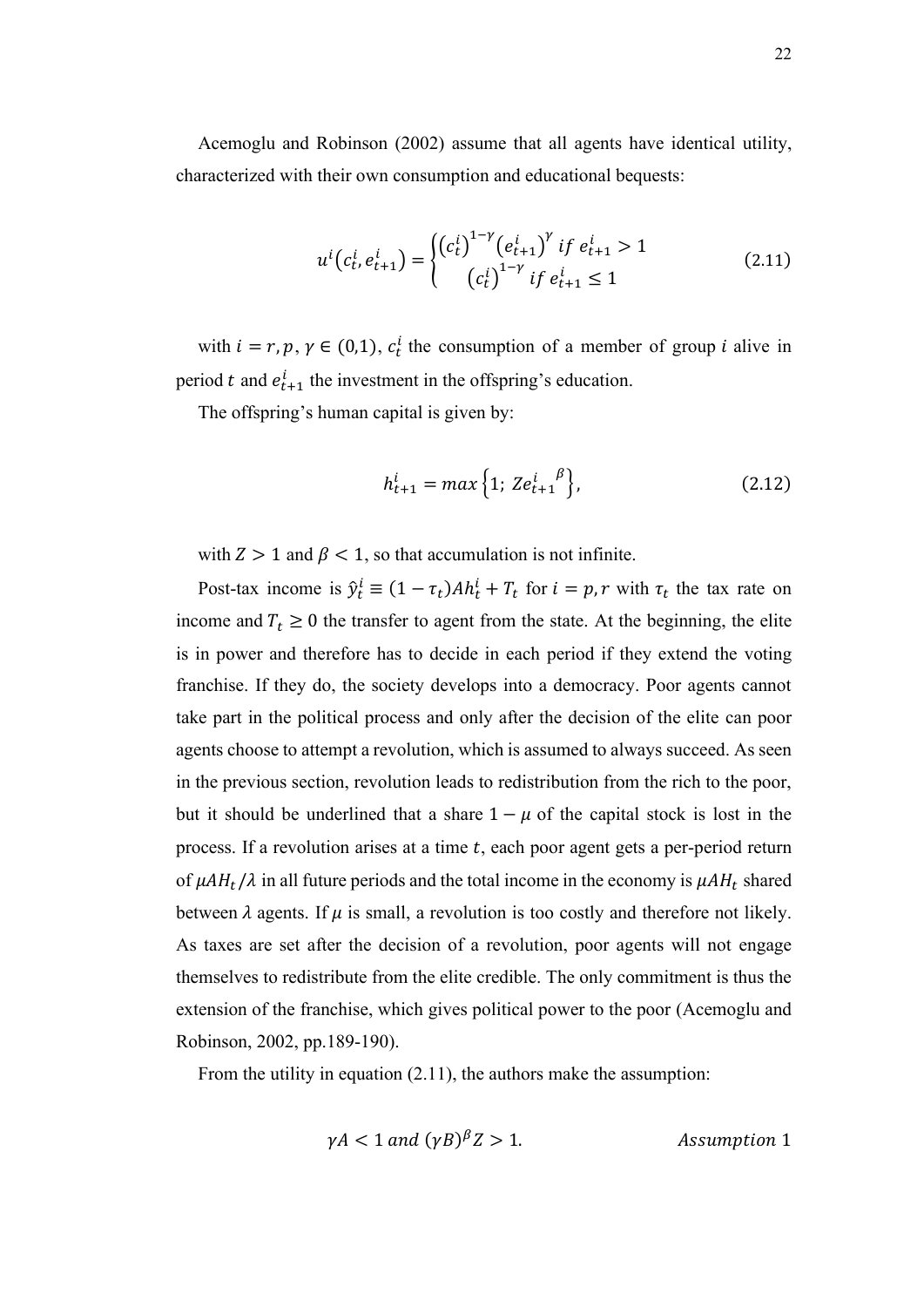The first part suggests that with no taxation, an individual with the minimum level of human capital leaves no education to their offspring; the second part insures that when there is an accumulation of human capital, a steady-state level of human capital  $h_{ss} > 1$  can be attained.

All the analyses start with the following initial condition:

$$
h_{ss}^r > h_0^r > (\gamma A)^{-1},\tag{2.13}
$$

with  $h_{ss}^r$  being the steady-state value of the rich's human capital.  $h_{ss}^r > h_0^r$ assures that we begin with less than steady-state human capital, so that there will be growth. It also assures that rich agents can leave positive endowment to their offspring. The poor are not able to do so, because their income in below the minimum necessary to leave anything to their offspring (Acemoglu and Robinson, 2002, pp.191-192).

If a revolution becomes a real threat, the only credible promise is the extension of the franchise to the poor. The revolution constraint arises from comparing what poor individuals would get under the elite rule to what they would get after a revolution:

$$
\frac{h_t^r}{h_t^p} \le \frac{\lambda(1-\mu)}{\mu(1-\lambda)}.\tag{2.14}
$$

If this equation can be considered as true, no revolution will arise at time  $t$ . A revolution is more likely to arise when inequalities are high, so when the gap between  $h_t^r$  and  $h_t^p$  is large. The threat of a revolution also becomes more serious the lower  $\lambda$  is. Indeed, the goal of a revolution is to absorb the wealth of the rich; therefore, when there are fewer rich individuals, the outcome of the revolution is less interesting. (Acemoglu and Robinson, 2002, pp.194-195).

When only the rich accumulate, inequalities increase. If  $(2.14)$  is not binding at the point of steady-state (when inequalities are maximum), it will never be. Hence, we have the following condition: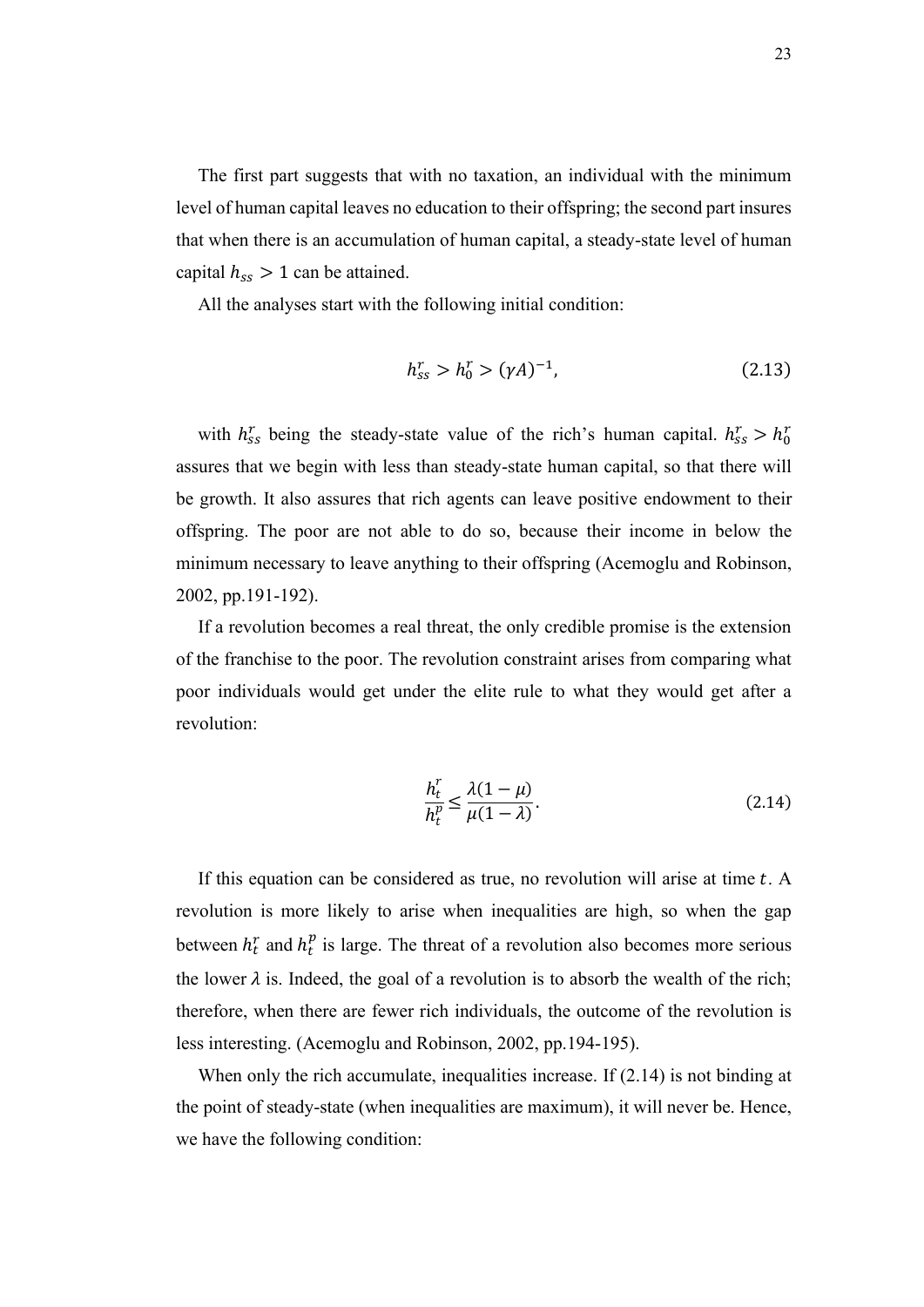$$
h_{ss} > \frac{\lambda(1-\mu)}{\mu(1-\lambda)}.
$$
 Condition 1

As the rich accumulate and if this condition holds, the threat of a revolution will eventually become persuasive and the elite will be forced to extend the franchise. Otherwise, the revolution constraint can be ignored, because it will never bind. Thus, the economy remains autocratic with high inequalities. This might be the case if there is no well-developed civil society, making it more challenging for the poor to organize and involving a small  $\mu$  (Acemoglu and Robinson, 2002, pp.195-196).

When all agents accumulate, inequalities are decreasing and are also the highest at point  $t = 0$ , the following condition appears:

$$
\frac{h_0^r}{h_0^p} < \frac{\lambda(1-\mu)}{\mu(1-\lambda)}.\tag{Condition 2}
$$

If Condition 2 is true, there will be no revolutionary threat at time  $t = 0$  and neither after, as inequalities will be reduced (Acemoglu and Robinson, 2002, p.196).

To sum up, both this model and the previous one reach a similar conclusion. A high level of inequalities makes the probability of a revolution more likely in the two models because the poor are excluded from the political power and they want to contest this. In this model, Acemoglu and Robinson (2002) take into account development and industrialization as arguments of an increase in inequalities through social unrest; however, the crucial factors in the relationship between inequality and development are still political factors. The previous model only focuses on the social unrest-democratization relationship. Both models assumed that a revolution will always succeed, and if the poor do not have to confront issues such as an undeveloped society, the elite will be forced to democratize. Therefore, inequalities are positively correlated with a democratization in these two models.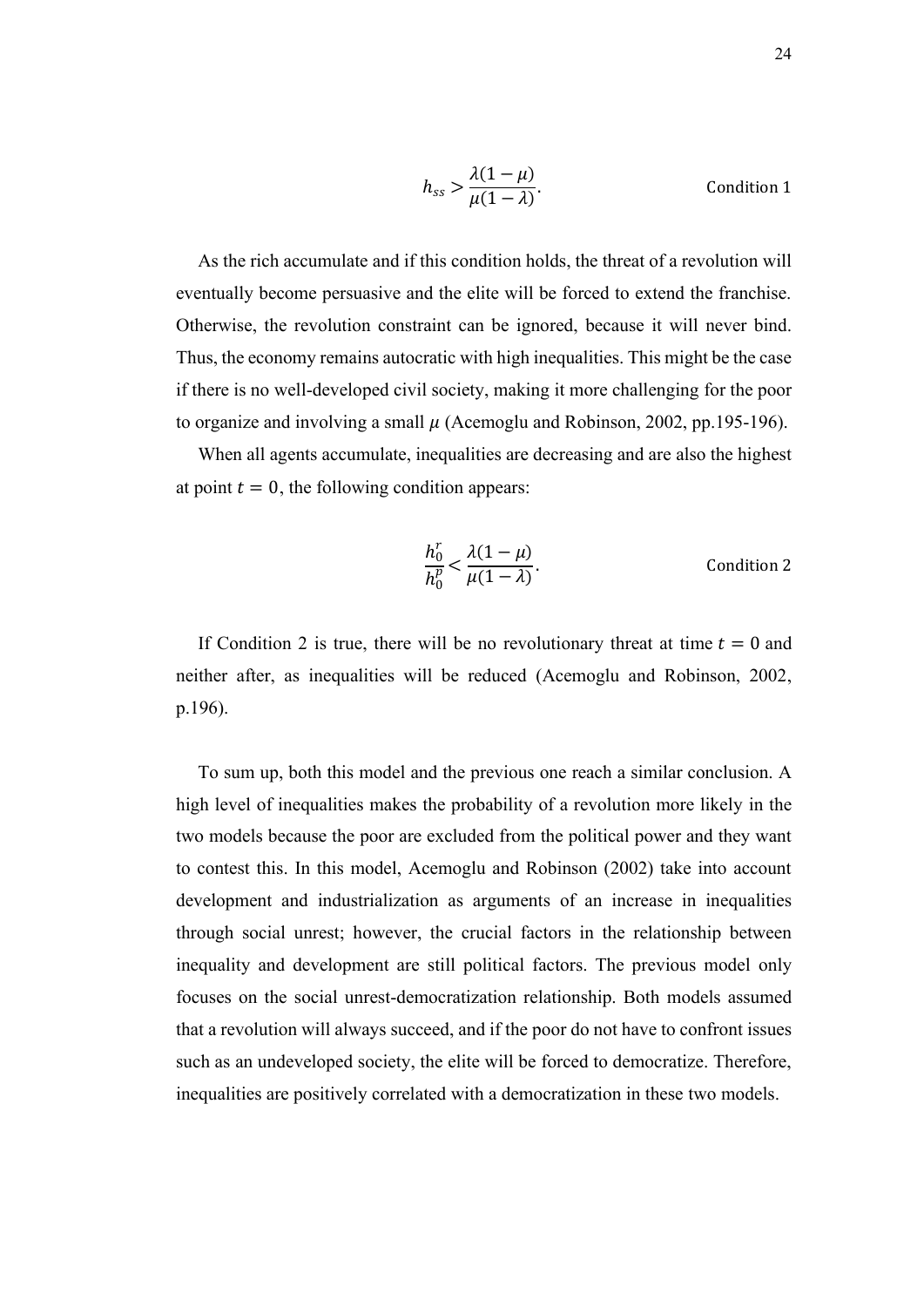### <span id="page-28-0"></span>2.2.2. THE CASE WHERE INTRINSICALLY GOOD CHARACTERISTICS LEAD TO A DEMOCRATIC **SOCIETY**

In this subsection, I will investigate the way a democratic society is affected by intrinsically good economic characteristics. The previous section argues that the elite initiates democratization because of the threat of conflict. This subsection presents the paper of Cervellati et al. (2005), which tries to provide a unified dynamic theory of both these arguments. They present a model of economic inequality and economic development both as a cause and a consequence of political changes (Cervellati et al., 2005, pp.1354-1356)

Cervellati et al. (2005) emphasize the role of economic inequality and long-term development as a determinant of institutional and political changes. They focus particularly on the emergence of a social contract. They argue that both inequalities and development are the main determinants of the implemented regime. If the society is characterized by a low level of development and an elite is sufficiently richer than the poor agent, so that the engagement to a state of law is credible, then, the society is likely to become - and remain - an oligarchy. This equilibrium arises when neither the rich nor the poor have the incentive to deviate and get implicated in an open conflict. Unlike previous studies, here all groups prefer the oligarchic regime to a democratic one, as the latter would trigger a costly social conflict. On the other hand, if the income is more equally redistributed and the level of development is relatively high, a democracy is more likely to emerge. This is the case because democratization, under the pressure of the poor (as in Acemoglu and Robinson, 2001; 2002), becomes less costly for the elite than avoiding redistribution. For the poor, avoiding conflict is too wasteful in comparison to the expected gains from expropriating the rich. For intermediate levels of inequalities, a social contract does not emerge unless conflicts are wasteful. The equilibrium is a "state of Nature" and is characterized by extensive conflict. Indeed, the cost of redistribution related to a democracy is too significant for the elite and getting involved in a conflict seems to be the best option for both the rich and the poor.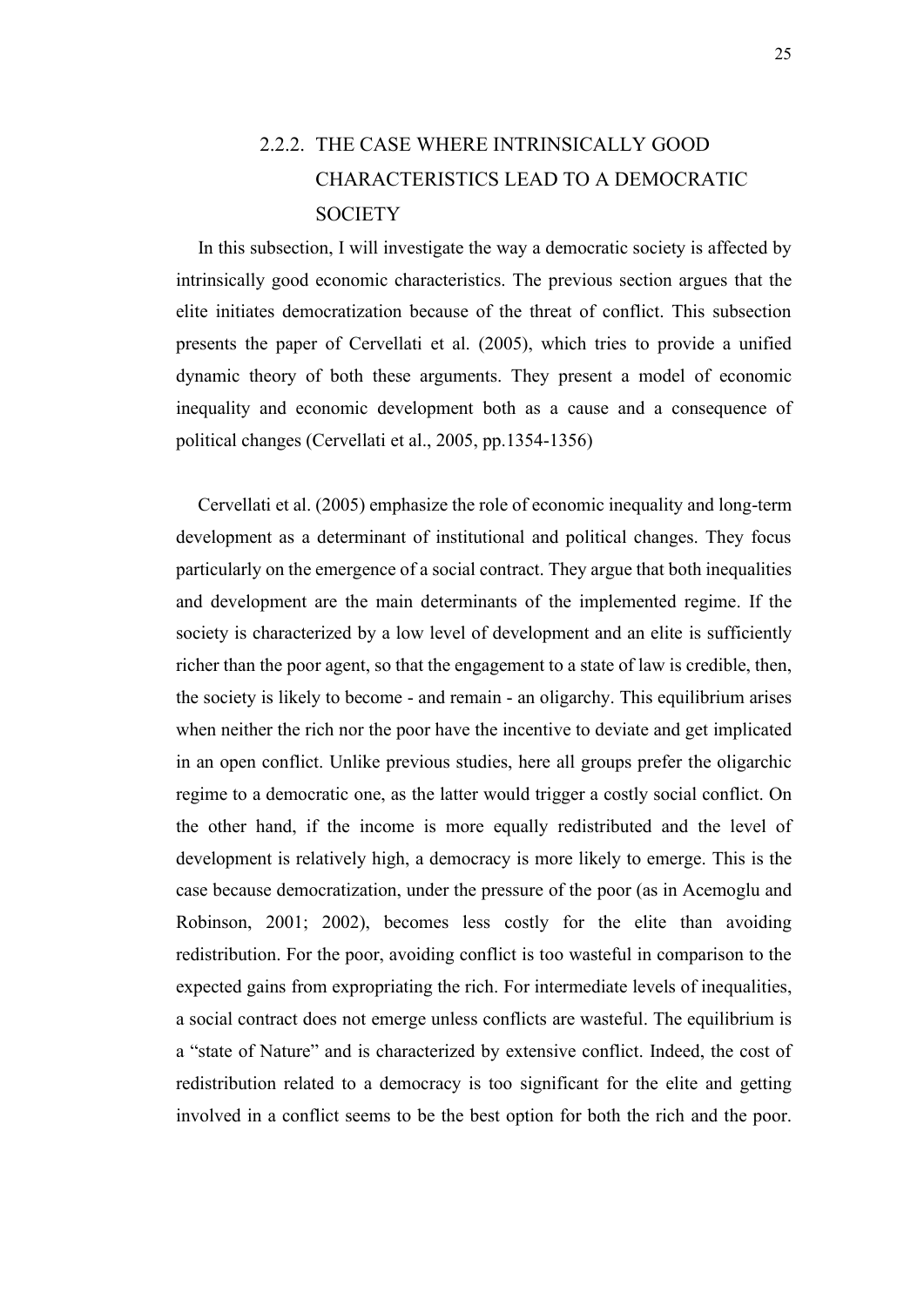This is the case for defensive reasons for the first group and to expropriate from the rich for the second one (Cervellati et al., 2005, p.1355-1356).

#### *The basic framework*

Cervellati et al. (2005), to simplify, differentiate two political systems by their degree of enfranchisement. In a democracy, all agents can take part in the process of political decision-making while in an oligarchy, only the elite has this right. They further differentiate between a *state of nature* and a *state of law*<sup>4</sup> . The first one is characterized by the absence of a social contract. A *state of law* is a universally accepted social contract, meaning that all social interactions are governed by rules that all agents know and accept (Cervellati et al., 2005, p.1359).

The authors base their theory on the hypothesis of an economy populated with overlapping generations  $t$  of individuals. The population is divided into welldefined groups, the elite E, which is a fraction  $\gamma$  < 1/2 of the population, and the people P, which is the remaining fraction  $1 - \gamma$  of the population. Members of the elite are endowed with natural resources, signifying their individual income is higher than the one of the people,  $y_t^E > y_t^P$ .

Each group deals with an allocative problem about how to best use their income and decides to "arm" and engage in a conflict or "not arm". This leads to a conflict of interest; the strategic form of the conflict game played between the different group is presented in Figure 1. Whenever one group chooses to arm, a wasteful conflict arises where a share  $(1 - g)$  of total available income is lost. If both groups enter a conflict, both groups burn a fraction g of their own income  $y_t^E$  resp.  $y_t^P$  for the elite resp. the people. This is reflected in the top-left panel. If only one group decides to arm, a transfer of income arises from the non-armed to the armed group; this is depicted in the top-right and the lower left panel. When the elite arm, they get  $y_t \frac{g}{v}$  $\frac{g}{\gamma}$  and the people, as they do not arm, get nothing. In the same way, when the people arm, they get  $y_t \frac{g}{1 - g}$  $\frac{y}{1-y}$  and the elite get nothing. If both groups renounce to arm, conflict is prevented, no income wasted, and the two groups can implement a

<sup>&</sup>lt;sup>4</sup> This follows the views of Thomas Hobbes (1651) and Jean-Jacques Rousseau (1755).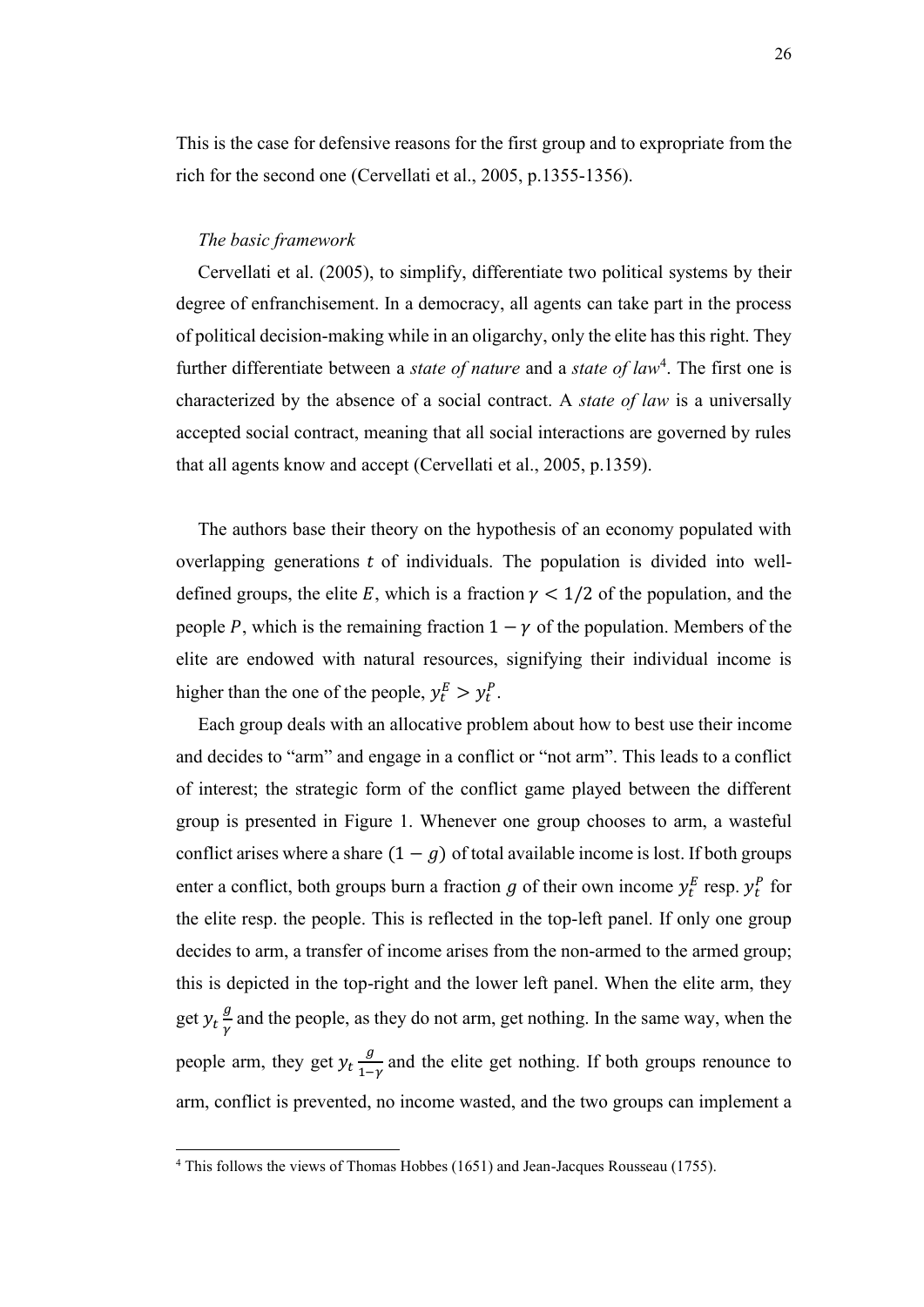state of law and follow a social contract. They both get the income they had before,  $\tilde{y}_t^E$  for the elite resp.  $\tilde{y}_t^P$  for the people. This is the situation presented in the lower right panel (Cervellati et al., 2005, p.1360-1361).

<span id="page-30-0"></span>

| People  | Arm                    | Not Arm                                            |
|---------|------------------------|----------------------------------------------------|
| Elite   |                        |                                                    |
| Arm     | $gy_t^E$ ,<br>$gy_t^P$ | $y_t \frac{g}{v}$                                  |
| Not Arm | 0,<br>$y_t$ =          | $\tilde{y}_t^E$ ,<br>$\widecheck{\mathcal{V}}_t^F$ |

*Figure 1. The conflict game* 

*Source: personal elaboration based on Cervellati et al., 2005*

with *E* being the elite, which is a fraction  $\gamma$  < 1/2 of the population, *P* being the people, which is the remaining fraction  $1 - \gamma$  of the population,  $y_t$  being the individual income at a time  $t$  and  $g$  being the cost of the conflict.

#### *Politico-economic Equilibrium*

A political environment will arise endogenously as equilibrium. If the society starts as an oligarchy, and at least one group does not have any significant reason to obey the social contract and therefore decides to invest in arming, a state of nature arises in equilibrium. This will be the case if the per capita income that the elite can get by arming,  $\frac{y}{y}$  $\frac{y}{\gamma}$  g, is larger than their initial income  $y^E$ . This happens if and only if:

$$
\frac{y}{\gamma}g > y^E,\tag{2.15}
$$

with  $\gamma$  individual income,  $\gamma$  the fraction of the population constituting the elite (denoted by  $E$ ) and  $q$  the cost of the conflict.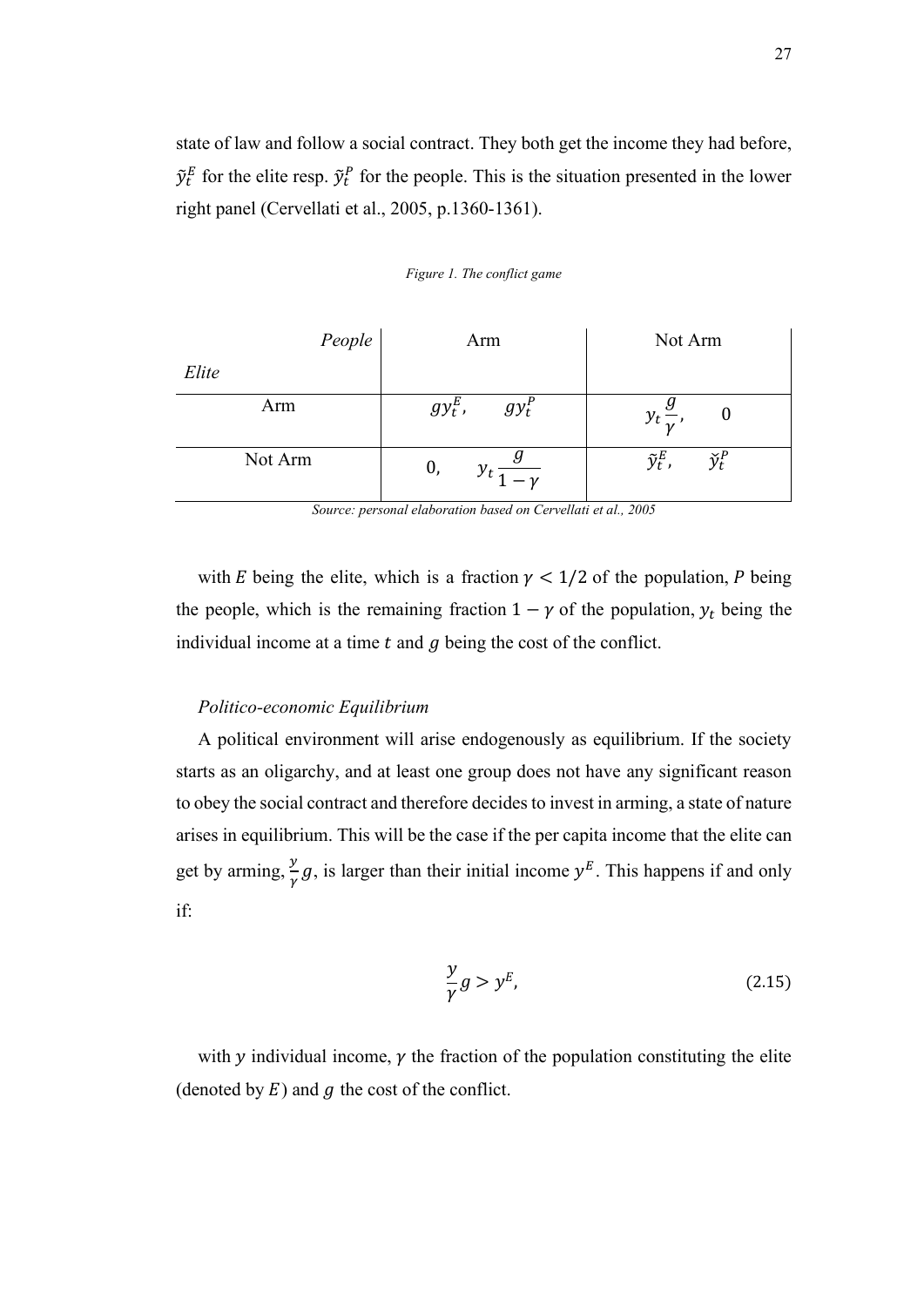Indeed, if this group decides to arm, all income in the economy will be appropriated by them. However, if the cost of a conflict is larger than the benefit the elite would obtain,

$$
\frac{y}{\gamma}g < y^E,\tag{2.16}
$$

the politico-economic equilibrium is an oligarchy. The elite get a higher income  $y^E$  without arming than they could get with a conflict,  $\frac{y}{\gamma}g$ . The people rationally assume that if they choose to arm, the elite will do the same, leading to a wasteful conflict. Therefore, they prefer choosing an oligarchic regime because through the implementation of a democracy, an equilibrium with state of nature will inevitably be implemented. Indeed, if the cost of the conflict is inferior to the cost of the redistribution, the elite will prefer the conflict. However, under an oligarchy, no arming is possible because people hand the power to the elite. Condition (2.16) is more likely to be fulfilled the richer the elite is in comparison to the people. In other words, the more unequal the society is, the less the elite must gain from arming so that the regime will remain oligarchic (Cervellati et al., 2005, pp.1367-1369).

When a society starts as a democracy, the state of nature arises if the people can get a larger income by arming than by complying to the social contract. Analogously to (2.15), from the payoffs of the conflict game presented in Figure 1, it must hold that:

$$
\frac{y}{1-\gamma}g > y,\tag{2.17}
$$

with the left member being the income agent obtain by arming and the right member the income agent obtain by complying to the social contract.

A democratic equilibrium is feasible if the people have incentives not to arm. Symmetrically to (2.17), and comparing the payoffs from Figure 1, it is the case if:

$$
y\frac{g}{(1-\gamma)} < y.\tag{2.18}
$$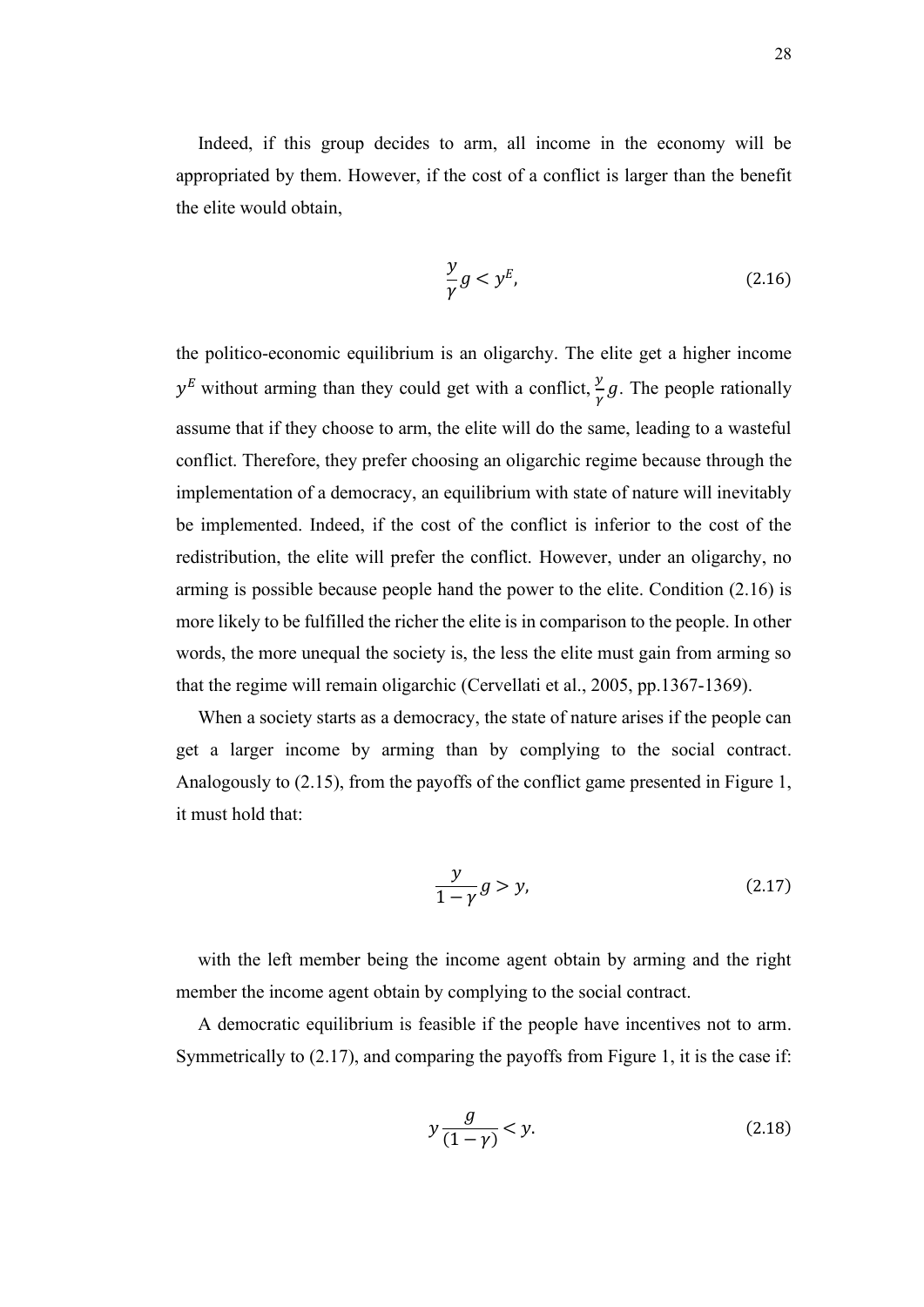The agents get higher income  $(y,$  the right member) than the one they would get with a conflict  $(y - g)$  $\frac{y}{(1-y)}$ , the right member). This equilibrium will only arise if the elite also obeys the system and does not break the social contract. This will be the case if the cost of a conflict is higher than the cost of redistribution. This situation is more likely to happen if inequalities are low, otherwise the cost of the taxation is higher than the cost of arming to avoid taxation (Cervellati et al., 2005, p.1370).

To conclude, the economy is defined by a specific level of inequality  $\lambda$  for each generation  $t$ . Given the conditions presented above, only one equilibrium will emerge for any given level of inequality  $\lambda_t$ . To sum up, the equilibrium is an oligarchy for  $\lambda_t^E > \lambda_{SN}$ , it is state of nature for  $\lambda_t^E \in (\lambda_D, \lambda_{SN})$ , and it is a democracy for  $\lambda_t^E < \lambda_D$ . This conclusion is different from the previous one, as in this model, a high level of inequality allows an efficient oligarchy to emerge within equilibrium. Indeed, in this environment, all groups choose to leave political power to the rich elite, because a democracy would lead to a wasteful conflict. A democratic society can emerge only if inequalities are relatively small. Overall, the model of this paper delivers new results, with the reduction in inequality being correlated with democratization (Cervellati et al., 2005).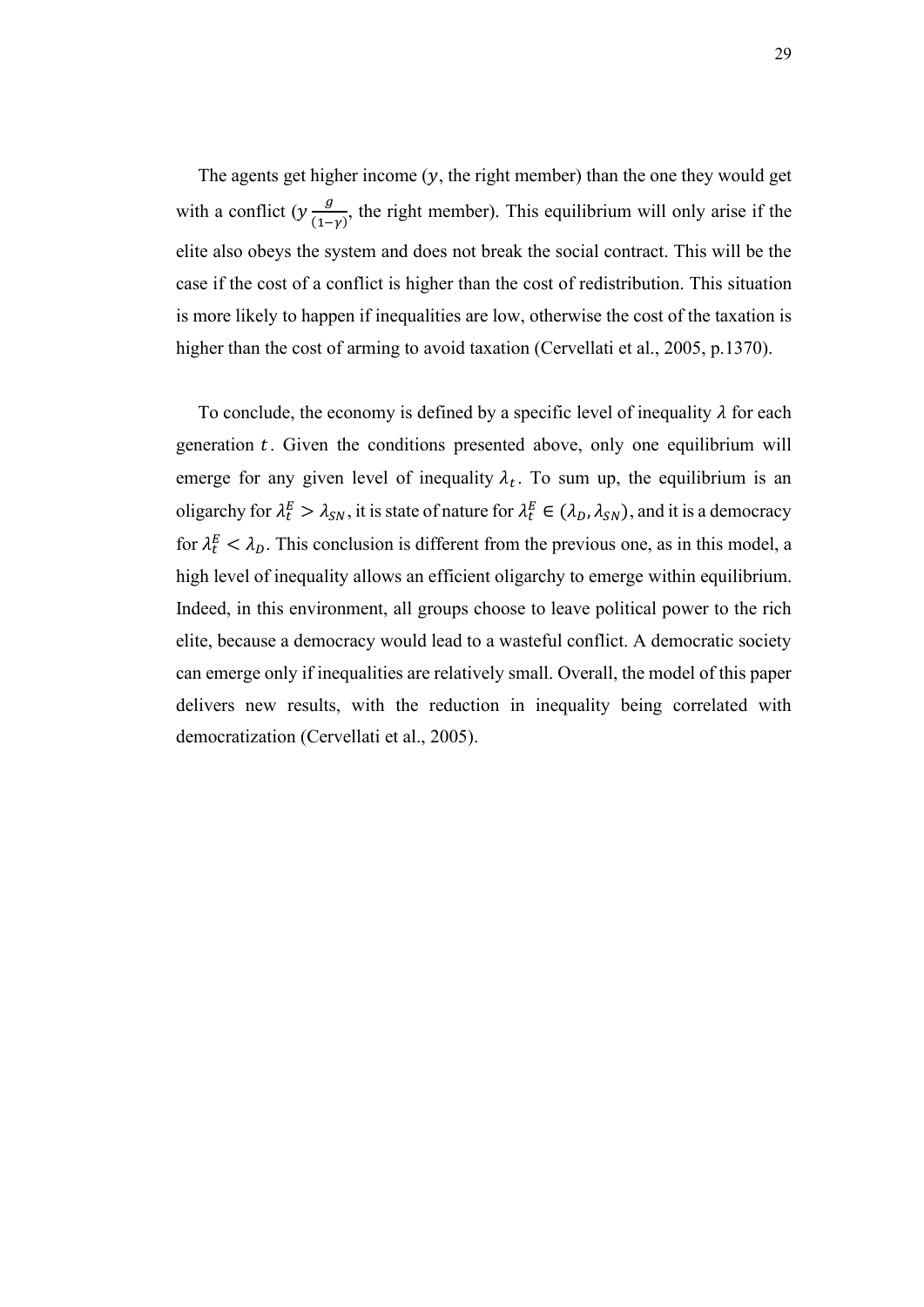# <span id="page-33-0"></span>**3. RELATIONSHIP BETWEEN POLITICAL REGIMES AND INEQUALITIES: EMPIRICAL CONSIDERATIONS**

This part reviews different papers presenting the empirical evidence of the relationship between political regimes and inequalities. First, I will look at studies about the effects of political regimes on inequalities and later on studies about the effects of inequalities on political regimes.

### <span id="page-33-1"></span>3.1. EMPIRICAL STUDIES ABOUT THE EFFECTS OF POLITICAL REGIMES ON INEQUALITIES

This section presents some empirical evidence of the effects of political regimes on inequalities. It is demonstrated that a consensus about the results is not found. Indeed, some authors find an egalitarian impact of democracy while others are doubtful about this effect. These sceptical authors argue that evidence is ambiguous and not robust. I will review the papers chronologically, firstly analysing older models, which measure a correlation, then more recent ones which are sceptical about this correlation. Results are expected to be different, as data should be more recent in the second group of models, and the method used might diverge between old and more recent models. Indeed, the latter takes endogeneity into account and control for different variables.

#### 3.1.1. SEMINAL PAPERS

<span id="page-33-2"></span>The review starts with a paper of Jackman (1974). Jackman (1974) tries to determine the validity of the argument that a democracy has contribute to more egalitarian systems. He also analyses whether the effect is linear or curvilinear. The dependent variable is social equality, which is defined by three variables. *Social insurance Program Experience (SIPE)* is the measure of the efforts from the state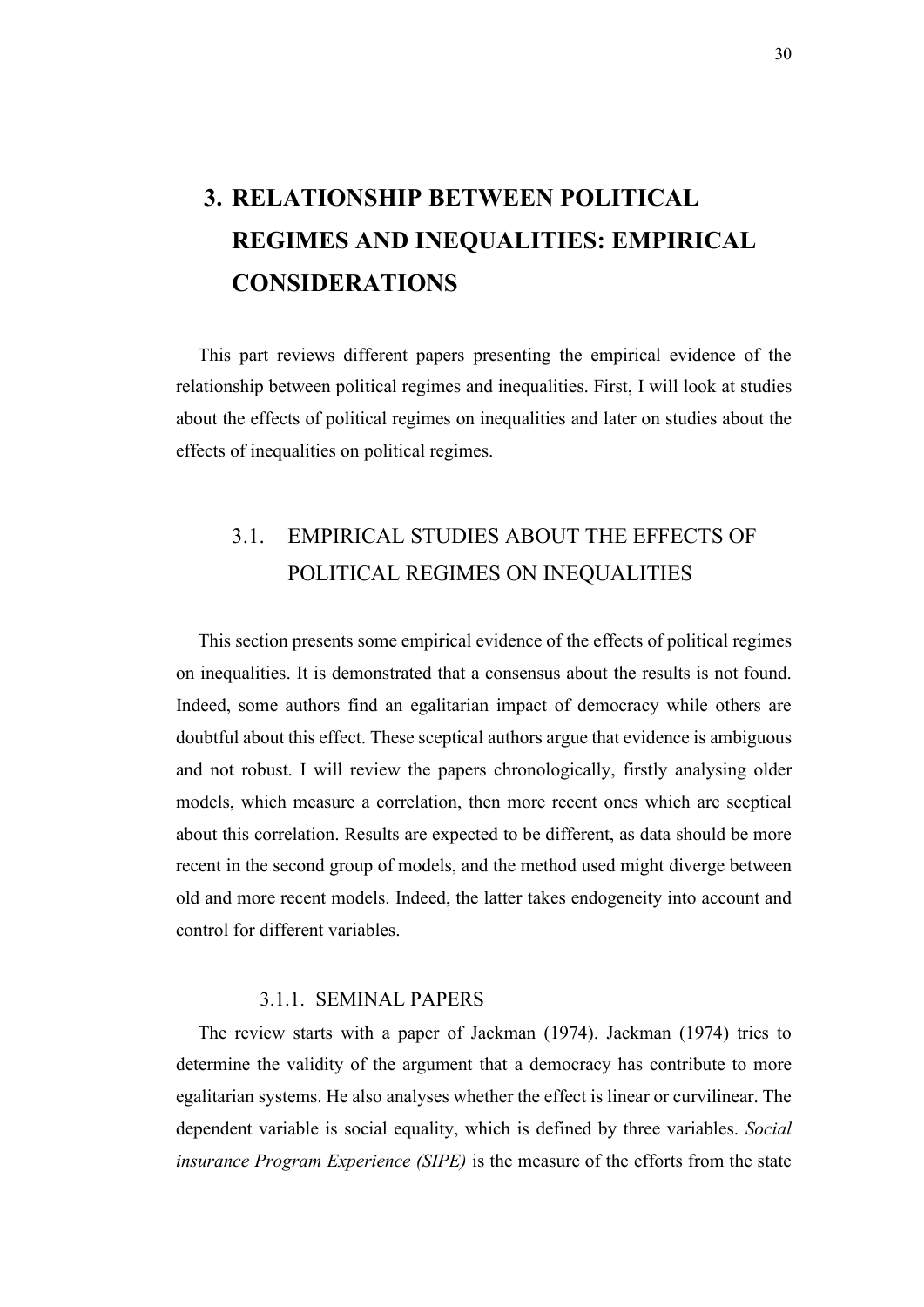31

to redistribute revenue in a more egalitarian way. Therefore, we expect it to negatively impact inequality. Each country is scored depending on the number of social security programs and the number of years between 1934-1960 for which these programs have been in effect. *The Schutz Coefficient of Income Equality* is established on changes in the amount of inequalities in income. The data used is a substitute measure of information collected at the individual level proposed by Kuznets (1957). They illustrate the extent of intersectoral income inequalities in a national economy; these inequalities are characterized in terms of how much they differ from a totally egalitarian distribution. The coefficient presented by Schutz  $(1951)$  is used to summarize the distribution. It calculates, on a Lorenz curve<sup>5</sup>, the difference between the observed slope and the line of perfect equality. Values have however been reversed  $(100 - x_i)$  so that a higher value of the Schutz coefficient means a greater degree of equality; thus, making us expect a negative relationship between the Schutz coefficient and inequality. *The Social Welfare Index* is a function of four components: physicians per million inhabitants, infant live births per thousand births, caloric consumption per capita per day and protein consumption per capita per day. The argument for the choice of this variable is that those elements relate more directly on distributions. Indeed, the elite is limited on the extent to which they can monopolize consumption of these assets. Hence, a higher score on this index is assumed to be negatively correlated with inequalities (Jackman, 1974, pp.32-34).

Jackman (1974) first inspects the form of the impact of the level of economic development on the different measures of social equality. He tests the adequacy of the linear and curvilinear hypotheses. The difference between the two hypotheses is that the curvilinear hypothesis is a type of relationship in which the variable increases. So does the other hypothesis, but after a certain level of economic development, the second variable starts decreasing as the first one continues to increase (Jackman, 1974, pp.34-35).

The models are estimated separately for the three dependent variables presented before (Social Insurance Program Experience, Schutz Coefficient of income

 $<sup>5</sup>$  The Lorenz curve plots, in the case of income inequalities, the share of income that every</sup> percentage of the population has; and compares this curve with the line of perfect equality (Jackman, 1974, p.34).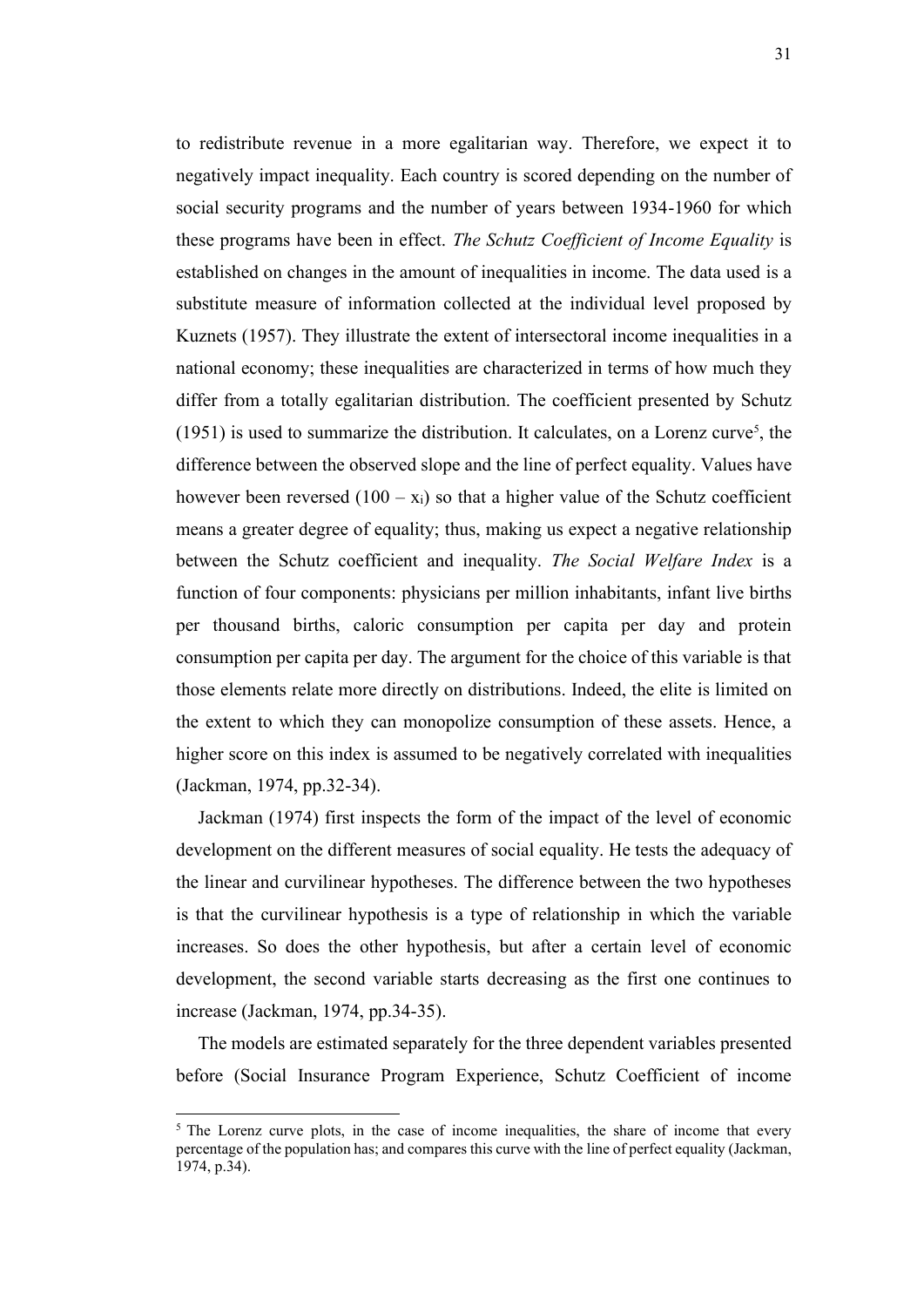equality and Social Welfare Index). The linear model shows significant parameter estimates for the three variables, but the curvilinear model gives an even higher fit for all variables. Indeed, the amount of explained variance increases considerably with the curvilinear model (for the SIPE variables for instance,  $R^2$  is 0.355 for the linear model and 0.545 for the curvilinear model 6 ); the linear hypothesis is therefore rejected (Jackman, 1974, pp.35-37).

Considering these results, Jackman (1974) then addresses the model of developmental effects in relationship with the impact of democracy on inequalities. Democratic performance variable emphasizes electoral participation, political competition, and access to information. These results support the argument that a political effect on inequalities is spurious. Indeed, the parameter estimate for democracy is smaller than its standard error of estimate, for all three variables. This adds assertion to the conclusion that a connection between democracy and inequalities only results from the impact of economic development on both variables (Jackman, 1974, pp.37-38).

To conclude, Jackman found a positive and strong effect of economic development on the three variables, the Social Insurance Program Experience, the Schutz Coefficient and the Social Welfare Index. The effect is curvilinear, which means that a higher level of economic development has a positive impact on social equality until it reaches a peak that provokes a gradual weakening of the effects. Jackman's second finding is that democratic performance does not have any effect on any dependent variables, including income equality. Indeed, once economic development is taken into account, the effects of democratic performance on material equality are spurious. (Jackman, 1974, pp.41-43).

The paper of Stack (1980), presents and tests aspects of three notable theoretical alternative models to the economic development model of income inequality presented by Kuznet  $(1955)^7$ : first, the political model which sees political democracy as the most important variable in the reduction of inequalities<sup>8</sup>; second,

 $6 R<sup>2</sup>$  represents the proportion of the variance that is explained by the independent variable.

 $<sup>7</sup>$  Kuznet argues that the level of income inequality is largely explained by variables associated with</sup> the level of industrialization (Kuznet, 1963)

<sup>8</sup> E.g. Hewitt 1977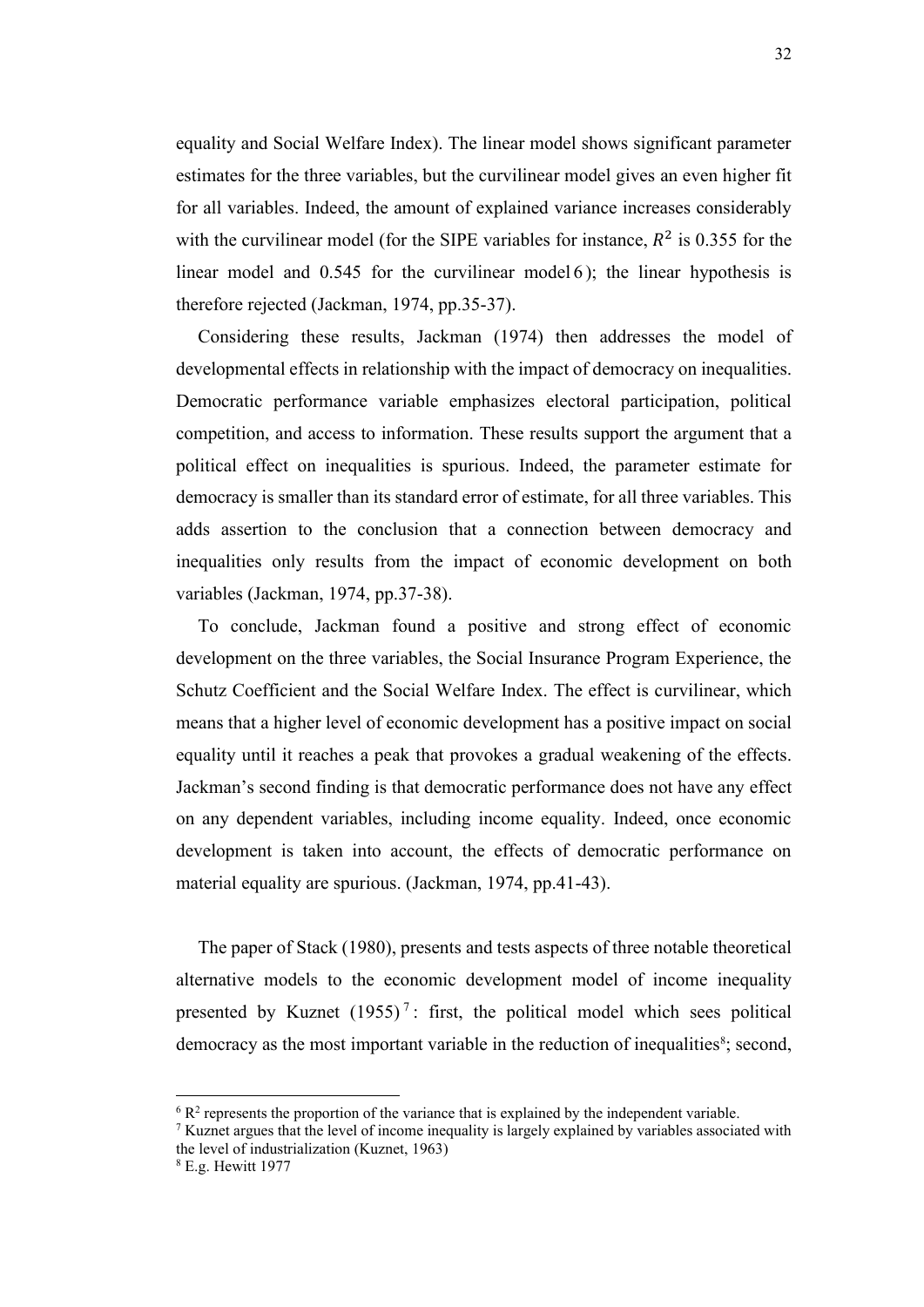the world-economy model which thinks it is the strategic position of a nation in the world economy<sup>9</sup>. Finally, there are other socioeconomic factors that could be developed into new models or incorporated into existing models. In the latter, these variables can be used to explain secondary variation or to study income inequality in new models  $10$ . Stack (1980) tests elements of the three alternatives to the economic development model of income stratification. This is a tentative evaluation of each of these three models. Stack's purpose is to use economic development as a control variable in the inequality-democracy relationship, to assess if politics has an effect on income inequality while being independent of the level of development (Stack, 1980, pp.273-277).

Stack's model (1980) uses the level of inequalities, measured with the Gini coefficient as the dependent variable. GDP per capita is used for the measure of the level of economic development, and the democratic performance index developed by Jackman<sup>11</sup> is used for the degree of political democracy. The index includes political participation, competitiveness of voting, electoral irregularity, and the degree of freedom of the press; all the data refers to the year 1960. Each element is ranked from 0 to 100 and the final index is the average of the four numbers. Exports as a proportion of GDP are the measure used for the degree of a nation's dependence on the world market, and the number of individuals in the military per 1000 working age population is the index of military organization for the year 1965. The degree of dependence on the world market can reduce efforts to limit democracy. Moreover, military organization tends to affect, among others, the level of stratification in society. Stack (1980) uses a sample of only 37 countries because information on the five variables were available only for those countries (Stack, 1980, pp.279-281).

Stack (1980) first only assesses the correlation of all coefficients with income inequality without controlling the other variables. He finds that all variables are statistically significant and have the expected sign. The one with the strongest zero order relationship with inequality is the index of democratic performance  $(r = -1)$ 0.42). Military participation is negatively and significantly related to inequality.

<sup>9</sup> E.g. Rubinson 1976

<sup>10</sup> E.g. Lenski, 1971

 $11$  Jackman, R. (1974) Politics and Social Equality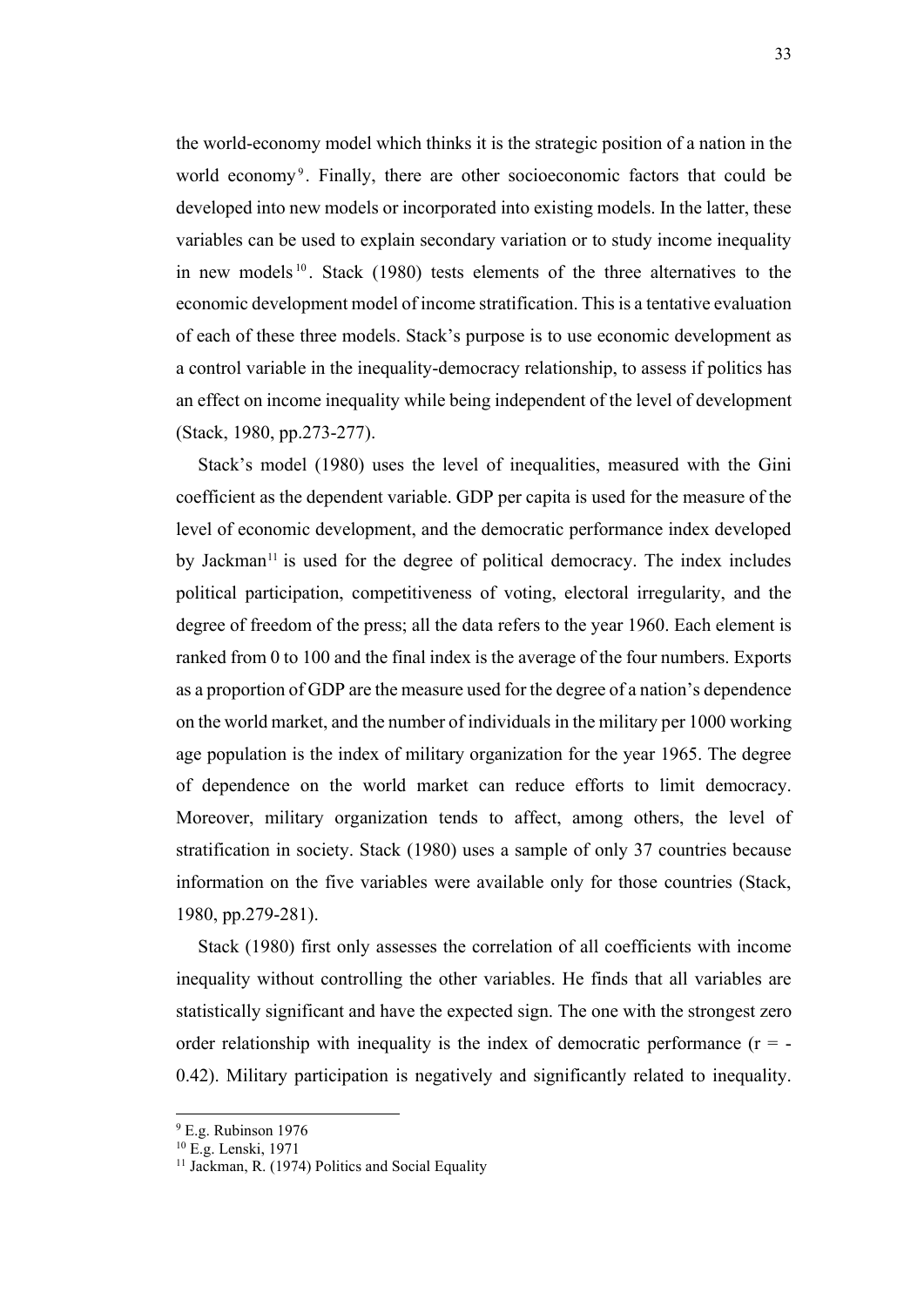This is expected because, according to Andreski (1954), the nature of military organization seems to have an effect on many parts of a society. For instance, if the military ratio is high, the elite is more inclined to make compromises. It includes redistributing income to the non-elite since they want to insure the motive of combat forces and the loyalty of the troops and their family. The coefficient for the index of dependence on world economy is expected to be positively correlated with inequality. Indeed, the more a country is dependent on the world market, the less it has control over the production methods and the more it is vulnerable to the international price structure; this will hinder the efforts to reduce inequalities. However, when only assessing the correlation between the index of dependence on world economy and inequality, the coefficient is not significant (Stack, 1980, pp.281-282).

Stack (1980) then conducts a regression analysis to test potential spurious relationships. Military participation ratio has the same negative effect as before. After the verification of economic development and other variables, the index of dependence on world economy then has a significant effect on inequality. The coefficient for democratic performance is statistically significant and has the same sign as before, which means that after controlling the level of development and other variables, democracy has a negative effect on inequalities. To summarize, the level of political democracy is the single most important variable of income inequalities. However, this conclusion can be questioned and should be carefully considered, given the small sample size and other factors (Stack, 1980, pp.283- 285).

#### 3.1.2. MORE RECENT STUDIES

<span id="page-37-0"></span>More recently, authors have questioned this correlation. More recent findings will try a reassessment of the relationship between a political regime and inequalities with better measures and a larger or more recent sample of data.

Burkhart (1997) attempts to use what he thinks are better measures and a larger sample with more recent data to analyze the relationship. He tests for a parabolic inverted U-curve between democracy and inequalities. The theory states that, at first, inequalities rise with the increase of democracy, but after a certain threshold,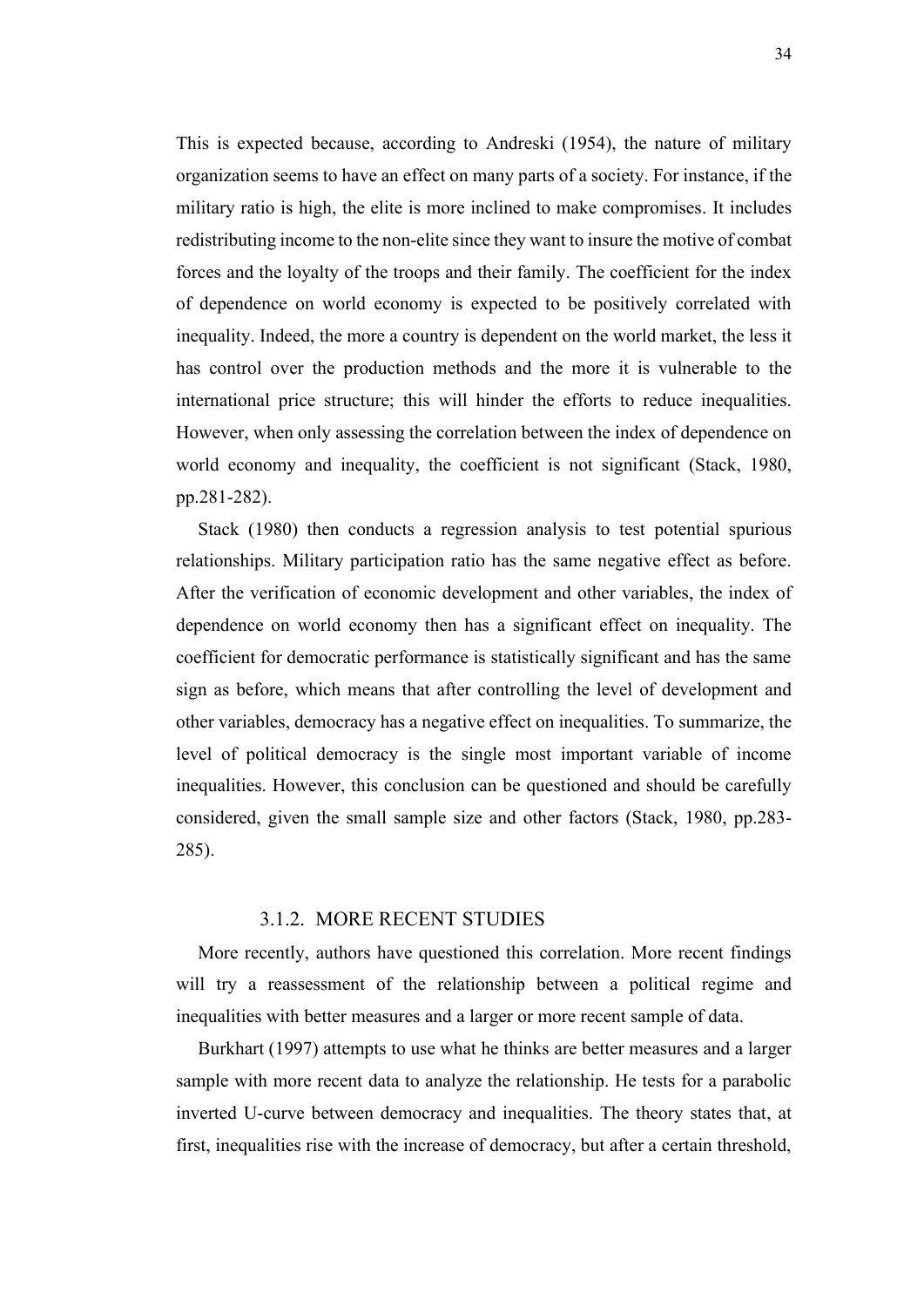inequality decreases (Burkhart, 1997, p.151). The author probes the socioeconomic development as a variable likely to have an independent influence, but also for population structure and whether the county is communist or not. Socioeconomic developments are expected to have a positive effect on democracy and a positive inverted U-shaped relationship on inequalities. I anticipate population structure to negatively influence income distribution because a younger population receivesless income, hence increasing income inequality. Lastly, as communist countries' goal is to distribute the wealth, they should be more equal (Burkhart, 1997, pp.148-151).

Burkhart (1997) uses data of income distribution from Hoover (1989) for the years 1983 and 1978 and from the World Bank (1993) for the years 1983 and 1988. The measure for democracy is the Freedom House measure: a country is considered a democracy if the Freedom House codes it as "Free" or "Partially Free". Burkhart uses a two-stage least-squares regression procedure (2SLS) to estimate both equations simultaneously (democracy-income distribution and income distributiondemocracy). This procedure first implies constructing instruments for all the endogenous variables. In the second stage, these instruments will be used as a replacement for the endogenous variables; the second stage is the OLS estimation of the whole equations (Burkhart, 1997, pp.153-158).

The results he gets is that from 1973 to 1988, democracy and its square (to control for the U-shaped relationship) have an inverted U-curve effect on income distribution. At a low level, democracy leans toward an increasing inequality; this propensity tends to weaken as the democracy score increases and after a certain point, income inequality rises. Socioeconomic development also has an inverted Ucurve relationship to income inequality, although the effect is rather weak. Communist countries seem to be more equal  $12$  and countries with a young population have more inequalities (Burkhart, 1997, pp.158-160).

In conclusion, Burkhart's study did find a relationship between democracy and inequalities, but it is, however, not linear. This suggests that democratization is worthy, even if at first this will increase income inequality (Burkhart, 1997, pp.160- 161).

 $12$  This conclusion should be treated with caution regarding the small number of communist countries in the data set (N=3).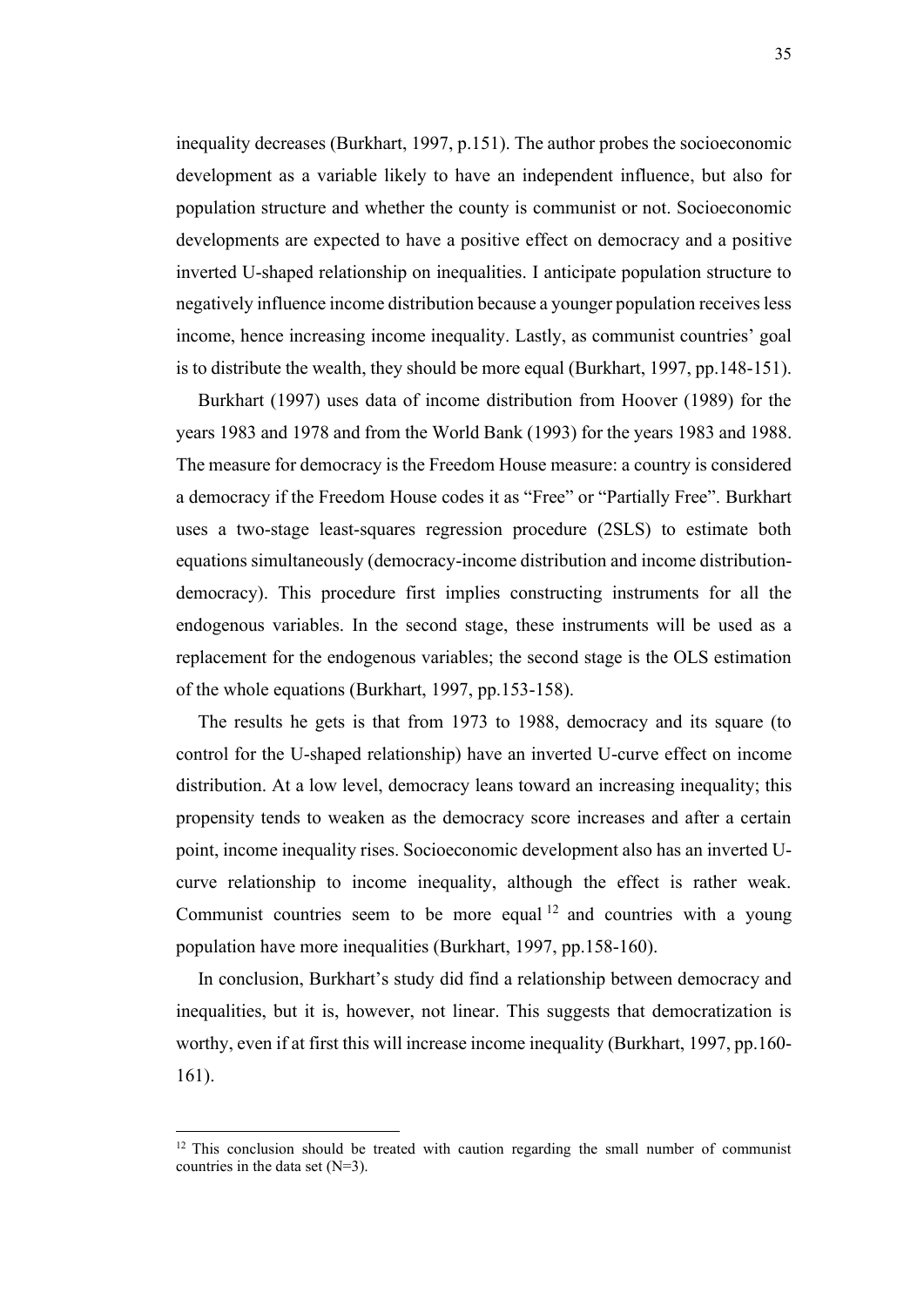Lee (2005) states that the majority of previous studies ignores the impact that the state might have on distributional outcomes through its interaction with organized societal forces (Lee, 2005, p.159). Several previous studies suppose that democracy directly influences inequalities, without considering the state's role in resource allocation. Lee (2005) discusses the argument that inequalities might increase with the growth of public sector size because of the state-elites' focus on economic development rather than improvement of equality within society. He also argues that after a certain threshold, the increase of public sector size will be linked to a decrease in income inequalities. This might be explained by the fact that the elite in power will start acknowledging the growing social welfare demands of interest groups. These discussions lead to a major hypothesis that he will empirically test: "Public sector development has a positive effect on income inequality in nondemocracies or limited democracies, but it has a negative effect on income inequality in institutionalized democracy" (Lee, 2005, p.163). Put differently, he argues that democracy has an influence on income inequality through the effects of public sector size. He tests for the interaction term (institutionalized democracy x public sector size) to assess if democracy has a conditional effect which would switch the relationship of public sector size to inequality from positive to negative (Lee, 2005, pp.159-172).

Therefore, Lee (2005) presents a model of the state, democracy and income inequality, where he verifies the suggestion of an inverted-U-shaped curvilinear relationship between public sector size and inequalities. He also analyses how democracy gives reformist elites better chances to get their preferred redistribution. Linking these ideas, he found that in non-democracies, a larger government size will increase inequalities. On the other hand, in institutionalized democracies, inequalities decrease with an increase of public sector size (Lee, 2005, pp.159-161).

For the analysis, Lee (2005) uses the Gini for a measure of inequalities as a dependent variable. The problem is that different measurements of the Gini exist; to counteract this potential bias, three dummy variables are included in the analyses: whether the Gini is based on income or expenditure, on households or individuals,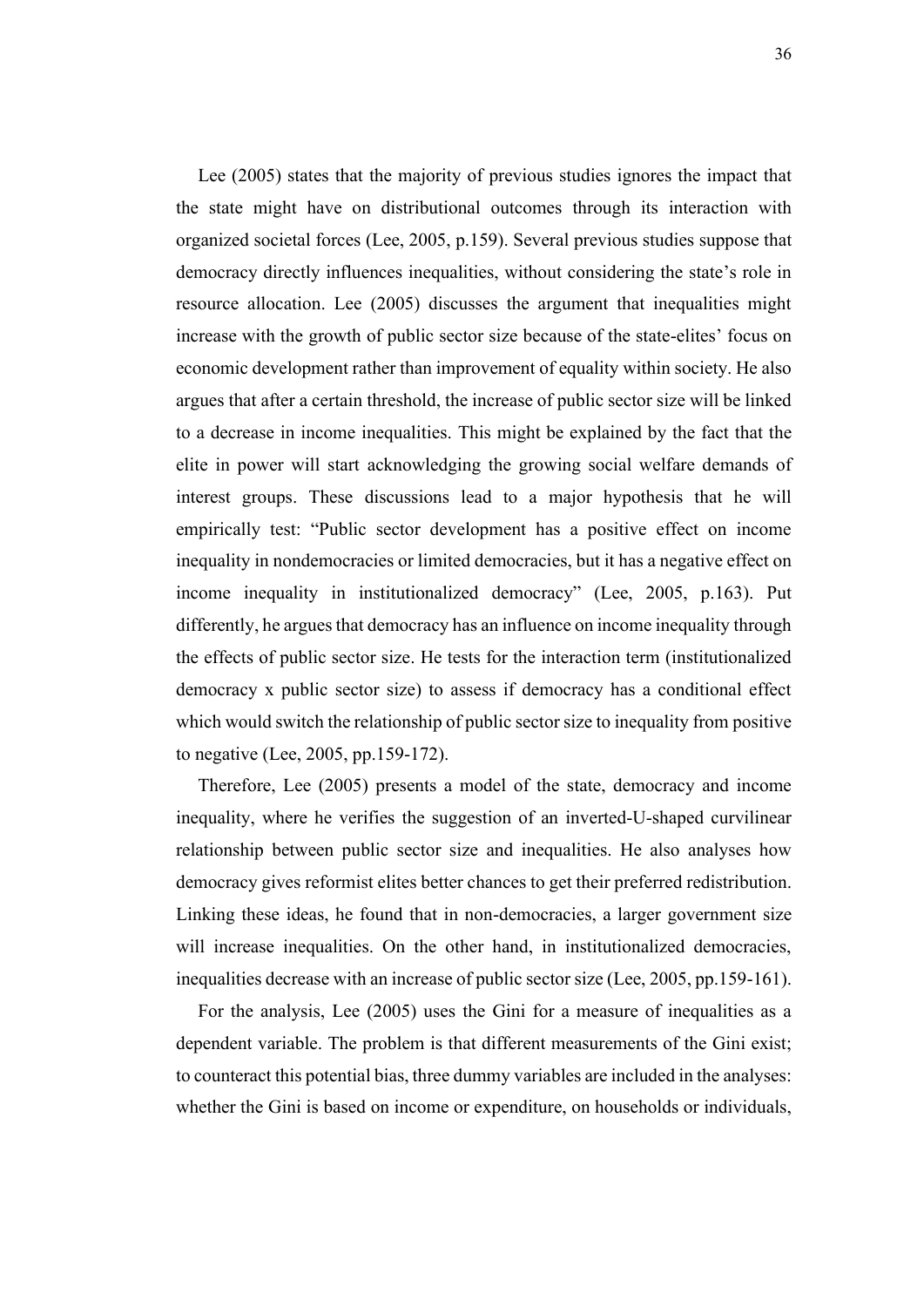and on gross or net income. The data are for the years 1970 to 1994, they include 341 observations of 64 countries (Lee, 2005, pp.164-165).

He uses four groups of main independent variables. *Internal development models*  include Nielsen's (1994) different measures as the main explanatory factors: sector dualism, the share of the labour force in agriculture, the natural rate of population and the secondary school enrolment ratio. The demographic transition is expected to increase inequality, as a large young group tends to impoverish lower-income households. The expansion of education should decrease income inequality, as skill deepening leads to lower wage differentials. *Dependence* is a measure of foreign capital stock divided by GDP and foreign capital stock per capita. According to Alderson and Nielsen (1999), foreign capital is expected to increase income inequality. *Size of the public sector* describes the percentage of the government resources in a national economy, determined by the current tax revenue of the central government as a share of GDP. The size of the public sector more directly displays taxation and resource allocation process performed by the state. It estimates the share of government activities but also indicates the changes in the allocation process, which are conditioned on the state-elites' policy orientation. A larger public sector size is expected to worsen inequalities as a result of reasons explained above. *Institutionalization of democracy* is added to show the dependant role of democracy in the relationship between public sector size and inequalities. For the measure of democracy, Lee (2005) uses the paper of Marshall and Jagger (2000), which includes three elements. It consists of the presence of institutions and procedures which could express the preferences of citizens, the existence of institutionalized constraints on the exercise of power by the executive and the guarantee of civil liberties. This paper points out the effects of democracy, which reverses the positive relationship between public sector size and inequality (Lee, 2005, pp.165-167).

The data set consists of a cross-national panel of 64 countries over 25 years. Because multiple time points are observed for each country, an ordinary least squares (OLS) is not appropriate. Indeed, data may be correlated with each other because unmeasured time-invariant factors will be moved into the error term, creating heterogeneity bias. Lee (2005) uses a random-effects model (REM),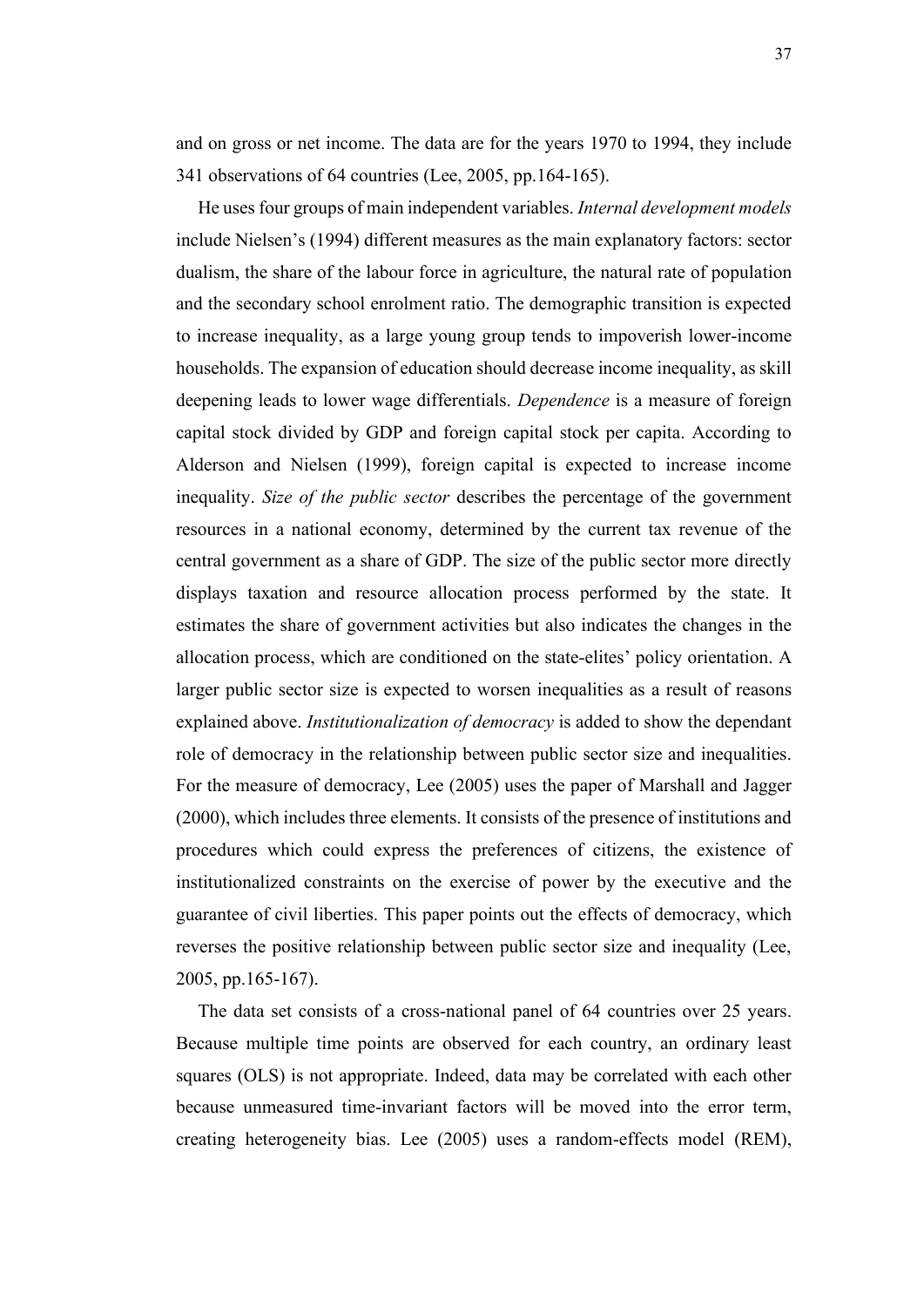known to correct the unobserved time-invariant effects. The equation is the following:

$$
Y_{ij} = \alpha_0 + \sum (\beta_k * X_{kij}) + \alpha_i + \varepsilon_{ij}
$$
\n
$$
E[\varepsilon_{it}] = 0 \text{ and } Var[\varepsilon_{it}] = \sigma_{\varepsilon}^2
$$
\nWhere i=1,2,...,N & j=1,2,...,T<sub>i</sub>)

with  $i$  for the countries,  $j$  the year,  $N$  the number of countries and  $T$  the uneven number of observations over time in country *i*.  $\alpha_i$  is the random-effect error term defining unobserved time-invariant factors (Lee, 2005, pp.167-169).

The results are consistent with the hypothesis and robust even with other control variables. To test for a potential non-linear relationship, Lee (2005) adds a variable of government tax revenue and its square. The results show an inverted-U-shaped relationship between public sector size and inequality, where inequality increases at first with the expansion of public sector size and decreases after a certain threshold. This stresses the role of progressive tax and transfer policies in the reduction of inequality. However, the significance of the coefficient for the share of labour force in agriculture became nonsignificant and the one for the size of sector dualism decreased, which might suggest that the intervention from the state also affects inequalities indirectly through uneven redistribution to different sectors and not only directly through taxation and income transfers. Then, to test the robustness of the inverted-U-shaped relationship, Lee (2005) adds in different models GDP per capita and its square, foreign direct investment stock per capita and its square, a variable for the world system position, and regional dummies. All models are compatible with the claim that income inequality has an inverted Ushaped relationship with the size of the government (Lee, 2005, pp.169-171).

Lee (2005) further tests the relationship between the continuous measure of democracy and income inequality; the function of democracy is not statistically significant, meaning it is consistent with the assumption that democracy alone cannot directly affect redistribution and that inequalities might decrease only when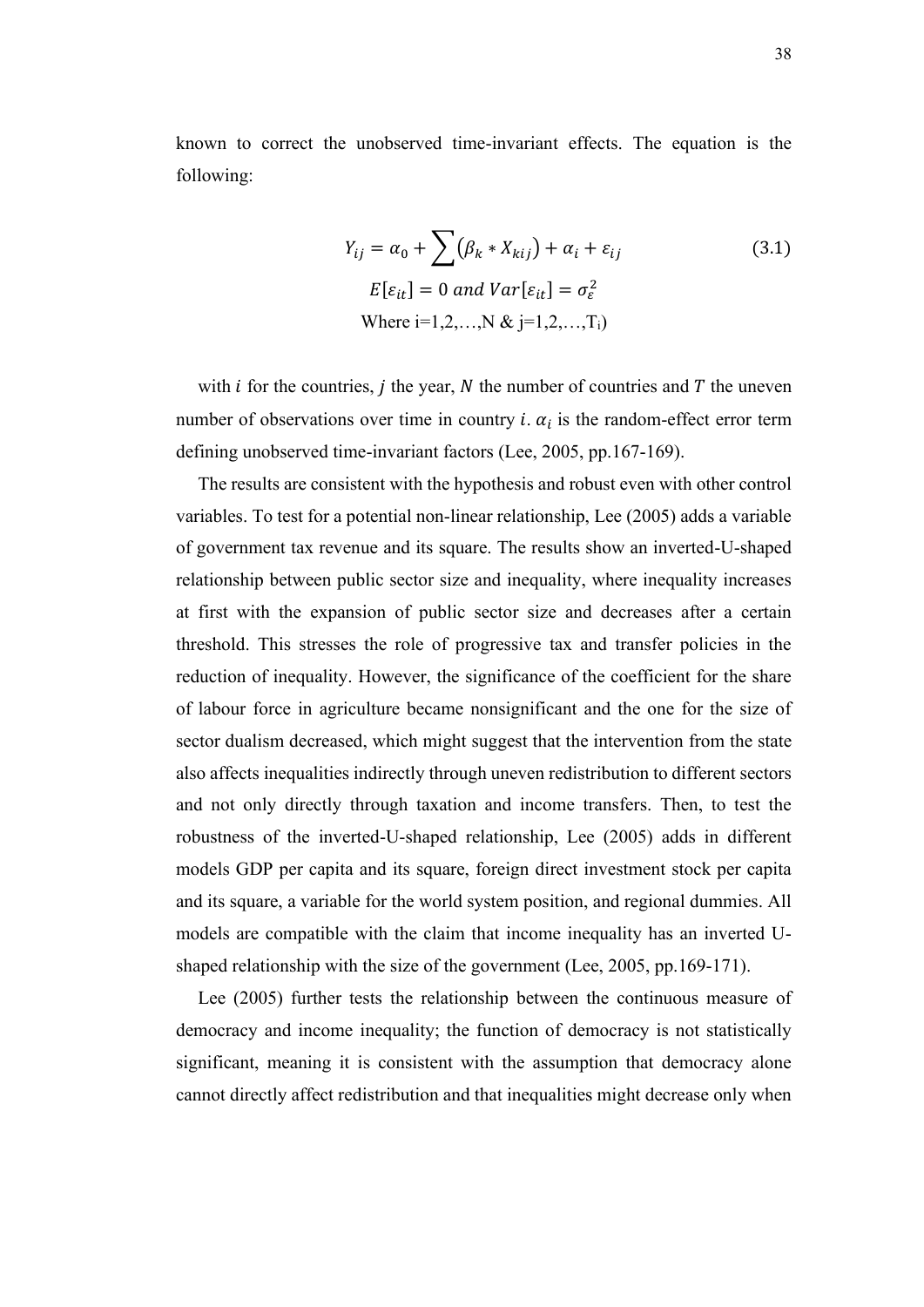democracy is fully institutionalized<sup>13</sup>. The next model confirms the effects of institutionalized democracy that converts the positive relationship between public sector size and inequality to a negative one. The interaction term between institutionalized democracy and the public sector size has a negative sign while public sector size is positive. This means that in a limited democracy (or an autocracy), an increase of 1 point in the size of government moderately increases the inequalities (measured as the Gini coefficient) of 0.244 points. However, in fully institutionalized democracy, the same increase in government size leads to a slight decrease of 0.08 points (0.244-0.324) in inequality. When Lee (2005) adds the polynomial function of GDP per capita, it confirms the results found in the previous model (Lee, 2005, pp.171-175).

In conclusion, the role of the state is crucial to understand the direction of inequalities. Indeed, Lee (2005) found that the state-elites, as government grows, allocate limited resources only to certain sectors, which increase income inequalities between social groups. Only after a certain threshold does public sector size bring less inequalities. In addition to this, the author identifies the conditional impact of institutionalized democracy, which will shift the effects of government size on inequality from positive to negative. Lee's (2005) greatest contribution is to show that even if previous studies could not find an agreement on the results in the relationship between democracy and inequalities, no conclusion is entirely wrong nor right. Once government size is added to the model, democracy only has an effect on inequalities because it converts state-elites' policy orientation from growth to equity (Lee, 2005, pp.175-176).

Lastly, Acemoglu et al. (2014) attempted again to assess the relationship between democracy and inequality while also taking redistribution into account. In addition to the last article by Lee (2005), their contribution is to add country fixed effects and time effect in a canonical panel data. Fixed effect will remove confounding component, which will allow to better interpret the results. For instance, many unobservable elements, that distinguish democracies to non-

 $13$  A democracy is fully institutionalized when institutions structures are consolidated (Lee, 2005, p.162).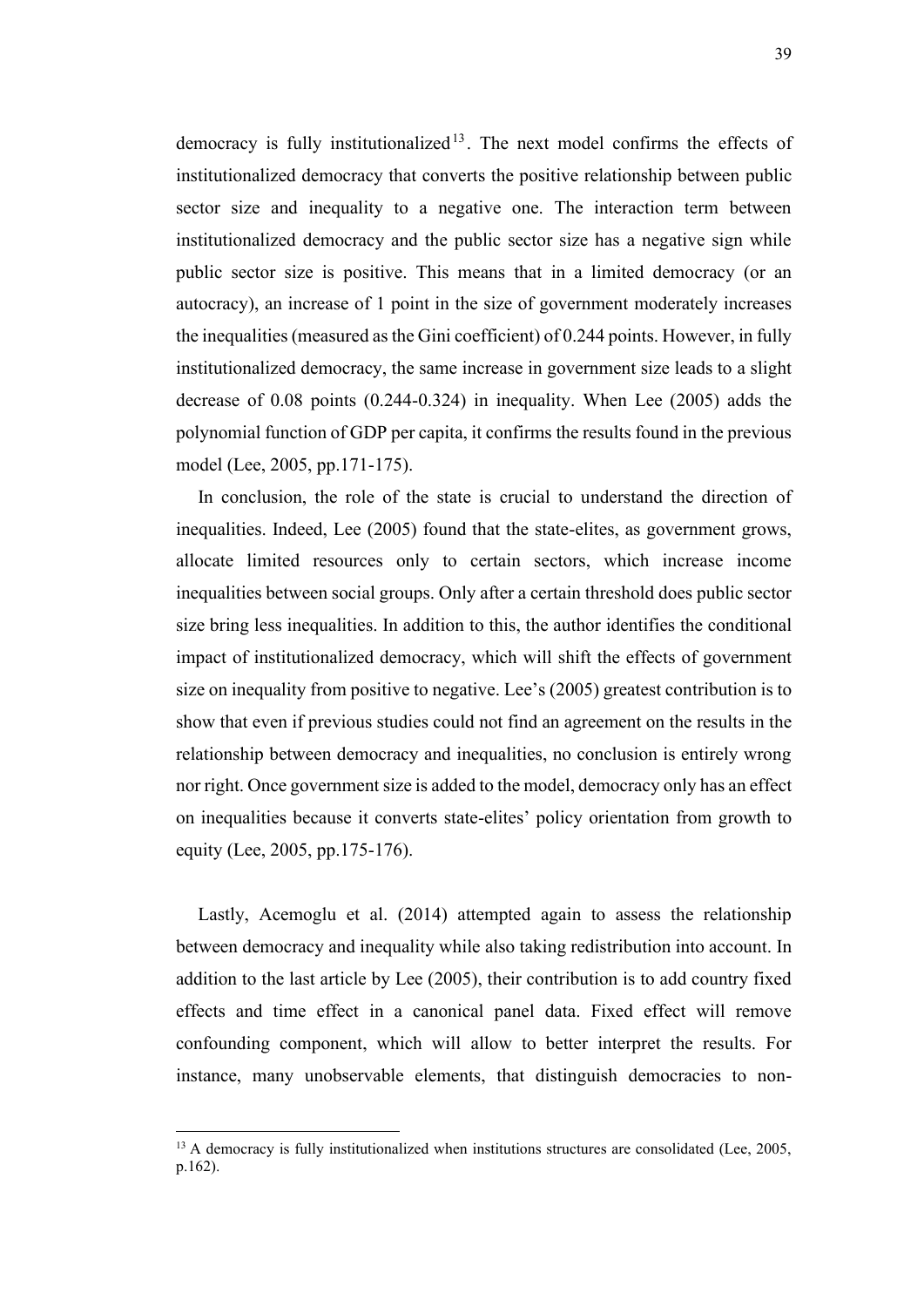democracies, might also affect inequality and taxation. (Acemoglu et al., 2014, pp.1909-1911).

They construct a yearly and a 5-year panel with observations for 184 countries between 1960 and 2010. Their measure for democracy combines information from Freedom House presented above and Polity IV. National income statistics are taken from the World Bank economic indicators. They use taxes to GDP and revenues to GDP ratios, secondary-schooling enrolment, agricultural shares of employment and GDP. For the inequality measures, they use the Standardized World Inequality Indicators Database. It is a panel of Gini coefficient, standardized across different sources and measures (Acemoglu et al., 2014, pp.1914-1916).

The authors argue that most of the previous literature did use an OLS regression with  $\rho = 0$  to estimate an equation with panel data. However, in the case of  $\rho = 1$ , this suggestion might lead to a biased estimator and this will not allow to determine the long-run effects of democracy. Therefore, they use a standard generalized method of moments (GMM) estimator for this study. To assess the validity of the results of these estimates, the authors also report OLS estimates of their equation, showing that the results are indeed robust to any value of  $\rho$  between 0 and 1 (Acemoglu et al., 2014, pp.1911-1913).

They found no evidence for a statistically significant impact of democracy on inequality. Some estimates show a negative effect of democracy on the Gini coefficient, but all these results are non-significant at the standard level. They further test, adding control variables, but the inclusion of controls does not change the pattern of the previous results. However, the exclusion of income as a control variable leads to a significant negative effect (although small) on inequality. This might imply that other variables, correlated both with democracy and GDP, influence inequalities. Overall, they find no consistent and robust impact of democracy on inequalities (Acemoglu et al., 2014, pp.1928-1935).

To summarize, this section reviewed some of the empirical literature on whether and how democracy reduces economic inequality. At first glance, it seemed that democracy does have an effect on inequalities. Indeed, a large series of articles, some of which were presented in this thesis, do find a negative relationship between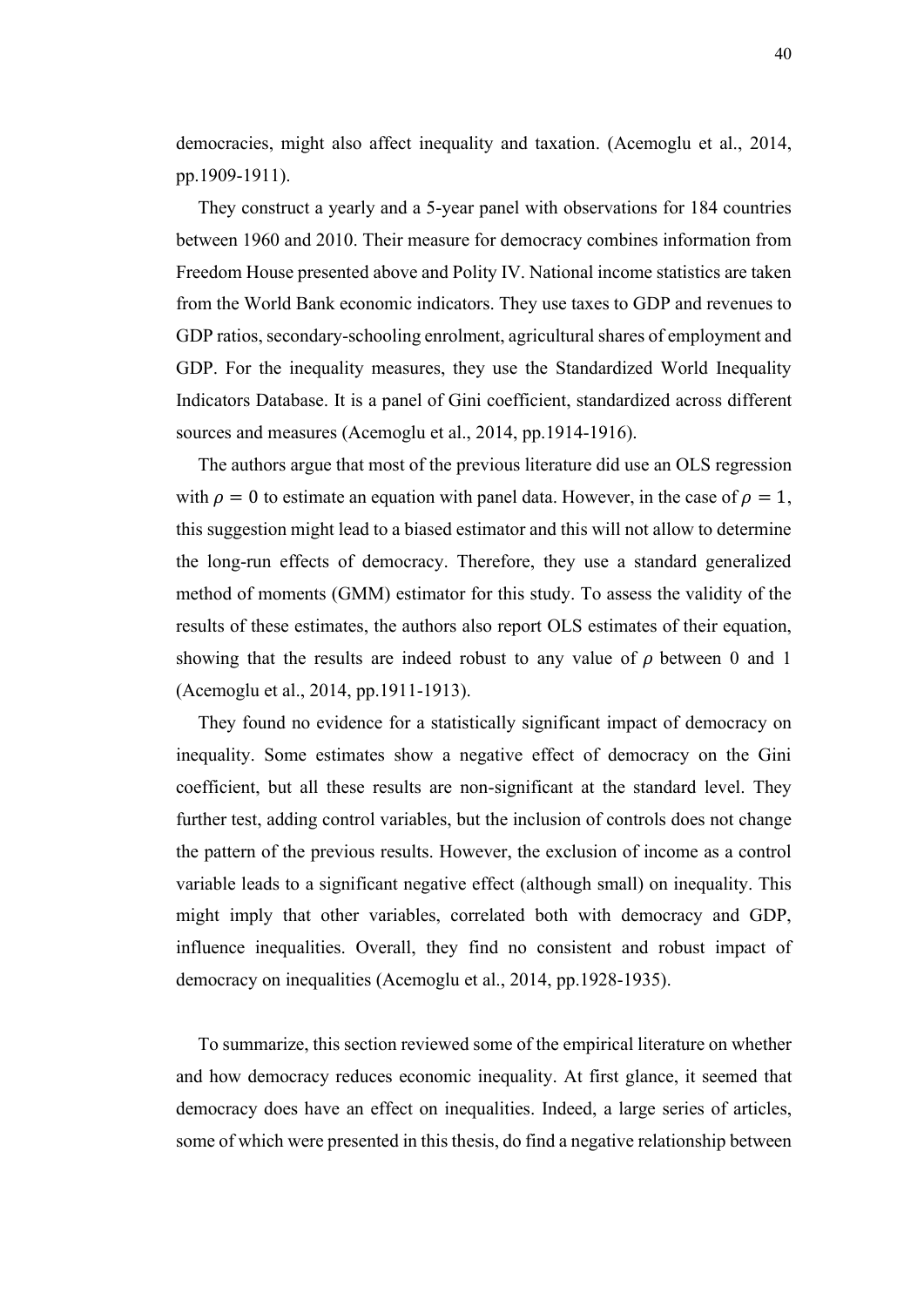political regimes and inequality. Other studies include those of Cutright (1967), Hewitt (1977) and Muller (1988). However, it seems like when more, or different data is included in a model, the relationship becomes spurious. Indeed, we got a first suggestion that with more recent studies, which have more recent data and improved empirical techniques, the results on the relationship between democracy and inequalities are not the same. Among sceptical authors which are not presented here, we can cite those who find a curvilinear relationship between democracy and inequality, like Simpson (1990) and Gradstein and Justman (1999). Finally, other studies like the one of Weede (1989), Rodrik (1999) or Albertus and Menaldo (2013) find no significant relationship between democracy and inequality.

### <span id="page-44-0"></span>3.2. EMPIRICAL STUDIES ABOUT THE EFFECTS OF INEQUALITIES ON POLITICAL REGIMES

Empirical evidence of the causal influence running in the other direction, namely inequalities influencing political regime, are presented in this section. The results are again heterogeneous. Some studies find no significant effect of inequalities on democracies, while others find a positive correlation between change in income and democracy. Like in the previous section, we review studies in a chronological order, as data and method have evolved.

#### 3.2.1. SEMINAL PAPERS

<span id="page-44-1"></span>A pioneer paper on the question about the relationship between inequalities and democracy is the one of Rubinson and Quinlan (1977). They address and compare the results of Jackman (1974), presented in the previous section, which find no relationship between democracy and inequalities. Coupled with the results of Cutright (1967) a different conclusion is reached by finding a negative effect of democracy on inequalities. Jackman's index of democracy was already presented before. In comparison, Cutright constructs his index for the year 1945-1954 in the following way: for each year a parliament existed in which the lower chamber involved members of two or more political parties; and the minority parties had at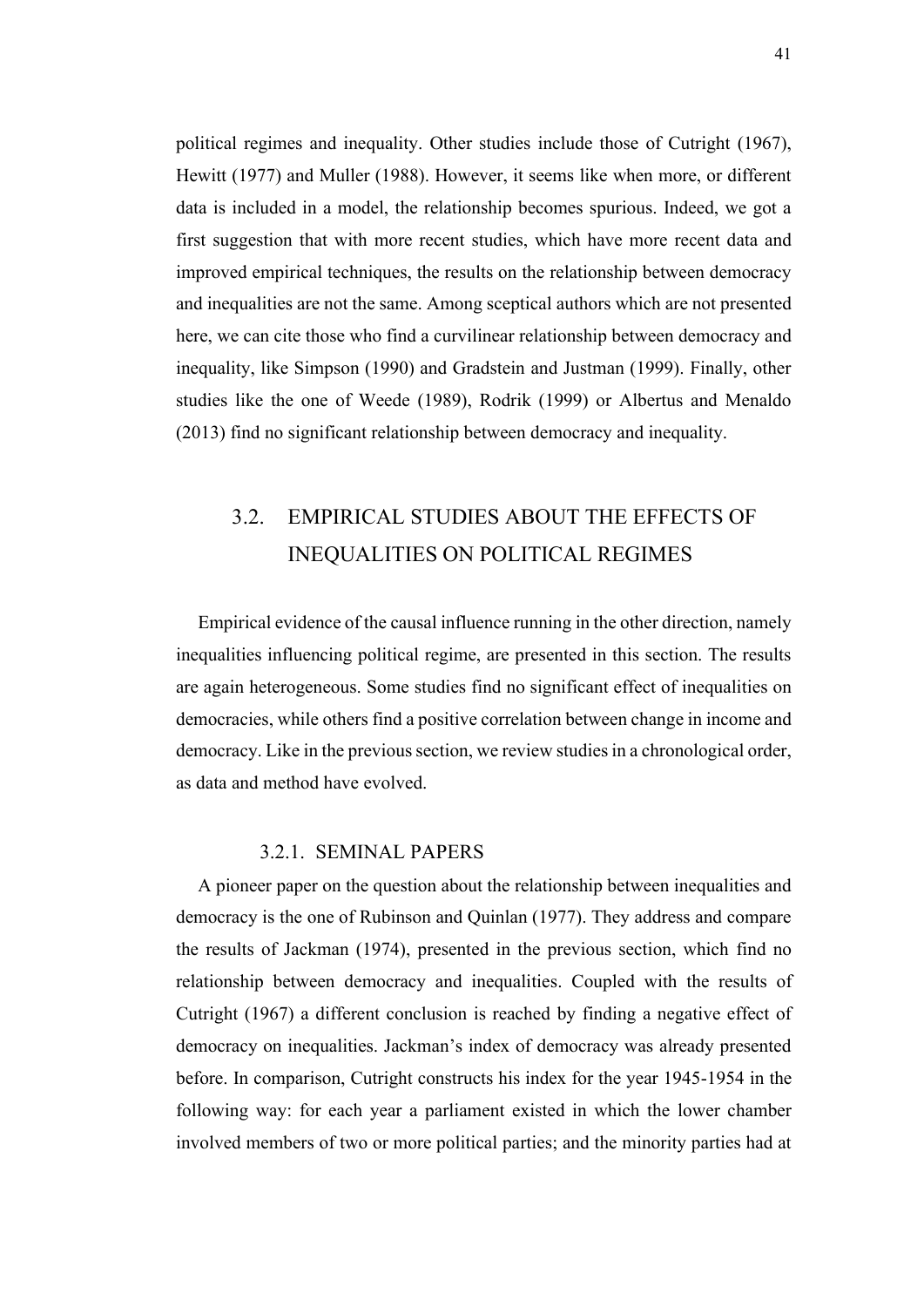least 30 percent of the seats, a nation is given two points. The nation got zero point if it had no parliament for the year. An additional point is given if the chief executive was elected with a direct vote (Rubinson and Quinlan, 1977, pp.611-613).

In their article, Rubinson and Quinlan (1977) try to understand these contradictory findings. By doing so, they focus, among others, on the direction of the causal effect. In other words, they are looking at the effect that inequalities might have on democracy. Indeed, observations of inter-country differences in income inequality are mostly related to the relative strength of the middle-class. This suggests that income distribution is mainly a function of the relative power of economic groups in a country; an economically powerful and large middle-class being correlated to the greatest income equality. Therefore, countries are compared by the degree to which the middle-class dominates the society, suggesting inequalities have an impact on democratization because they seem to be an indicator of class structure (Rubinson and Quinlan, 1977, pp.613-615).

Rubinson and Quinlan (1977) test this hypothesis with the following equation:

$$
X_1 = a + b_1 Y_1 + b_2 X_2 + e,\tag{3.9}
$$

with  $X_1$  Jackman or Cutright democracy index,  $Y_1$  personal income inequality (Gini or  $3<sup>rd</sup>$  quintile) and  $X_2$  ln kilowatt-hours of energy consumption per capita (KWH). Inequalities are measured by the Gini index, but also with the middle 40- 60 percent (the  $3<sup>rd</sup>$  quintile) because it is an indicator of the economic power of the middle-class. Indeed, it shows the share of income which accumulates to the middle of the income distribution. Inequality measured with the Gini index is expected to be negatively related to the index of democratization; while the 3<sup>rd</sup> quintile should be positively related to democratization<sup>14</sup>. Indeed, the latter represents the share of income going to the middle-class, so that a large indicator means less inequality while a high level of the Gini index means a high level of inequality (Rubinson and Quinlan, 1977, pp.616-617).

Rubinson and Quinlan (1977) find that an increase of 1 point of the Gini index largely decreases the index of democratization of Jackman of 56.41 points and the

<sup>14</sup> Paukert, 1973.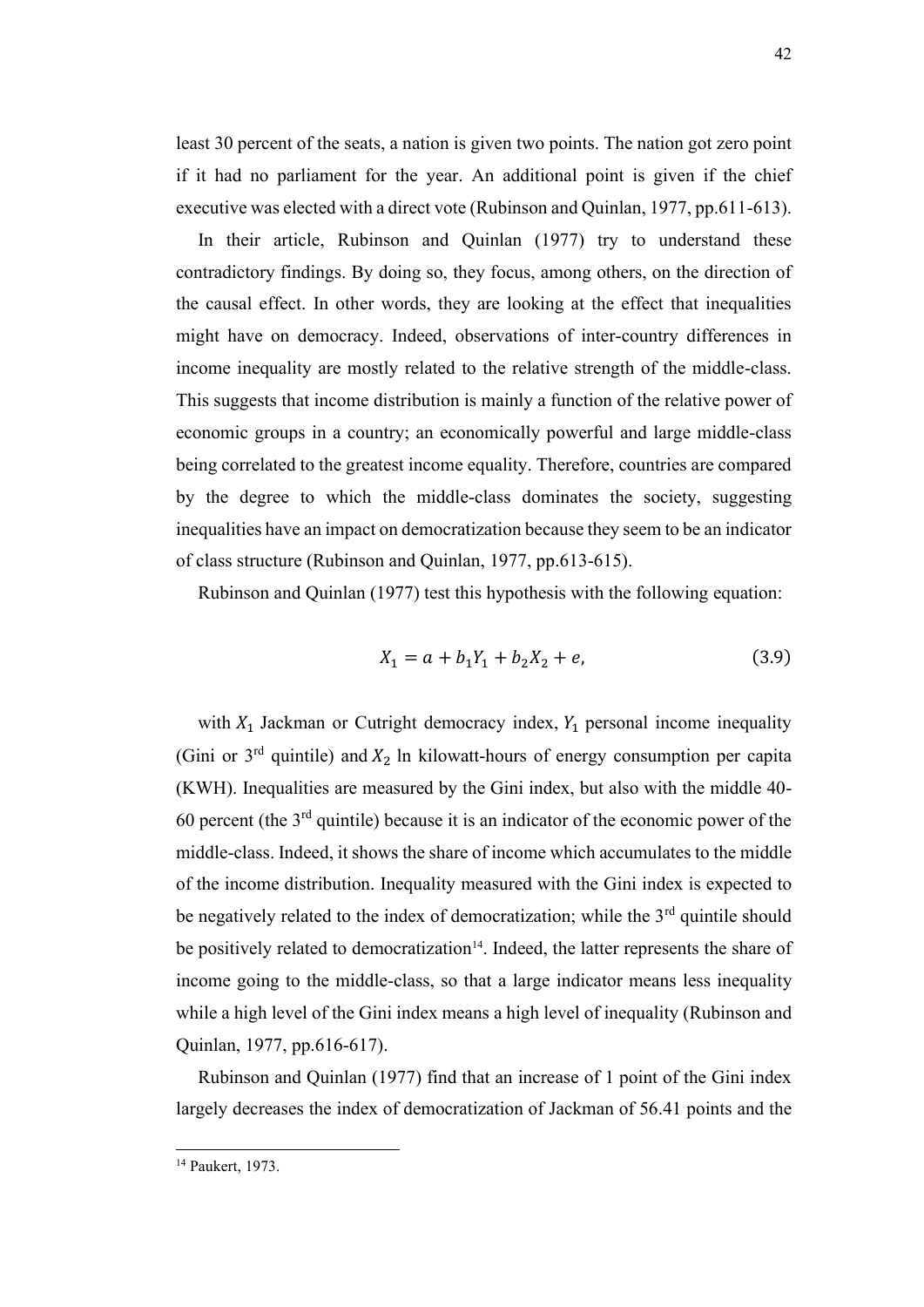index of Cutright of 17.11 points. They also find that the  $3<sup>rd</sup>$  quintile has a positive, which is a rather small but significant effect on both indexes of democratization, of 2.08 point for Jackman and 0.529 points for Cutright. These conclusions are consistent with our expectations (Rubinson and Quinlan, 1977, p.617).

Nevertheless, the equation is estimated by ordinary least squares (OLS), making it difficult to ascertain the validity of each specification. Hence, the authors then proceed the equation with the instrumental variables method (IV). Two variables are added to the model: Horizontal Power Distribution (POWCON) and government revenue as a share of gross domestic product (GOVREV). This implies that errors are uncorrelated with the independent variables in the equations. The first instrumental variable measures to which extent the different branches of government can exercise their functions or if they are dominated by another branch. It is scored from 0 to 2, with 0 being a more equal power distribution and 2 a more concentrated power distribution. Government revenue as a share of gross domestic product is added because it is supposed to be a measure of state strength, which is one of the most important causes of inter-country variables in inequality (Rubinson and Quinlan, 1977, p.618).

The results are presented in Table 1 for Jackman's index. Column 1 and 3 shows the OLS estimates, and column 3 and 4 presents the IV estimates for comparison. The effects of inequalities on democratization are shown under column 3 and 4.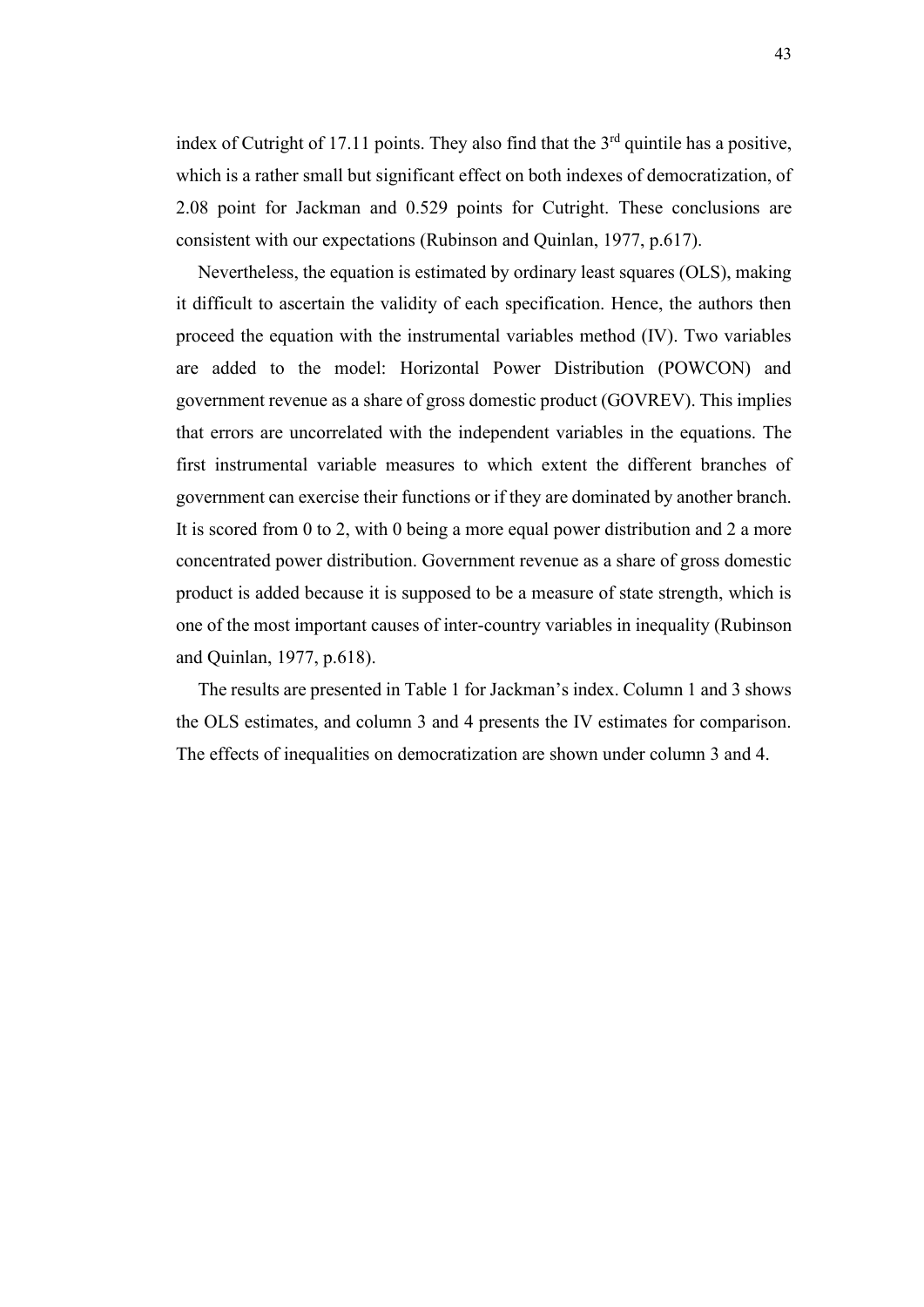<span id="page-47-0"></span>

| Table 1. Analysis Using Jackman's Index: Ordinary Least Squares (OLS) and |  |
|---------------------------------------------------------------------------|--|
| Instrumental Variables (IV) Regression Estimates                          |  |

| <b>Variables</b>  | (1)                                                              | (2)                                                                       | (3)        | (4)            |
|-------------------|------------------------------------------------------------------|---------------------------------------------------------------------------|------------|----------------|
|                   | <b>Gini Index</b>                                                |                                                                           |            | <b>Jackman</b> |
|                   | <b>OLS</b>                                                       | IV                                                                        | <b>OLS</b> | IV             |
| <b>POWCON</b>     | a                                                                | b                                                                         | $-10.145*$ | $-11.07*$      |
|                   |                                                                  |                                                                           | (2.99)     | (4.15)         |
| <b>KWH</b>        | .0007                                                            | .0004                                                                     | .014       | .005           |
|                   | (.560)                                                           | (.279)                                                                    | (1.04)     | (.433)         |
| <b>GOVREV</b>     | $-0.003$                                                         | $-.006*$                                                                  | a          | c              |
|                   | (.776)                                                           | (1.80)                                                                    |            |                |
| <b>Gini Index</b> | b                                                                | b                                                                         | $-60.741*$ | $-143.35*$     |
|                   |                                                                  |                                                                           | (2.90)     | (2.34)         |
| <b>Jackman</b>    | $-0.042*$                                                        | .017                                                                      | b          | b              |
|                   | (2.03)                                                           | (.450)                                                                    |            |                |
| $R^{\wedge}2$     | .205                                                             | .117                                                                      | .503       | .706           |
| $N = 32$          |                                                                  |                                                                           |            |                |
|                   |                                                                  |                                                                           |            |                |
|                   |                                                                  | 3rd Quintile                                                              |            | <b>Jackman</b> |
|                   | OLS                                                              | IV                                                                        | <b>OLS</b> | $_{\rm IV}$    |
| <b>POWCON</b>     | a                                                                | c                                                                         | $-10.817*$ | $-11.84*$      |
|                   |                                                                  |                                                                           | (3.48)     | (4.61)         |
| <b>KWH</b>        | .002                                                             | .007                                                                      | $-.0008$   | .018           |
|                   | (.629)                                                           | (1.57)                                                                    | (.060)     | (.980)         |
| <b>GOVREV</b>     | .074                                                             | $.220*$                                                                   | a          | c              |
|                   | (.729)                                                           | (2.01)                                                                    |            |                |
| 3rd Quintile      | b                                                                | $\mathbf b$                                                               | $2.30*$    | $4.03*$        |
|                   |                                                                  |                                                                           | (3.99)     | (2.62)         |
| <b>Jackman</b>    | $.110*$                                                          | $-.082$                                                                   | b          | b              |
|                   | (2.69)                                                           | (.703)                                                                    |            |                |
| $R^{\wedge}2$     | .389                                                             | .112                                                                      | .588       | .765           |
| $N=32$            |                                                                  |                                                                           |            |                |
|                   | <sup>a</sup> Variable is excluded from this equation             |                                                                           |            |                |
|                   | <sup>b</sup> Variable is the dependent variable in this equation |                                                                           |            |                |
|                   |                                                                  | <sup>C</sup> Variable is used as the instrument variable in this equation |            |                |

t-statistics in parentheses

Source: Personal elaboration based on Rubinson and Quinlan, 1977.

Column 4 of Table 1 demonstrates that an increase of the Gini index of 1 point largely decrease the Jackman's index of 143.35 points (significant with a t-statistic of 2.34). In comparison, the OLS model finds a moderate effect of -60.741 (with a significant t-statistic of 2.90). This shows that the IV estimation increases the size of the negative impact of the Gini on Jackman's index. The same pattern arises using  $3<sup>rd</sup>$  quintile, as it has a significant effect (t-statistic of 2.63) of 4.03 on Jackman, meaning an increase of the  $3<sup>rd</sup>$  quintile index of 1 point slightly increases Jackman's index of democracy of 4.03 points. The size of the coefficient is 75 percent greater than the OLS estimate (Rubinson and Quinlan, 1977, pp.618-621).

Rubinson and Quinlan (1977) find the same pattern of results with Cutright's index. An increase of 1 point of the Gini index moderately decreases Cutright's index of 40.74 points (significant with a t-statistic of 2.14). The size of the impact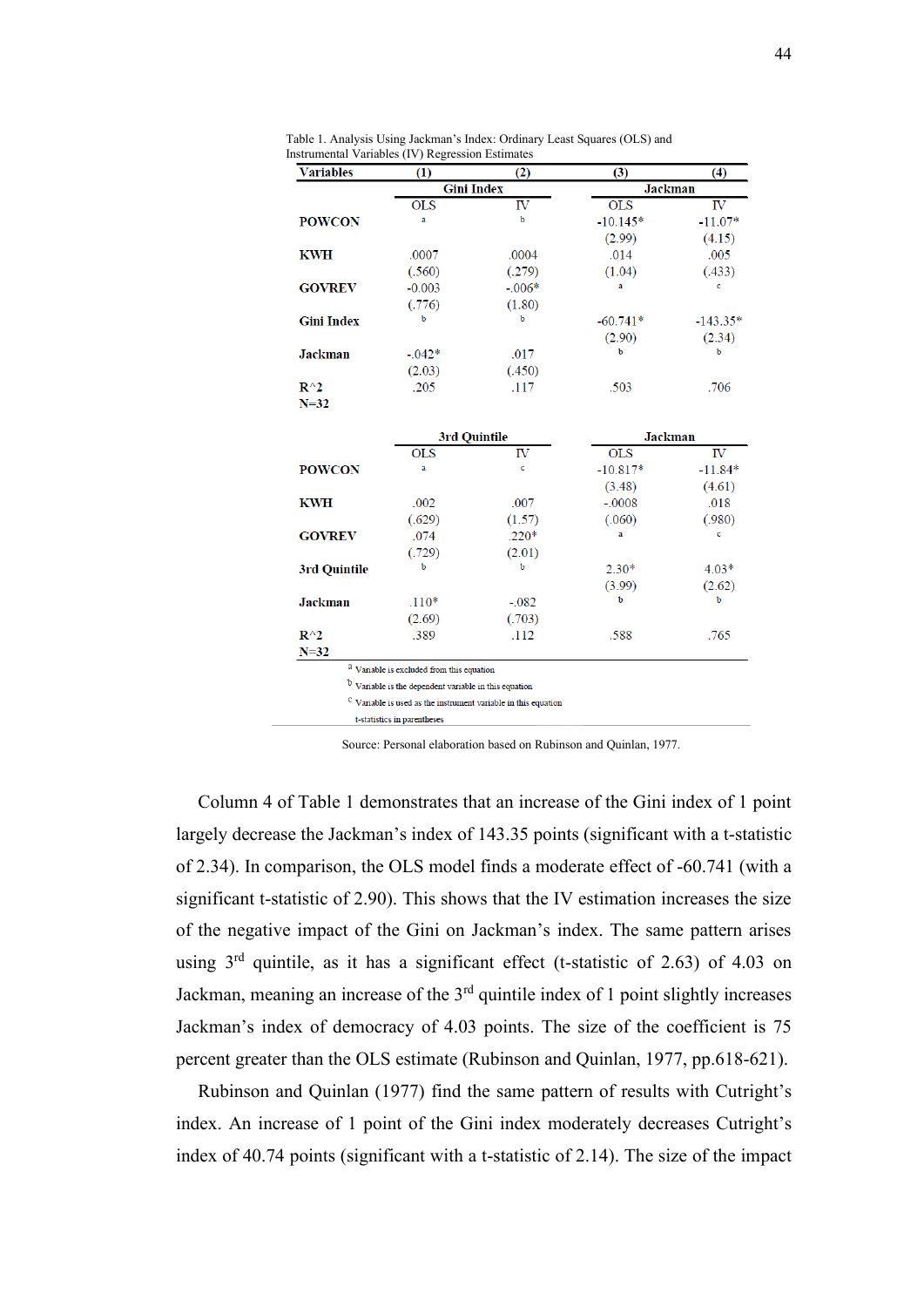of the Gini index again increases significantly with the IV equation. The results with  $3<sup>rd</sup>$  quintile are about the same: it has a small effect of 1.20 on Cutright's index (significant with a t-statistic of 2.27). The size of the effect of inequality on Cutright also increases with IV estimation (Rubinson and Quinlan, 1977, pp.621-623).

In summary, the use of instrumental variables allows for an increase in size, always statistically significant. These results are the same for both index of democratization and for the two different measures of inequality, which supports the hypothesis that inequalities impact democratization (Rubinson and Quinlan, 1977, p.623).

Bollen and Jackman's study (1985) focuses on some problems they found in the previous literature on the subject. They first look at the issue that only Rubinson and Quinlan (1977) estimate a simultaneous-equations model, allowing for inequalities to appear, but also influencing democracy. The remaining papers restrict their attention on the effects of democracy on inequality. Moreover, Bollen and Jackman take into account an inverted U-shaped curve between economic development and inequality. If the development-inequality relationship is spuriously specified, it distorts the estimates for this relationship but also the other estimates, like those for the development-inequality effects. To solve this issue, Bollen and Jackman (1985) propose an analysis that tests for simultaneity and the U-shaped development-inequality relation (Bollen and Jackman, 1985, pp.441- 442).

The second problem they address is the measurement problem. A comparability problem emerges when the data does not always refer to individuals as the incomereceiving unit; most studies took either the distribution of income across industrial sectors or referring to household, or to individuals. For the democracy measure, it suffers from definitional and measurement problems. Some previous studies did not distinguish between political democracy and social democracy, between political stability and political democracy or between democracy and electoral participation. Although these measures might be correlated, they are distinct and should be separately controlled. Bollen and Jackman (1985) therefore use measure of inequality reflecting household/individual income and democracy data that is not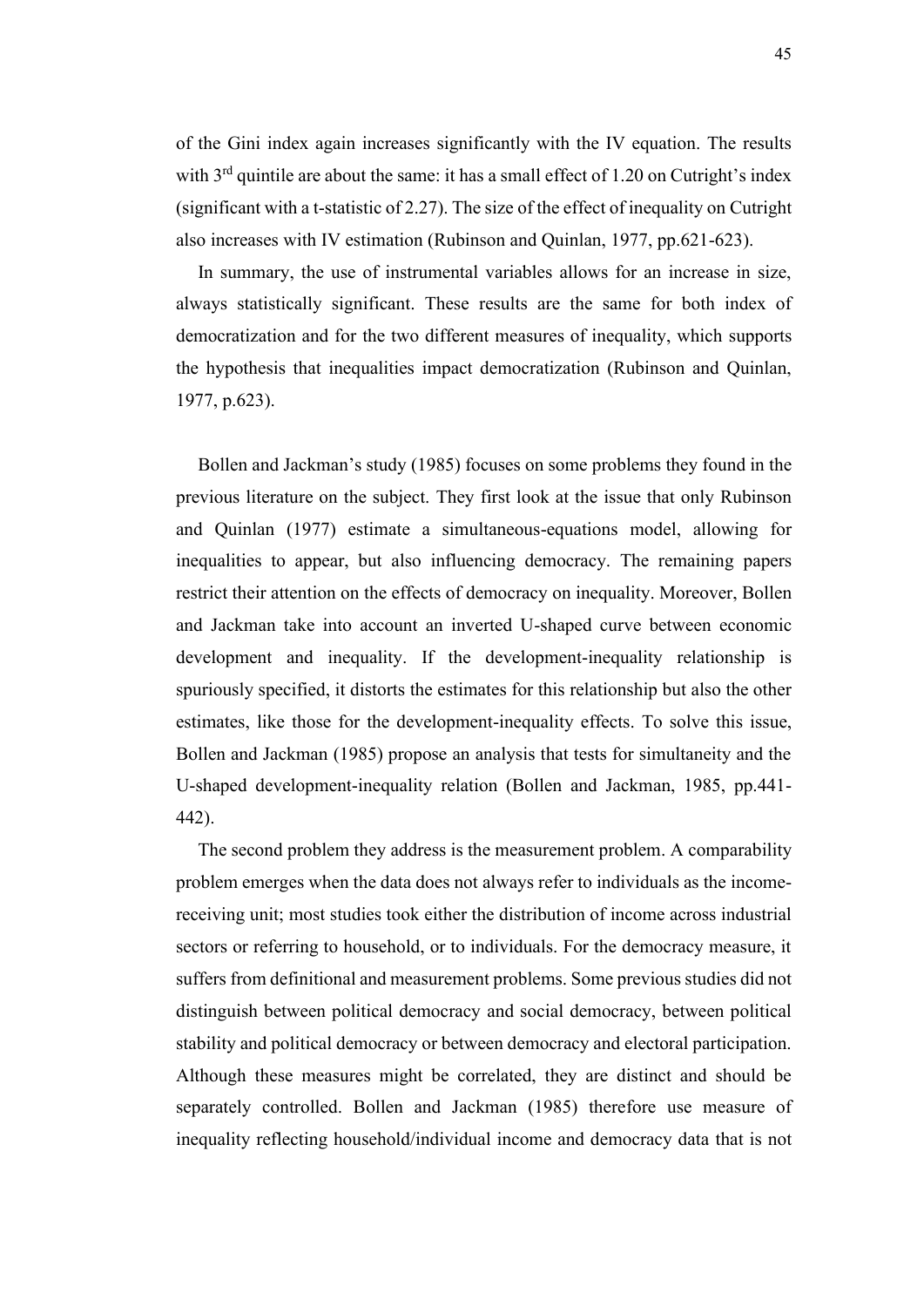influenced by stability and turnout. The last issue is that these studies use different samples, challenging the comparison of the results. Bollen and Jackman (1985) use a reasonably large sample with less developed countries (Bollen and Jackman, 1985, pp.441-442).

To estimate the relation between democracy and inequality, Bollen and Jackman (1985) propose a two-stage least-square (2SLS) and a new weighted 2SLS procedure. They define a simultaneous-equations model with a sufficient number of exogenous variables to meet the conditions for identification. They further control for factors that might alter the democracy-inequality relationship (Bollen and Jackman, 1985, p.442).

In the income inequality equation, the first variable is political democracy. Inequalities are specified as a curvilinear function of the level of economic development, represented as a quadratic curve. A second variable is taken from the world-system view. This perspective argues that states are included in a wider system: the core, the periphery, and the semi-periphery. These three blocks have asymmetrical relationships between each other, and the core benefits at the expense of the two other blocks. Intranational stratification then tends to increase distributional inequalities in noncore countries. Therefore, I expect this variable to be positively related to inequalities. Bollen and Jackman (1985) use a qualitative classification to discern the core, the periphery and semi-periphery. They do so because according to the world-system theory, inequality should be more pronounced outside the core. Moreover, they control for characteristics of the population. For instance, high rates of population growth increase income inequality as it expands the proportion of populations in low-income groups. Lastly, they include a qualitative variable to counteract measurement error in the inequality data. Countries are classified according to the type of inequality data recorded (Bollen and Jackman, 1985, pp.442-444).

For the Political-Democracy equation, they include inequality, socioeconomic development, dependency and position in the world system, the share of the population protestant and a measure of colonial experience (Bollen and Jackman, 1985, pp.444-445).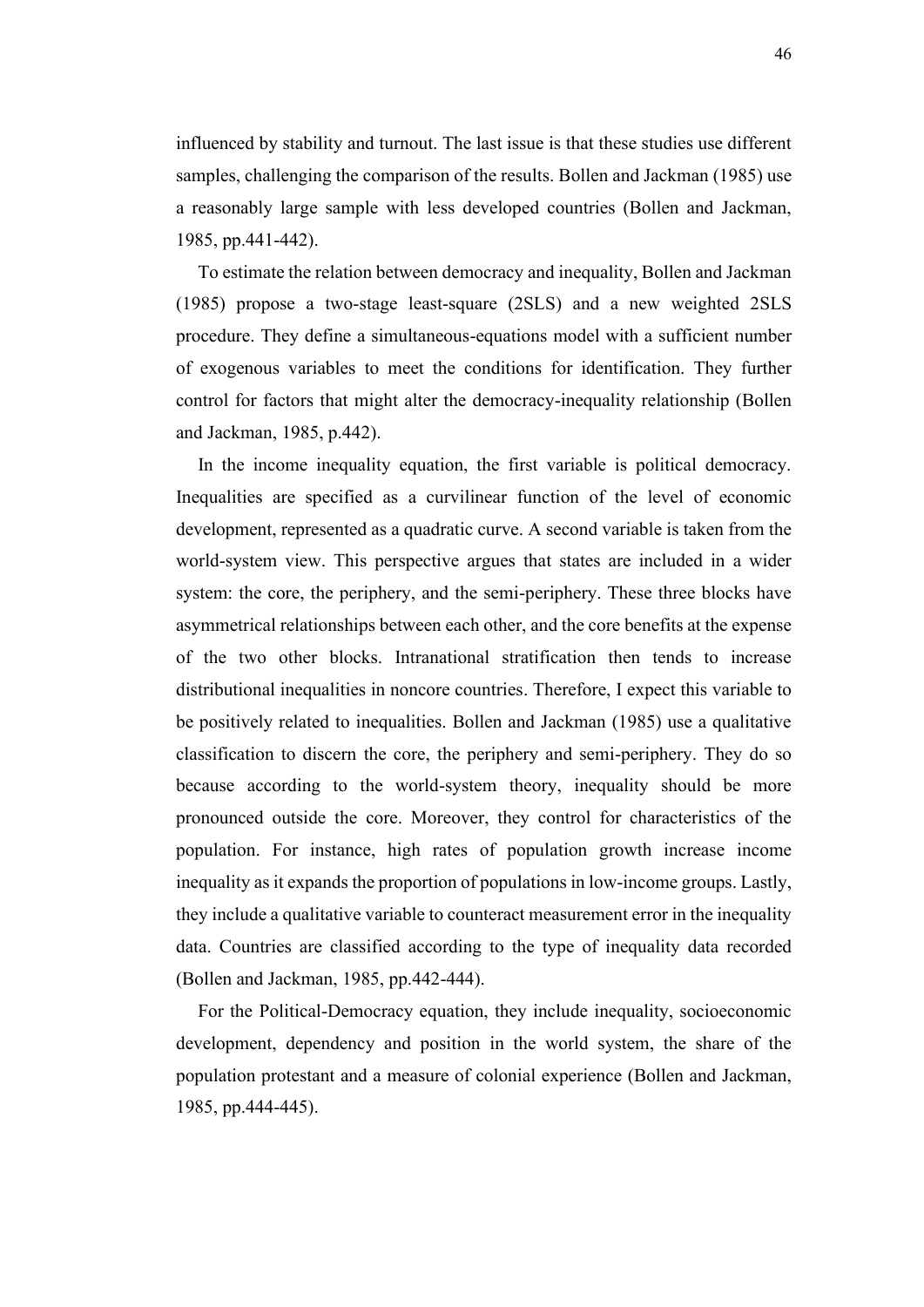The data is collected for a sample of 60 countries. The income inequality data (INEQ) comes from World Bank sources, with a mean year being 1968. It indicates the percentage of income earned by the wealthiest 20 percent of the population, the 40 following percent and the 40 poorest percent. The type of inequality data (INDIVID) is of the form of the household (single person or multi-person) as the income unit for 42 of 60 countries. For the remaining 18 countries, the inequality data is based on the distribution of income across individuals. The index of political democracy (POLDEM) of Bollen (1980), already presented before, is the measure used for the year 1965. Gross National Product per capita is used as the measure of development (GNP/p). To order the share of the population that is young, they employ the proportion of the population aged between 0 and 14 years old (AGE0- 14). The world-system position is reviewed with the classification by Snyder and Kick (1979), who analyze four indicators of international networks and then puts the countries into the core, semi-periphery (SEMPER) and periphery (PER). Lastly, they take the share of the population Protestant in the year 1965 (PROT), and they use a dummy variable coded 1 if the country was a former British colony and 0 otherwise (BRITCOLN) (Bollen and Jackman, 1975, pp.445-446).

The two equations are the following:

$$
INEQ = b_0 + b_1 POLDEM + b_2 \ln\left(\frac{GNP}{p}\right) + b_3 \left(\ln\left(\frac{GNP}{p}\right)\right)^2 + b_4 SEMPER + b_5 PER + b_6 INDIVID + b_7 AGE0 - 14 + e_1 \tag{3.10}
$$

$$
POLDEM = b_8 + b_9INEQ + b_{10} \ln \left(\frac{GNP}{p}\right) + b_{11}SEMPER + b_{12}PER + b_{13} \ln (PROT) + b_{14} BRTCOLN + e_2
$$
\n(3.11)

The analysis proceeds in four stages: first, they control for potential outliers that could impact their estimates. No country has been found to change the results when taken out of the sample. The second step is to estimate the model with two-stage least-squares (2SLS). The equation for income inequality contains 2SLS and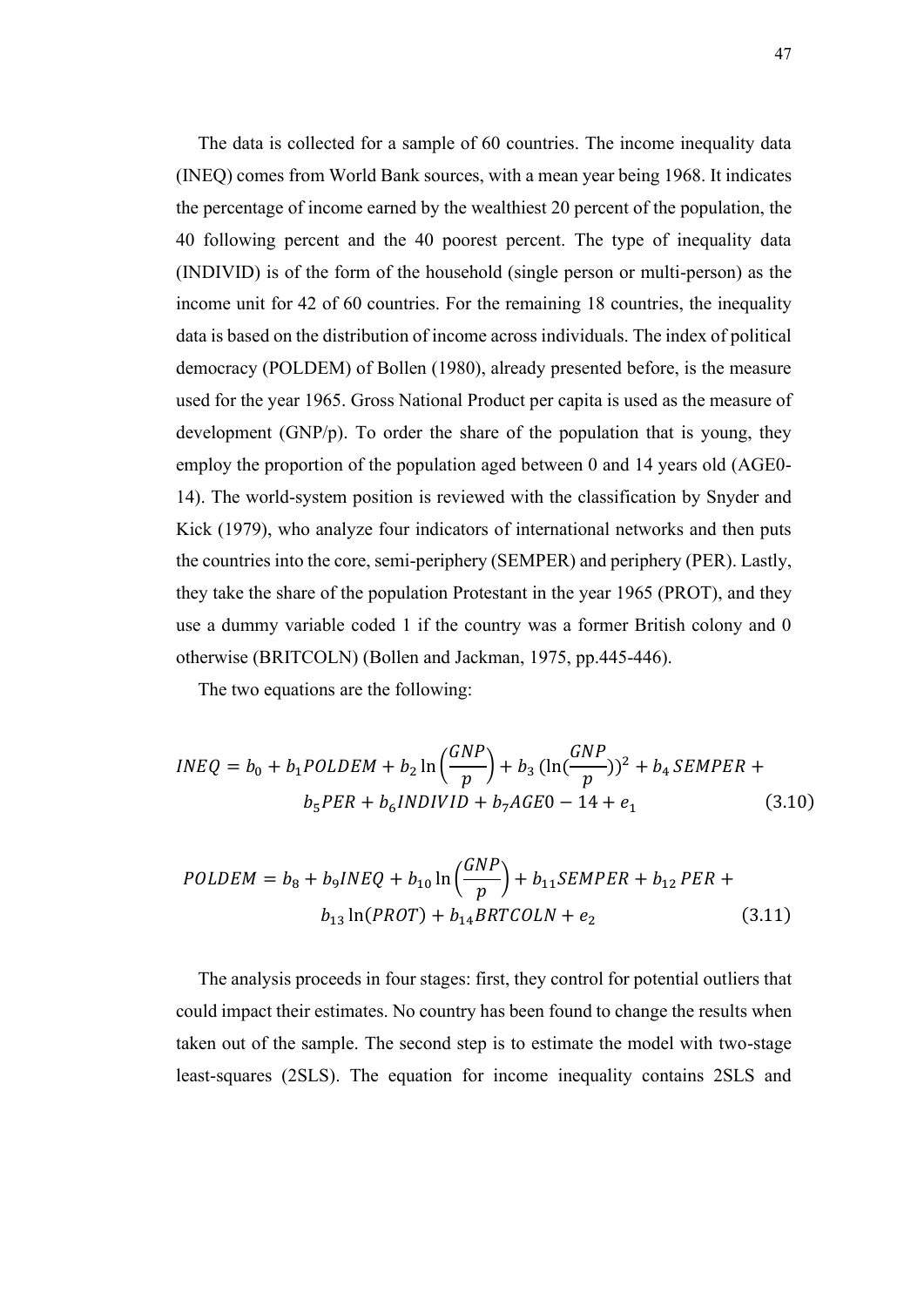W2SLS estimates to correct for heteroscedasticity<sup>15</sup>. The effects of democracy on inequalities is found to be nonsignificant. Plus, the democracy coefficient has the wrong sign, which would mean that a more democratic society leads to more inequalities. Table 2 presents the estimates for the political democracy equation. This equation only contains 2SLS estimates.

|                                              | <b>Regression Coefficients</b>                                  |  |
|----------------------------------------------|-----------------------------------------------------------------|--|
| Dependent Variable:                          | (standard errors)                                               |  |
| <b>POLDEM</b>                                | 2SLS                                                            |  |
| Regressor                                    |                                                                 |  |
| constant                                     | 3.62                                                            |  |
|                                              | (29.65)                                                         |  |
| <b>INEO</b>                                  | 2.41                                                            |  |
|                                              | (2.31)                                                          |  |
| ln(GNP/p)                                    | 9.78                                                            |  |
|                                              | (4.54)                                                          |  |
| <b>SEMER</b>                                 | $-778$                                                          |  |
|                                              | (12.00)                                                         |  |
| <b>PER</b>                                   | $-23.15$                                                        |  |
|                                              | (13.15)                                                         |  |
| ln(PROT)                                     | 4.77                                                            |  |
|                                              | (2.37)                                                          |  |
| <b>BRITCOLN</b>                              | 18.26                                                           |  |
|                                              | (8.34)                                                          |  |
| $R^{\wedge}2$<br>a                           | 0.563                                                           |  |
|                                              | a R^2 computed using 2SLS coefficients to form predicted POLDEM |  |
| which is correlated with the observed POLDEM |                                                                 |  |

<span id="page-51-0"></span>Table 2. Two-Stage Least-Squares Estimates for the Political-Democracy Equation (N=60)

Source: personal elaboration based on Bollen and Jackman, 1985.

It can be emphasized that no significant effect of inequalities on political democracy is found. Moreover, the inequality coefficient is also not composed by the sign we would have expected. For the remaining variables, economic development, the dummy for British-colony and the indicator for Protestantism all have a positive effect on democracy (Bollen and Jackman, 1985, pp.446-448).

After that, they control if collinearity is the problem leading to nonsignificant effect of inequality and democracy on each other's. Both democracy and inequality are endogenous variables and formed as linear association of all the exogenous variables, so that the collinearity they found is expected and do not explain the no significance of both variables (Bollen and Jackman, 1985, pp.448-449).

To conclude, Bollen and Jackman did not find any evidence of a relationship between democracy and inequality, in either way. The inequality equation indicated

<sup>&</sup>lt;sup>15</sup> To assess whether to correct for heteroscedasticity or not. Bollen and Jackman used a test proposed by Harvey and Phillips (1981) based on the residuals of the equation estimated with 2SLS.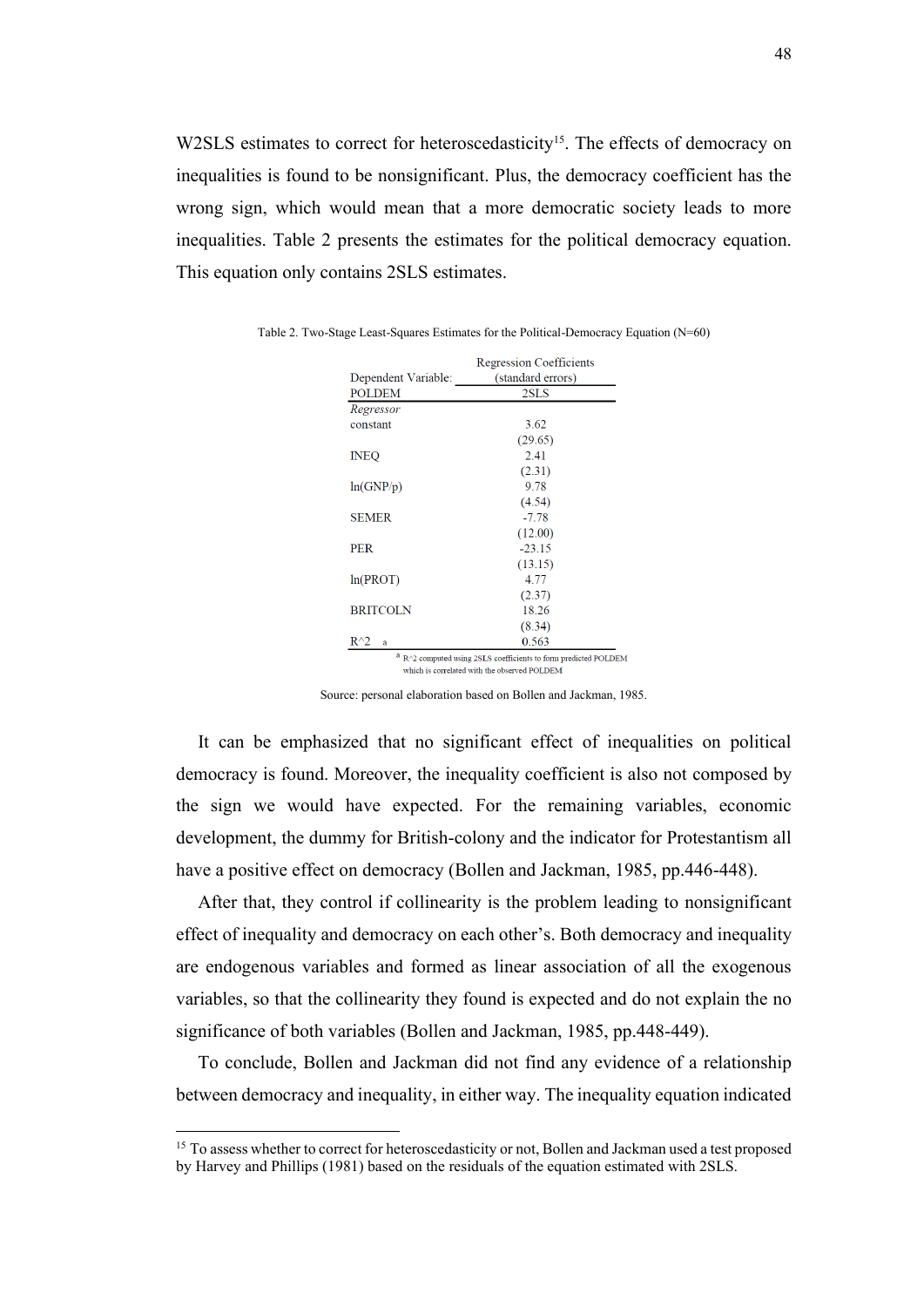the importance to contrast different kinds of inequality data. The results from the democracy equation showed the importance of socioeconomic development, along with other cultural and political variables for democratic political institutions (Bollen and Jackman, 1985, pp.450-452).

#### 3.2.2. MORE RECENT STUDIES

<span id="page-52-0"></span>In a more recent paper, Muller (1995) tries to explain the contradiction between the theory that argues that the level of economic development is the most important explanatory component of the level of democracy and the empirical evidence which does not support this theory<sup>16</sup>. To do so, he focuses on the relationship between income inequality and the level of democracy, while also controlling for economic development. He uses the hypothesis that income inequality affects the process of democratization; if its impact is negative, it can counteract the positive effect of economic development. Besides, as economic development first negatively influences income inequality, it is a possible explanation on why moderately developed countries experiment a decline in their level of democracy (Muller, 1995, pp.966-967).

Muller (1995) analyses in this paper the relationship between economic development, income inequality and the level of democracy. He uses different variables as before: the gross national product (GDP) as a measure of economic development, the Gini coefficient and the share of personal income received by the richest quintile as a measure of income inequality and the index of liberal democracy created by Bollen (1980)<sup>17</sup>. The sample contains 58 countries and is used to assess the effects of economic development and income inequality in 1970 on change in level of democracy during the period 1965-1980 (Muller, 1995, pp.969- 970).

The authors found that all 16 high-income countries also have high democratic scores. Moreover, more than half of them have a relatively low level of income inequality (a Gini smaller or equal 0.35). Only one country has very high-income

<sup>&</sup>lt;sup>16</sup> For instance, in Latin America, the level of democracy declines, even in the most economically advanced countries (Muller, 1995, p.967).

<sup>&</sup>lt;sup>17</sup> The measure rank from authoritarian society (0) to democratic society (100).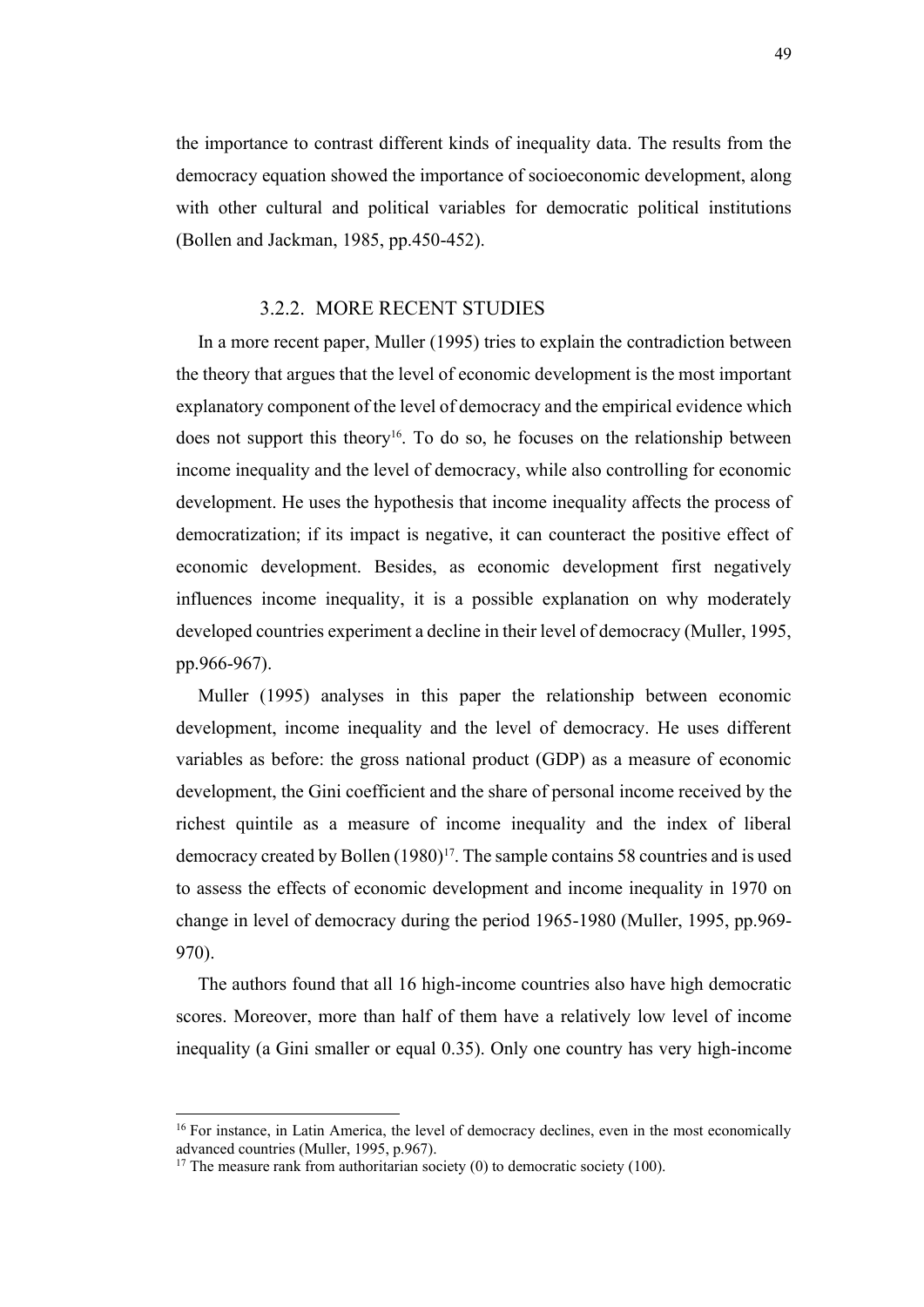inequalities (0.47), all others have intermediate level of inequalities. In the uppermiddle-income group, all countries with low level of income inequalities were able to maintain stable democracy, while half of those with middle to high-income inequality saw their levels of democracy declining. Most middle-income countries score with high-income inequality and all of them also experiment decline in their level of democracy. The group of low-income countries includes countries with a stable democracy, with decline in level of democracy and even with increase of level of democracy. Most countries in this group have low to middle levels of inequality (Muller, 1995, pp.970-971).

If the hypothesis that the level of economic development is the determinant variable of democracy, then middle- and upper-middle income countries should have an increase in their democracy score. Nevertheless, 45 percent of low-income countries, 67 percent of the middle-income countries, 40 percent of the uppermiddle income countries and 0 percent of high-income countries recorded a decline in the level of democracy. The analysis shows an inverted-U relationship between the two variables: income inequality seems to have a negative effect on democratization, as countries with middle levels of economic development and high levels of income inequality decline in democratization. Indeed, 72 percent of middle-income countries are highly inegalitarian, while the percentage is only 27 percent for low-income countries, 30 percent for upper-middle income countries and 6 percent of high-income countries (Muller, 1995, pp.971-973).

The contribution of Muller's (1995) paper also comes from the fact that he further asks whether income inequality and economic development directly affect changes in the level of democracy. The analysis supports the U-curve relationship theory between economic development and democratization. Muller (1995) further includes income inequality in the model to assess if this variable is the direct cause of decline in the level of democracy for countries with middle level of economic development. The results show that once inequality is taken into account, it has a significant negative effect on democratization, and the U-curve relationship between economic development and democratization becomes spurious. Hence, this U-curve relationship seems to indicate that countries with middle levels of economic development are likely to have higher level of income inequalities. In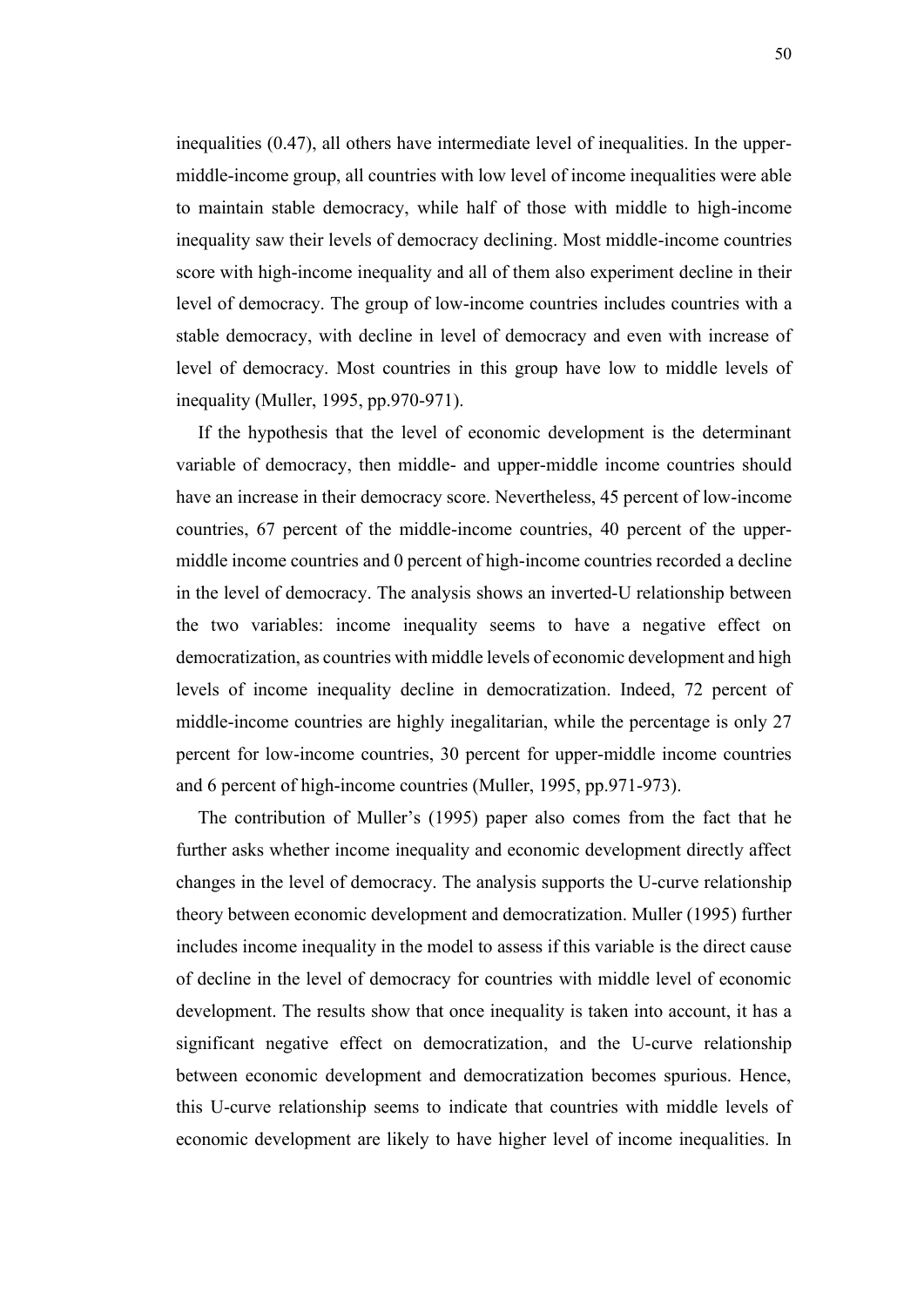summary, income inequality seems to hinder democratization, and this effect explains why countries with middle levels of economic development experience a decrease of democracy. Unlike countries with very low or very high level of development, hey are more likely to see their level of democracy decline as they have higher levels of income inequality, which makes it complicated to maintain a high level of democracy. On the other hand, countries with a low level of development, since they do not have as much inequalities as countries with middle levels of economic development, are more likely to experience a relatively high level of democracy (Muller, 1995, pp.968-975).

To conclude, income inequality is an inverted-U function of the level of economic development. Therefore, countries with intermediate levels of economic development are the most inegalitarian ones. As presented above, those are the more likely to suffer an important decrease in their level of democracy. Moreover, income inequality directly and negatively affects the level of democracy (Muller, 1995, pp.979-981).

Further, some authors shifted their studies from the relationship between wealth and democracy to the relationship between wealth distribution and inequality. Boix (2003), for instance, argues that inequality undermines both democratization and consolidation of democracy. Acemoglu and Robinson (2006) also claim that inequality hinders consolidation, but it relates to democratization through an inverted U-shaped curve. These ideas are developed theoretically but they lack empirical support. Thus, Houle (2009) conducts an empirical test of the relationship between inequality and democracy. It differs from other studies by the method – dynamic probit. This method allows the distinction between the effects of inequality on democracy but also its impact on consolidation of democracy. Houle demonstrates that the relationship between inequality and democracy complements the relationship between wealth and democracy (Houle, 2009, pp.589-590).

Houle (2009) uses the capital shares database of Ortega and Rodriguez (2006) for the measure of inequality. It includes 3500 observations for 116 countries from the years 1960 to 2000. Houle (2009) regrets the fact that previous literature cannot be compared, as the data comes from different sources. This might considerably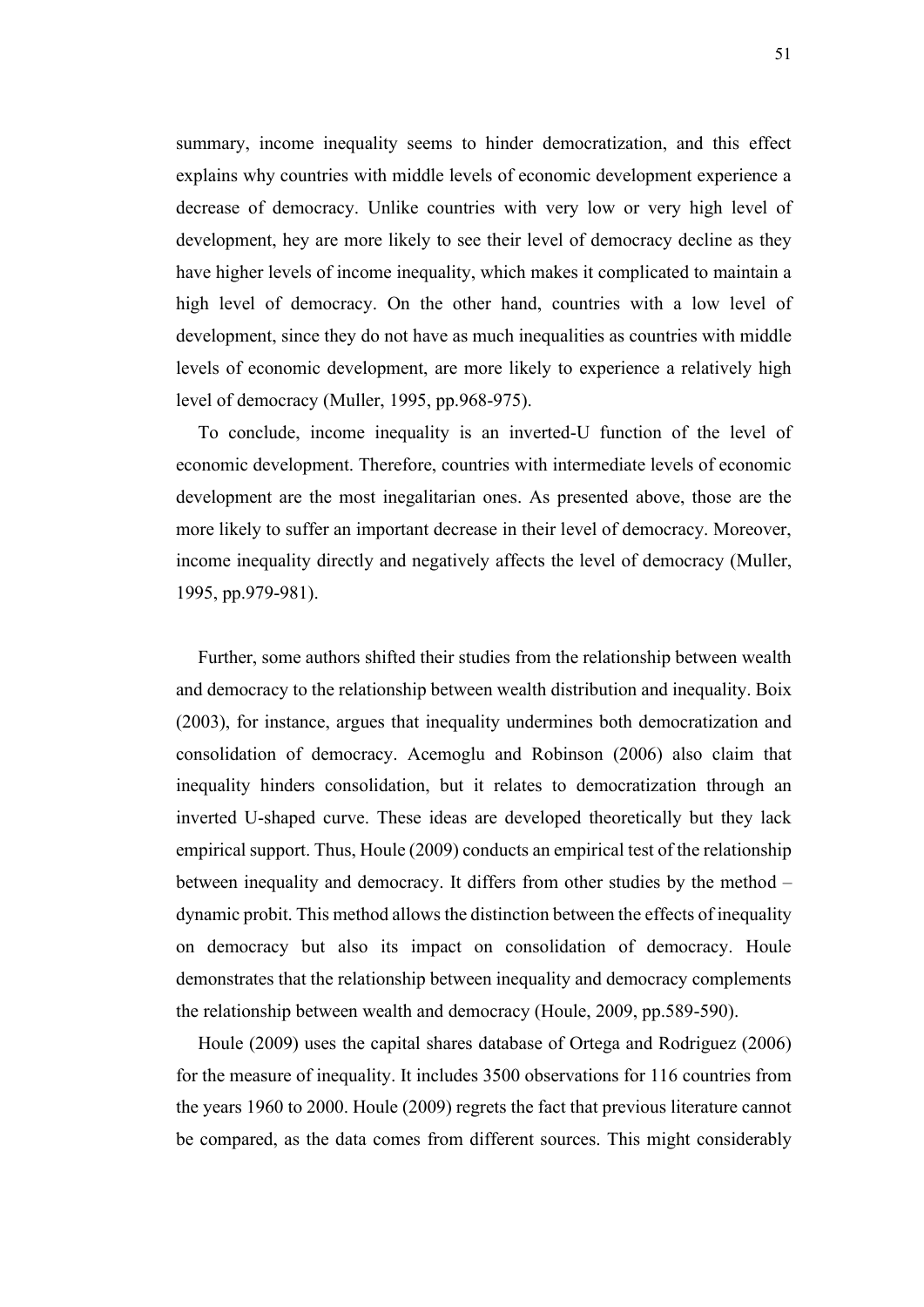impact the inequality measure. Houle (2009) discusses the use of the dataset of Deininger and Squire, broadly used in the studies of income inequality. He says that the sample of observations is biased toward wealthy, democratic countries which have the ability and the will to collect these data. Moreover, Houle (2009) looks at Burkhart's findings (1977), which are reviewed above. Burkhart (1977) finds an inverted U-shaped relationship, but his analysis only includes data of 56 countries, which might not be representative of the population. For instance, few observations are taken from sub-Saharan Africa and particularly the Middle East. Houle (2009) includes more countries from these regions, which tend to have a moderate level of inequality and authoritarian regimes (Houle, 2009, pp. 591-601).

Houle takes regimes types data from the Przeworski et al. (2000) database, for most countries from 1950 to 2002. A country can either be a democracy or an autocracy, and it has to fill in four conditions: the chief executive and the legislature have to be elected by the people, except that the chief executive can be elected directly or indirectly, and the legislature has to be elected directly. More than one party must exist, and at least one alternation in power due to elections must have taken place (Houle, 2009, p.601).

The measure for the independent variable, inequality, is capital share of the value added in the industrial sector, from Ortega and Rodriguez (2006). The database contains 3500 observations for 116 countries, covering the year 1960 to 2000. This measure is chosen by Houle (2009) because low capital shares are correlated with low inequality, as an important part of the value added in production is accumulated by the labor class. It has the advantage that it measures the relative income of the elite, thus focusing on intergroup inequality and not overall inequality. The second advantage is that countries can be compared between each other, as the same definitions and methods of capital shares are used for all countries (Houle, 2009, pp.602-603).

Houle (2009) then verifies the economic performance, measured by the GPD per capita, the growth of the GDP per capita and the structure of the economy, particularly whether the country possesses natural resources. The control for economic performance was already explained above; whether a country has natural resources is measured by a dummy variable for large oil exporters. If a society relies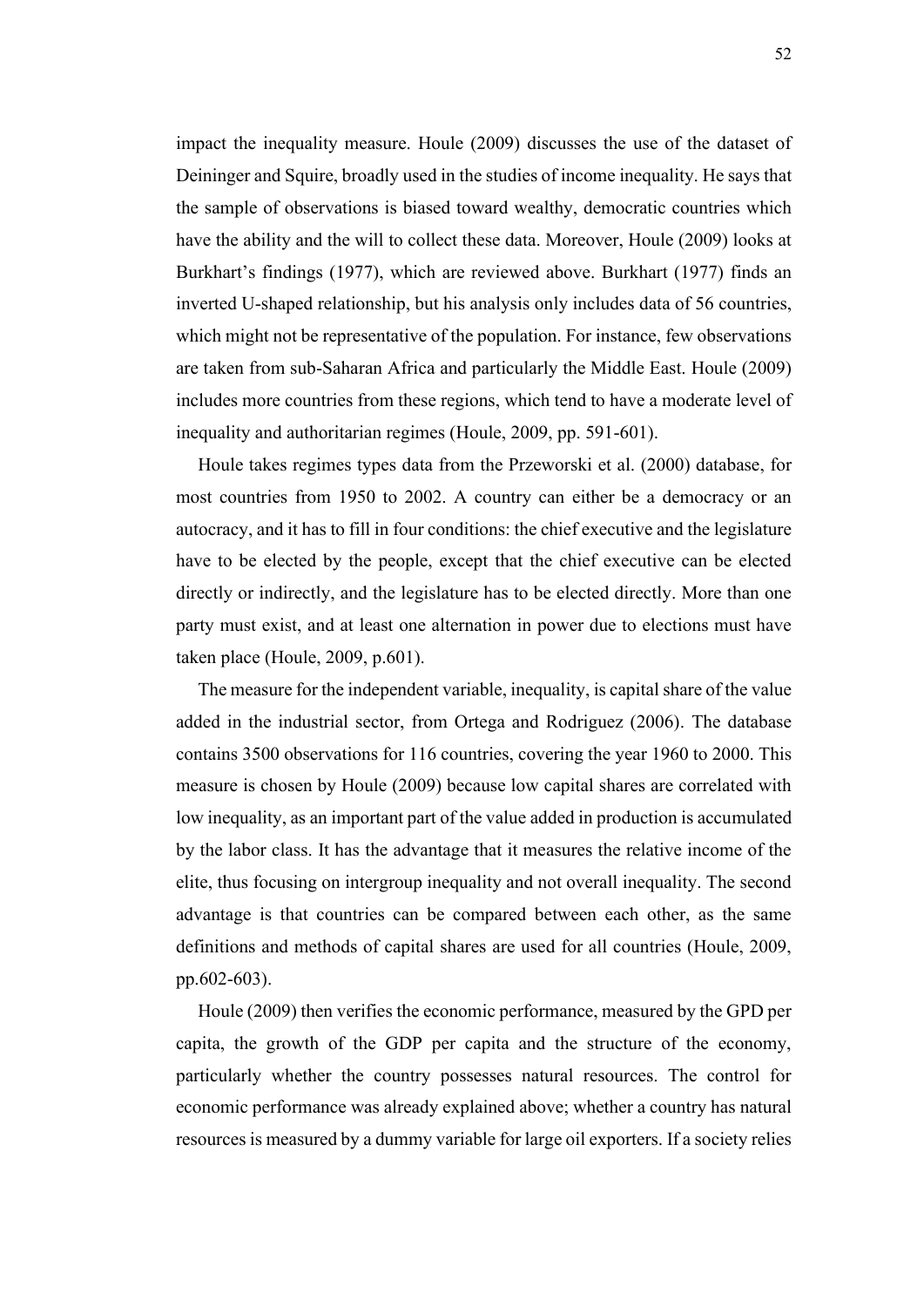massively on natural resources, the society is less likely to be democratic as the elites are more vulnerable to taxation. The social and cultural context might also influence democracy; hence the author adds variables measuring the share of the population that are Muslim, Catholic and Protestant. Religion might affect the tolerance of the population toward inequality. Moreover, measures of ethnic and religious fractionalization are included, indicating the likelihood that two randomly selected person belong to different ethnic or religious groups. Indeed, a divided society might be less likely to start and preserve democratic institutions. As for the political variables, a dummy variable for former British colonies and a dummy variable for countries that did not exist in 1975. The former is added because British colonies are said to have inherited institutions more inclined to democracy (La Porta et al., 1998) and the latter because these countries might not have the prerequisites for democracy. The number of transitions from democracy to dictatorship is controlled for, since a country which experienced many coups is more likely to be suffering from more coups in future. Lastly, a dummy variable for a presidential democracy is included, as they are more fragile than other types of democracies; and the share of democracies in the world is also controlled for. All variables are taken from the dataset of Przeworski et al. (2000) (Houle, 2009, pp.603-605).

Houle uses a dynamic probit model, which estimates the probability of countries with a definite regime to change for another regime in the next period. This allows to contrast the effects of different independent variables on democratization. The results of the analysis are the following: in both linear and nonlinear models, lower capital shares are correlated with smaller probability of a transition to democracy, but the relation is not statistically significant. The nonlinear relationship is then controlled, but capital share and squared capital share have the wrong sign although they are not significant, meaning the relationship between inequality and democracy is not an inverted U-shaped. Controlling for region and decade variables does not change the results (Houle, 2009, pp.606-609).

The analysis of the effects of capital shares on the stability of democracy shows that democracies with large capital shares are more likely to break down when the estimate is significant, presuming that inequality harms consolidation. Controlling for region and decade dummy variables decreased lightly the estimates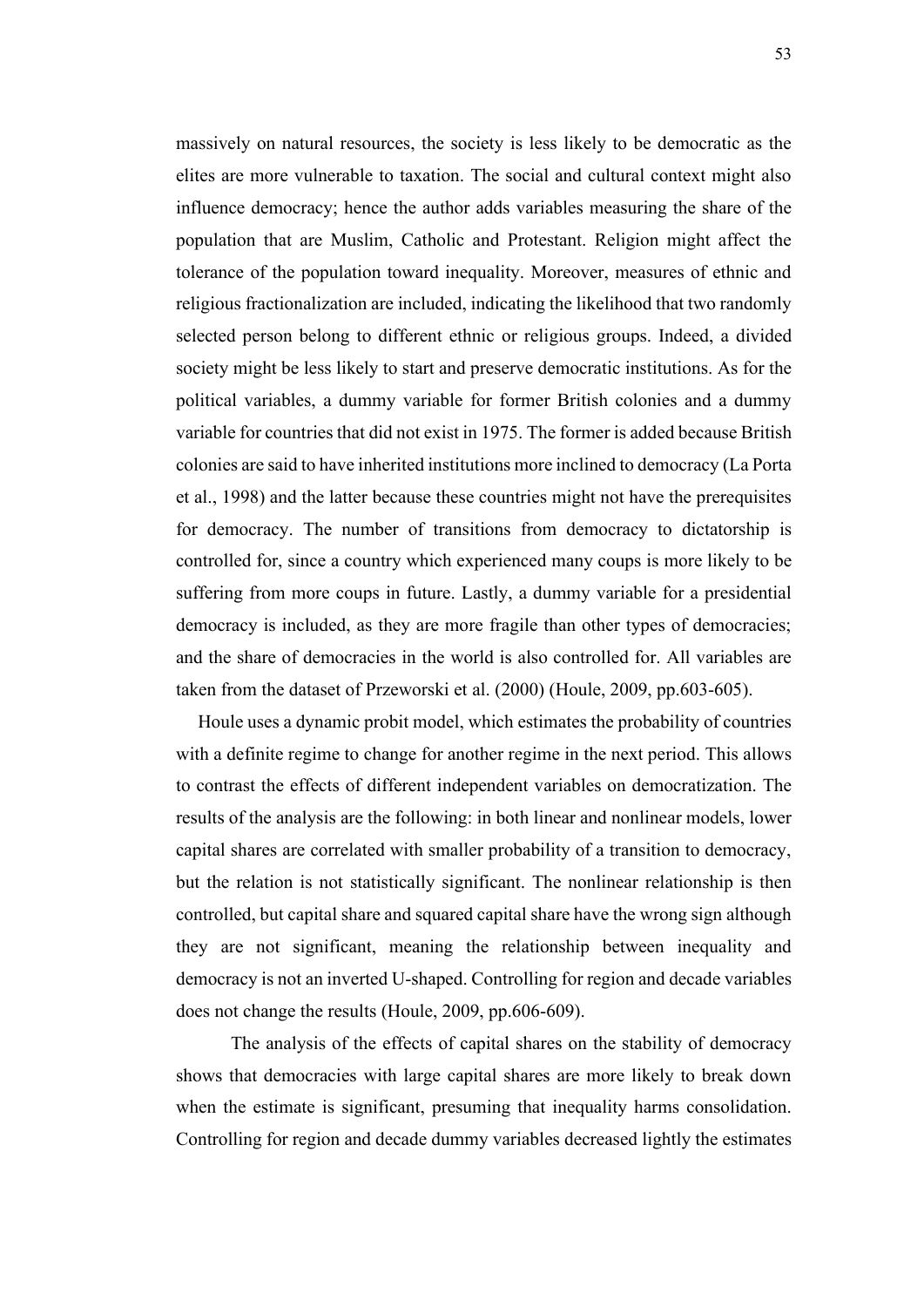but they are still significant and important. The results of the control variables are robust across model specifications: Houle (2009) found wealth to not affect the likelihood of being a democracy but to support consolidation; exporting oil do not affect democratization nor consolidation. Ethnic, religious fractionalization and religion do not have any effect on democracy. For political factors, having a past of British colonization does not impact the transition to democracy but does affect consolidation; whether a country existed in 1945 or not does not impact democratization. The number of past regime transitions makes it more likely for a country to become a democracy but not to remain one. Lastly, when there are many democracies, a country is more prone to become and stay a democracy (Houle, 2009, pp.606-615).

To conclude, Houle (2009) found that inequalities have no net effect on democratization; however, they do harm consolidation of democracy. Past studies might have not found these results because of the database or the method used.

To resume this section, the effects of inequalities on democracy is not very clear and further research is needed to analyse if the relationship between inequality and democracy does exist. There is a vast literature on the subject and the results are heterogeneous. Some authors argue that the level of inequality does influence the level of democracy or the process of democratization; however, a positive or negative impact of inequalities on political democracy might be found because of errors in the equation, like measurement errors. We saw that economic development, when considered, might play a crucial role in the connection between inequality and democracy. Besides, making the difference between different kinds of inequality data can also change the results of the relationship.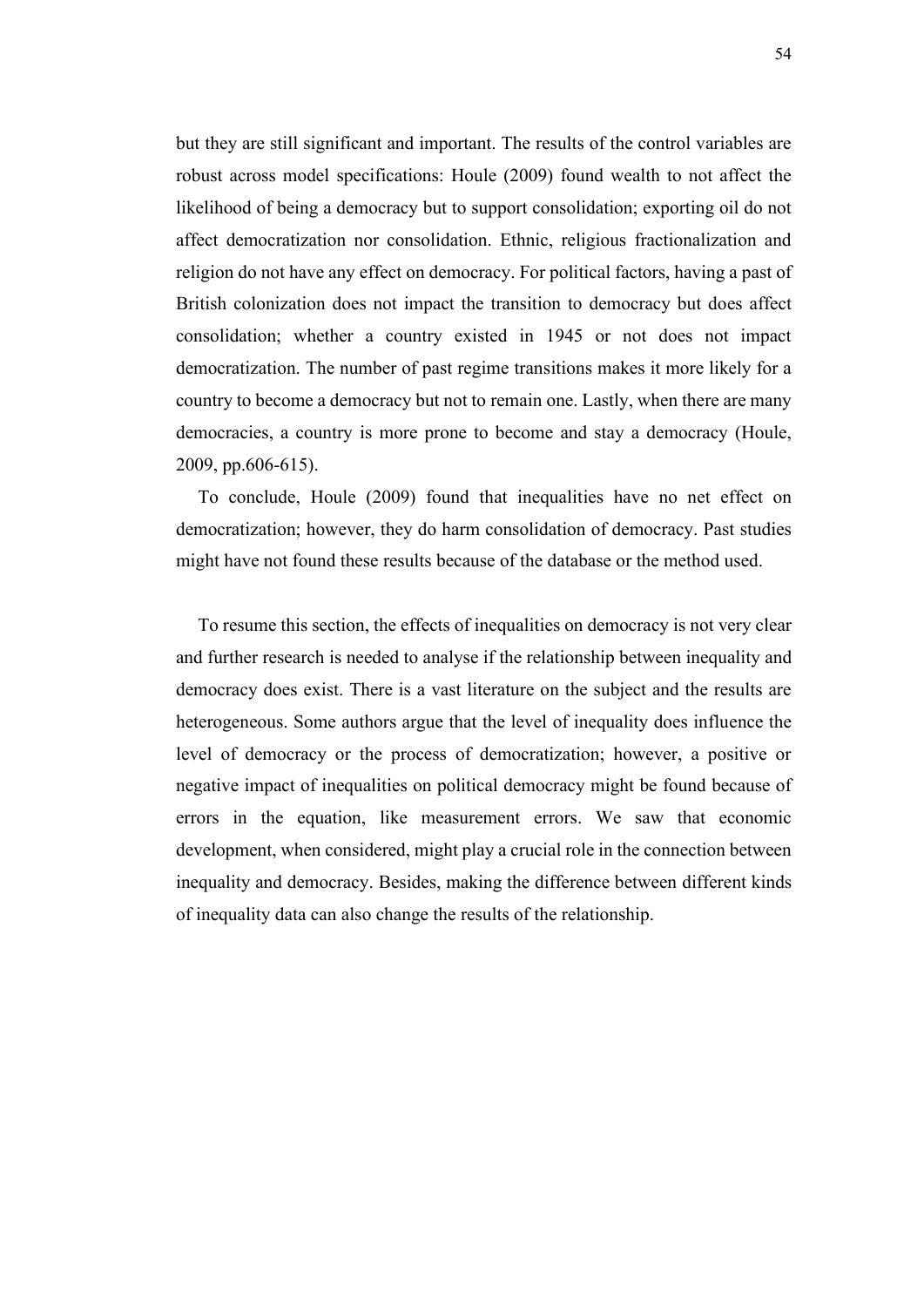#### <span id="page-58-0"></span>**4. CONCLUSION**

In this thesis, I looked at the relationship between political regimes and inequality in a unified theoretical and empirical framework. It is crucial to understand if democracy is efficient in reducing inequality to find out whether it is worth it to initiate the democratization process, and if inequality plays a role in the process of democratization.

Theoretically, I reviewed the expected redistributive effects of democracy thanks to the extension of political power, shifting the median voter to the poorer segments of society and therefore increasing demand for redistribution. However, I presented how captured democracy by an elite might not lead to a reduction in inequality. I suggested models of inefficient states in which the rich elite influences the public bureaucracy or manipulates political outcome. This leads to inefficient state structure and institutions, consequently limiting redistribution and cancelling the political power poorer agents gained through democratization. I also demonstrated how the middle-class might also capture democracy to its advantage, for instance through their benefits from the social security system. On the other hand, authoritarian regimes are better able to protect the interests of the poor and working class, which therefore suggests that more redistribution occurs in an autocratic society than in a democracy. Nevertheless, the elite can pursue policies that benefit them because since there is a lack of a political mechanism holding the elite responsible for the majority. Hence, equality will not be improved in an autocracy, unless democracy poses a revolutionary threat; in this case, redistribution does take place in an autocracy.

For the effects of inequality on political regimes, I cited models emphasizing the role of social unrest as a factor in the transition to democracy. Indeed, when the poor are excluded from political power, they pose a revolutionary threat likely to force the elite to democratize when inequality is high. In addition, the relationship between income per capita and inequality is forced by political changes, caused by the increase of social tensions that come from rising inequality. Besides, good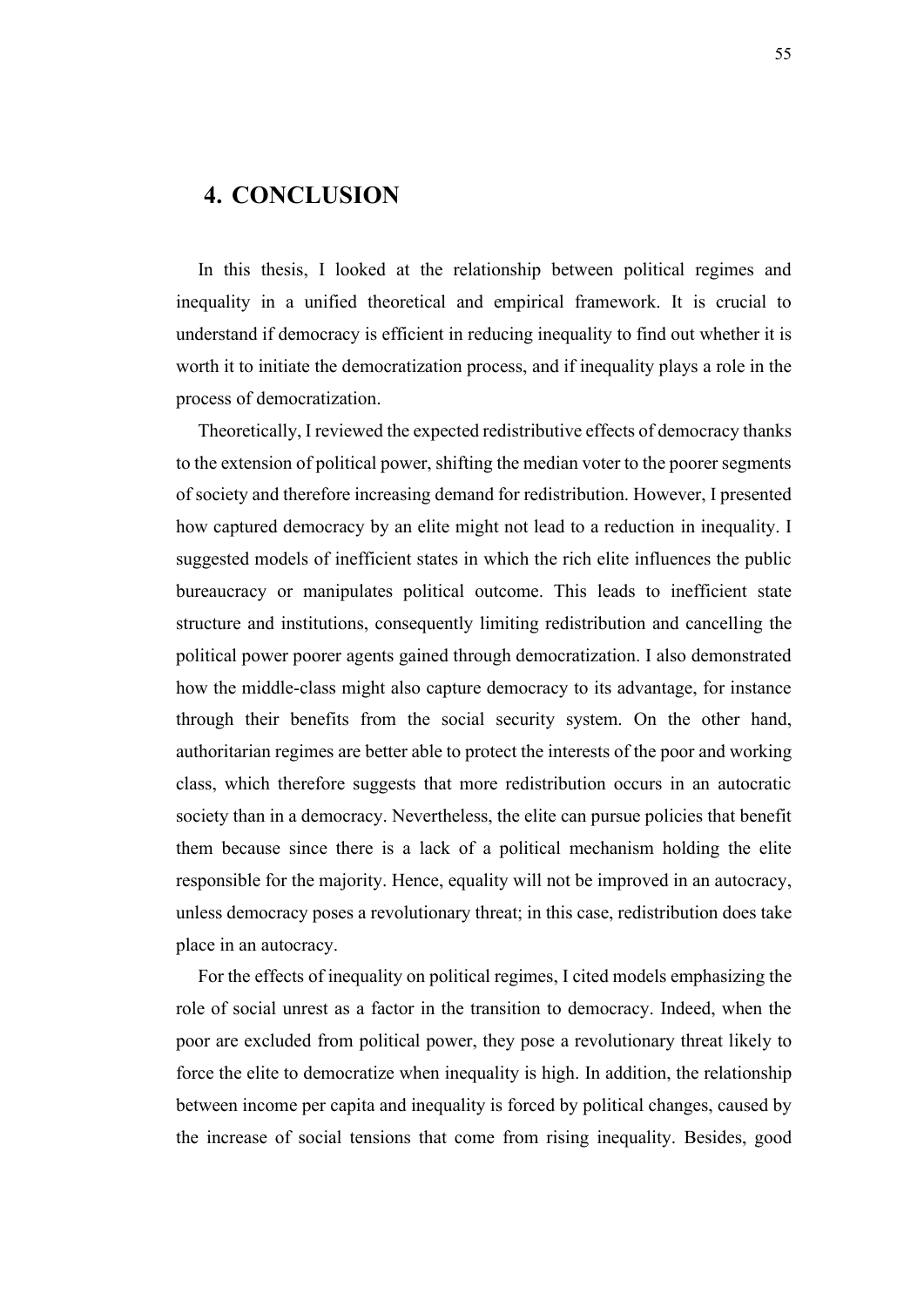economic characteristics might lead to the endogenous evolution emergence of a democracy: economic inequality and economic development can be both a cause and a consequence of political changes.

Empirically, I presented evidence of the relationship between political regimes and inequality and did not reach any consensus about the results: some authors find an egalitarian impact of democracy while others are doubtful about this effect. I presented seminal papers which did not find any effect of democracy on inequality once economic development is taken into account; even when different elements of previous models are controlled for. More recent findings found a nonlinear relationship between democracy and inequalities with a larger sample and more recent data. I presented a model which considers the impact that the state might have on distributional outcomes through its interaction with organized societal forces, finding that inequalities will only decrease with an increase of public sector size in institutionalized democracies. Models with country fixed effects and time effects did not find any evidence of a statistically significant impact of democracy on inequality.

I found again heterogenous for the empirical studies about the effects of inequalities on political regimes. The seminal papers identified, with the use of instrumental variable, that inequality does negatively impact democratization. More recent studies controlled for the effects of economic development in the relationship between democracy and inequality and found an inverted-U function of the level of economic development along with a negative direct effect of inequality on democracy. Besides, another study found that inequality has no effect on democratization but on consolidation of democracy.

These patterns suggest that the effects of democracy on redistribution and inequality may be more nuanced than often presumed and highly heterogeneous. Unfortunately, the conclusion is not evident, and we cannot expressly say whether there is a relationship between democracy and inequality. Theoretically, democracy should negatively affect inequality, unless it is captured by a part of the society; and it is not clear the way inequality impacts democracy. Empirically, the results are different depending on the model and the data used. To conclude, the relationship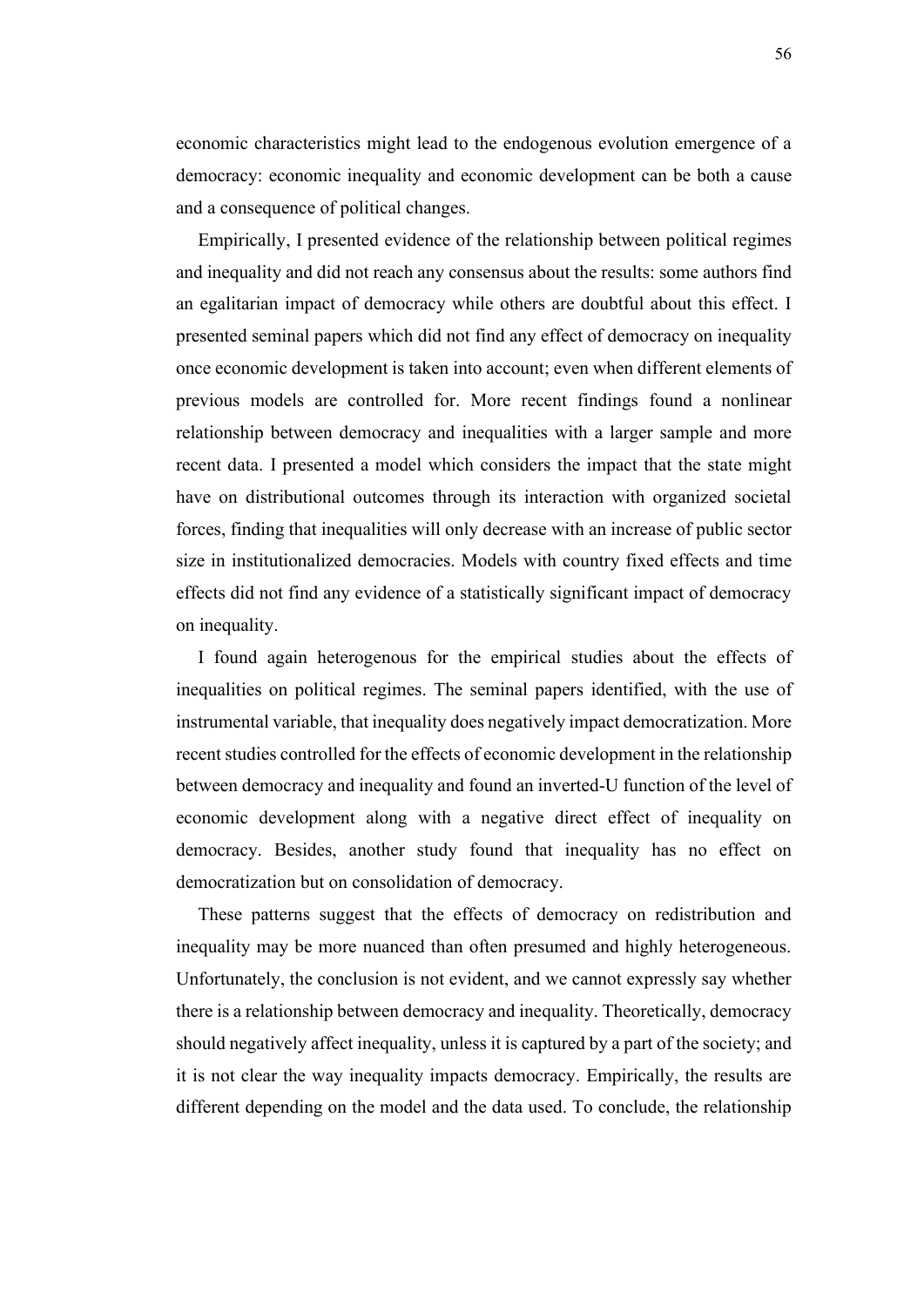between democratic institutions and inequality is worth further empirical investigation, for instance with bigger samples and more recent data.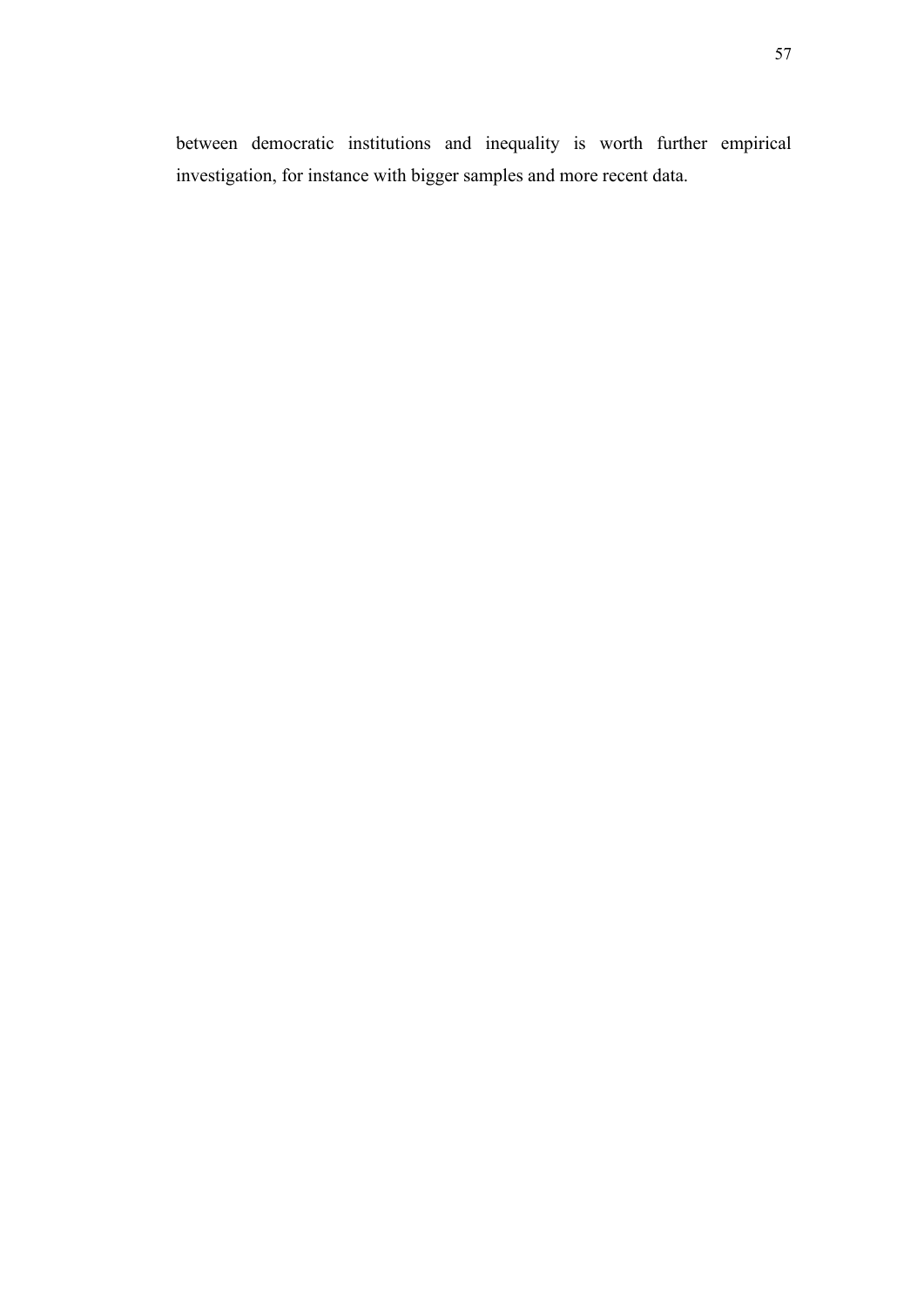#### <span id="page-61-0"></span>**5. REFERENCES**

Acemoglu, D. (2008). "Oligarchic Versus Democratic Societies", *Journal of the European Economic Association*, Vol.6(1), pp.1-44.

Acemoglu, D. and Robinson, J.A. (2000). "Why Did the West Extend the Franchise? Democracy, Inequality and Growth in Historical Perspective", *Quarterly Journal of Economics*, Vol.115, pp.1167-1199.

Acemoglu, D. and Robinson, J.A. (2001). "A Theory of Political Transitions", *The American Economic Review*, Vol.91(4), pp.938-963.

Acemoglu, D. and Robinson, J.A. (2002). "The Political Economy of the Kuznets Curve", *Review of Development Economics*, Vol.6(2), pp.183-203.

Acemoglu, D. and Robinson J.A. (2006). "Economic Origins of Dictatorship and Democracy", Cambridge: *Cambridge University Press*, 434pp.

Acemoglu, D., Johnson, S. and Robinson, J.A. (2008). "Income and Democracy", *American Economic Review*, Vol.98(3), pp.808-842.

Acemoglu, D., Ticchi, D. and Vindigni, A. (2011). "Emergence and Persistence of Inefficient States", *Journal of the European Economic Association*, Vol.9(2), pp.177-208.

Acemoglu, D., Naidu, S., Restrepo, P. and Robinson, J. A. (2014). "Democracy, Redistribution and Inequality", *Handbook of Income Distribution*, Vol.2, pp.1885- 1966.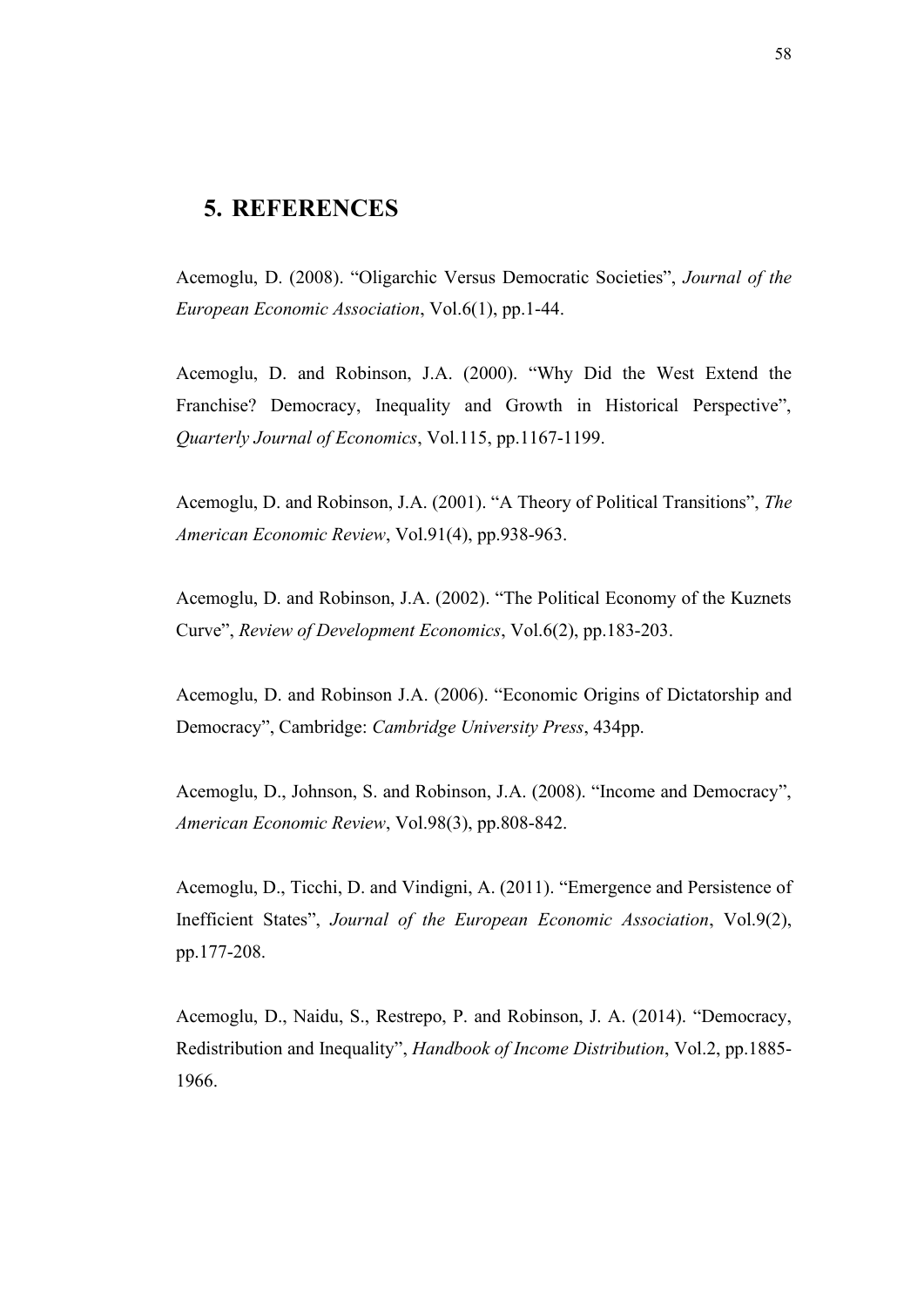Aidt, T.S., Daunton, M.J. and Dutta, J. (2009). "The Retrenchment Hypothesis and the Extension of the Franchise in England and Wales", *Economic Journal*, Vol.120, pp.990–1020.

Albertus, M. and Menaldo, V. (2013). "Gaming Democracy, Elite Dominance during Transition and the Prospects for Redistribution", *British Journal of Political Science,* Vol.4(3), pp.575-603.

Alderson, A., and Nielsen, F. (1999). "Income Inequality, Development, and Dependence: A Reconsideration", *American Sociological Review*, Vol.64(4), pp.606-631.

Andreski, S. (1954). "Military Organization and Society", *University of California Press*, 195pp.

Barro, R. (1999). "Determinants of Democracy", *Journal of Political Economy*, Vol.107(S6), pp.S158-S183.

Besley, T. (2005). "Principled Agents? The Political Economy of Good Government", *London School of Economics and Political Science*, 280pp.

Blaydes, L. and Kayser, M.A. (2011). "Counting Calories: Democracy and Distribution in the Developing World", *International Studies Quarterly*, Vol.55(4), pp.887–908.

Boix, C. (2003). "Democracy and Redistribution". Cambridge: *Cambridge University Press,* xiii + 264pp.

Bollen, K.A. and Jackman, R.W. (1985). "Political Democracy and the Size Distribution of Income", *American Sociological Review*, Vol.50, pp.438-457.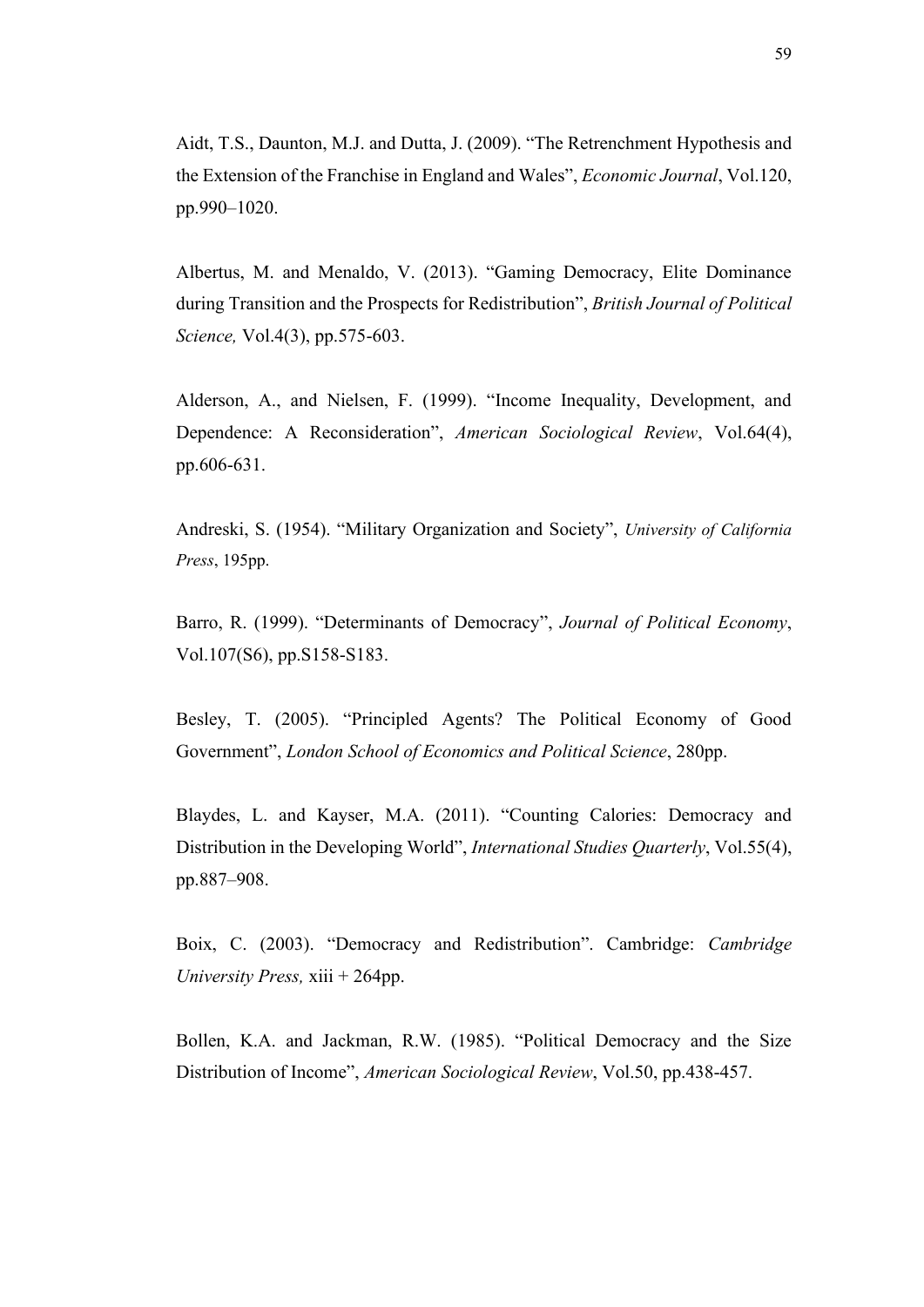Bollen, K.A. and Jackman, R.W. (1995). "Income Inequality and Democratization Revisited: Comment on Muller", *American Sociological Review*, Vol.60, pp.983- 989.

Burkhart, R.E. (1997). "Comparative Democracy and Income Distribution: Shape and Direction of the Causal Arrow", *The Journal of Politics*, Vol.59(1), pp.148- 164.

Cervellati, M. Fortunato, P. and Sunde, U. (2008). "Hobbes to Rousseau: Inequality, Institutions, and Development", *The Economic Journal*, Vol.118, pp.1354-1384.

Cervellati, M., Jung, F. Sunde, U. and Vischer, T. (2014). "Income and Democracy: Comment", *The American Economic Review*, Vol.104(2), pp.707-719.

Chong, A. (2004). "Inequality, Democracy and Persistence: Is There a Political Kuznets Curve", *Economics & Politics*, Vol.16(2), pp.189-212.

Congleton, R.D. (2002). "The Median Voter Model", In: *Rowley C.K., Schneider F. (eds) The Encyclopedia of Public Choice. Springer,* Boston, MA, pp.707-712.

Dawson, R.E. and Robinson, J.A. (1963). "Inter-Party Competition, Economic Variables and Welfare Policies in the American States", *Journal of Politics*, Vol.25, pp.265.289.

Fayad, G., Bates, R H. and Hoeffler, A. (2011). "Income and Democracy: Lipset's Law Inverted", *Oxcarre Working Paper #61*, University of Oxford.

Gradstein, M. and Milanovic, B. (2004). "Does Liberté=Egalité? A Survey of the Empirical Links between Democracy and Inequality with some Evidence on the Transition Economics", *Journal of Economic Survey*, Vol.18(4), pp.515-537.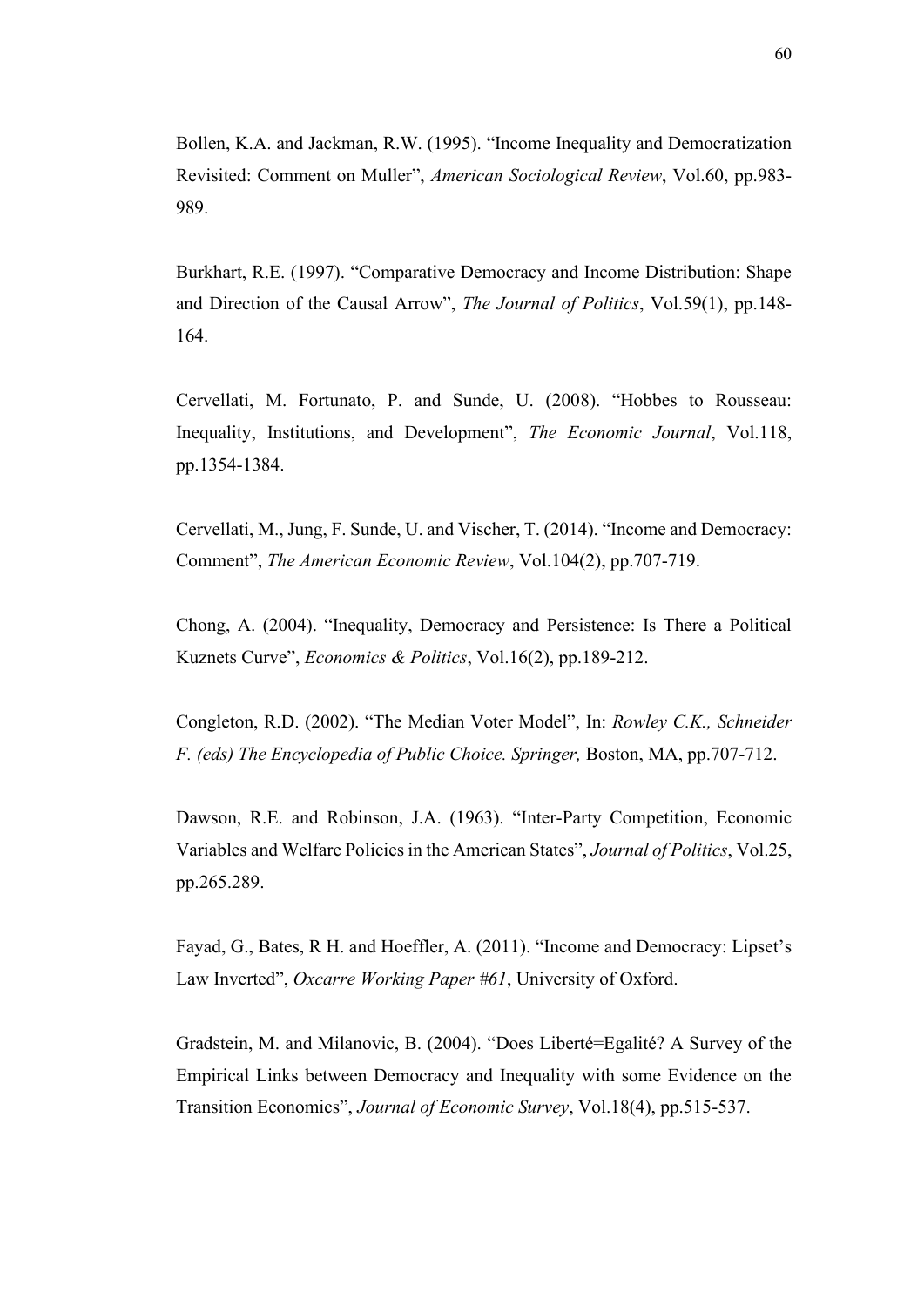Hewitt, C. (1977). "The Effect of Political Democracy and Social Democracy on Equality in Industrial Societies: A Cross-National Comparison", *American Sociological Review,* Vol.42(3), pp.450-464.

Hobbes, T. (1651). "Leviathan. Or: The Matter, Forme, & Power of a Common-Wealth", Andrew Crooke, London, reprinted by *Oxford University Press*, Oxford, 1965, 562pp.

Houle, C. (2009). "Inequality and Democracy: Why Inequality Harms Consolidation but Does Not Affect Democratization", *Worlds Politics*, Vol.61(4), pp.589-622.

Huber, E., Nielsen, F., Pribble, J., and Stephens, J.D. (2006). "Politics and Inequality in Latin America and the Caribbean", *American Sociological Review*, Vol.71(6), pp.943–963.

Jackman, R. (1974). "Political Democracy and Social Equality: A Comparative Analysis", *American Sociological Review*, Vol.39(1), pp.29-45.

Jackman, R. (1975). "Politics and Social Equality: A Comparative Analysis", *John Wiley & Sons Inc*., 240pp.

Jung. F. and Sunde, U. (2014). "Income, Inequality, and the Stability of Democracy – Another Look at the Lipset Hypothesis", *European Journal of Political Economy*, Vol.35, pp.52-74.

Justman, M. and Gradstein, M. (1999). "The Industrial Revolution, Political Transition, and the Subsequent Decline in Inequality in 19th-Century Britain", *Explorations in Economic History*, Vol.36(2), pp.109-127.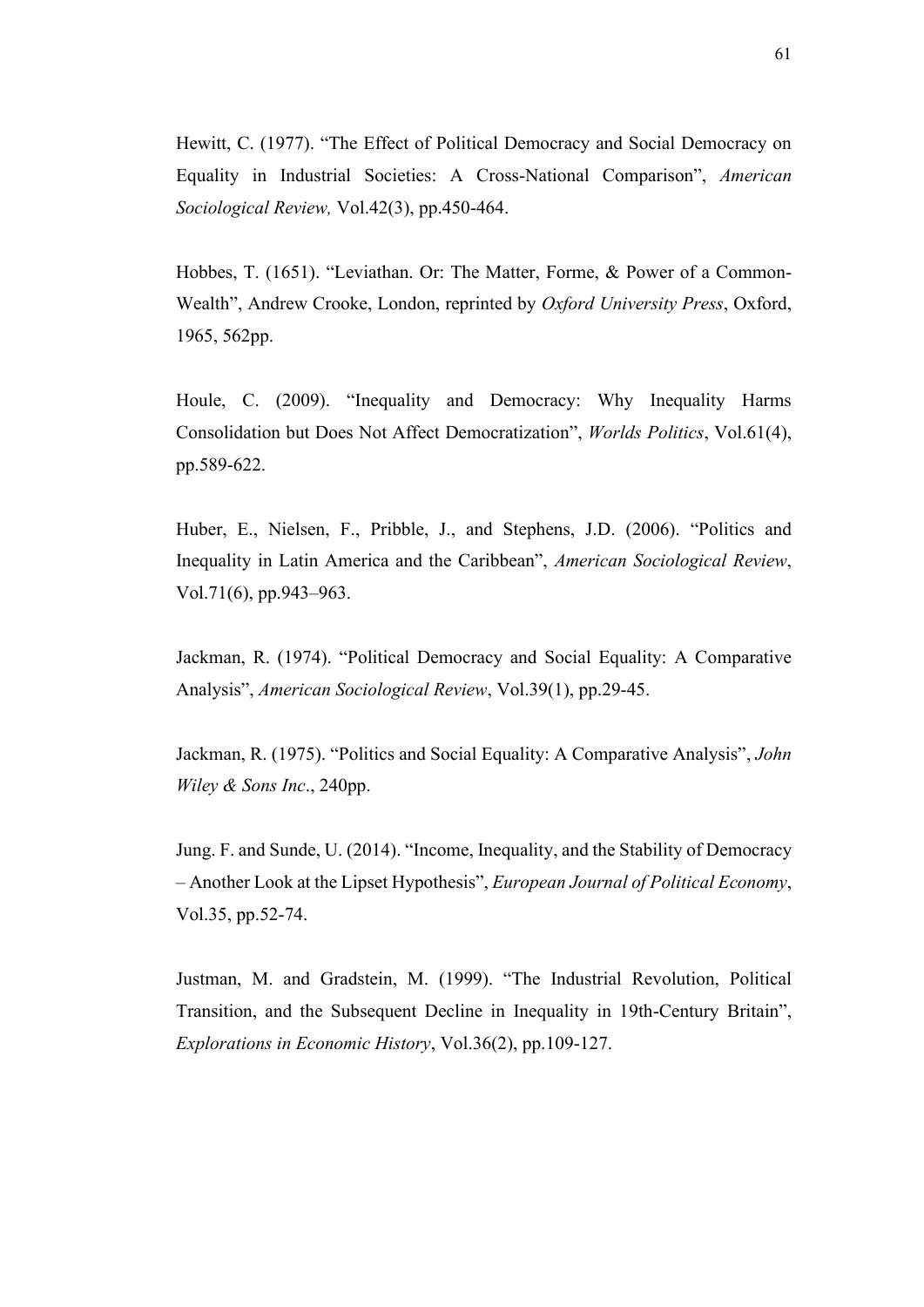Kaufman Purcell, S. (1973). "Decision-Making in an Authoritarian Regime: Theoretical Implications from a Mexican Case Study", *World Politics*, Vol.26(1), pp.28-54.

Kerr, C., Dunlop, J.T., Harbison, F.H. and Myers, C.A. (1964). "Industrialism and Industrial Man", Cambridge: *Harvard University Press*, 1960, 331pp.

Kuznets, S. (1955). "Economic Growth and Income Inequality", *The American Economic Review*, Vol.45(1), pp.1-28.

Lee, C.-S. (2005). "Income Inequality, Democracy, and Public Sector Size", *American Sociological Review*, Vol.70(1), pp.158–181.

Lipset, S.M. (1959). "Some Social Requisites of Democracy: Economic Development and Political Legitimacy", *The American Political Science Review*, Vol.53(1), pp.69-105.

Marsh, R. M. (1979). "Does Democracy Hinder Economic Development in Latecomer Developing Nations?", *Comparative Social Research*, Vol.2, pp.215-48.

Meltzer, A.H. and Richard, S.F. (1981). "A Rational Theory of the Size of Government", *The Journal of Political Economy*, Vol.89(5), pp.914-927.

Michels, R. (1915). "Political Parties: A Sociological Study of the Oligarchical Tendencies of Modern Democracy", Ontario: *Batoche Books*, 2001, 434pp.

Midlarsky, M. I. (1992). "The Origins of Democracy in Agrarian Society: Land Inequality and Political Rights", *The Journal of Conflict Resolution*, Vol.36(3), pp.454-477.

Muller, E. (1988). "Democracy, Economic Development, and Income Inequality", *American Sociological Review*, Vol.53(1), pp.50-68.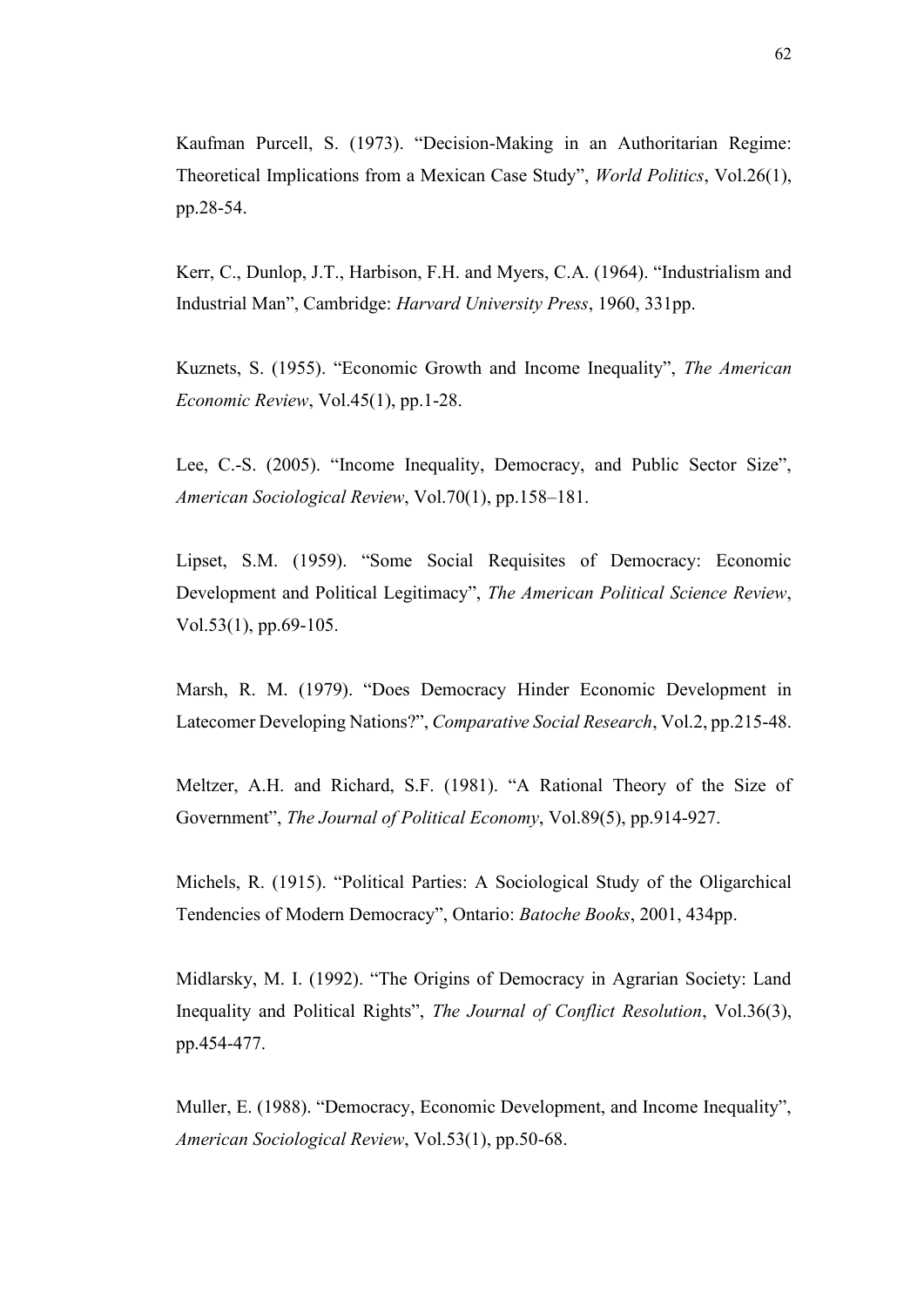Muller, E. (1995). "Economic Determinants of Democracy", *American Sociological Review*, Vol.60(6), pp.966-982.

Mulligan. C. B., Sala-i-Martin, X. and Gil, R. (2003). "Do Democracies Have Different Public Policies than Nondemocracies?", *Journal of Economic Perspective, American Economic Association,* Vol.18(1), pp.51-74.

Murtin, F. and Wacziarg, R. (2013). "The Democratic Transition", *Journal of Economic Growth*, Vol.19(2), pp.141-181.

Ortega, D. and Rodriguez, F. (2006). "Are Capital Shares Higher in Poor Countries? Evidence from Industrial Surveys." Manuscript, *Corporacin Andina de Fomento and iesa, and Wesleyan University*.

Persson, T. and Tabellini, G. (2002). "The Economic Effects of Constitutions: What do the data say?", *to be published by MIT Press*, August 2003.

Persson, T. and Tabellini, G. (2009), "Democratic Capital: The Nexus of Political and Economic Change", *American Economic Journal: Macroeconomics*, Vol.1(2), pp.88-126.

Przeworski, A., Alvarez, M.E., Cheibub, J.A. and Limongi, F. (2000). "Democracy and Development: Political Institutions and Well- Being in the World, 1950–1990", *Cambridge: Cambridge University Press*, 340pp.

Rodrik, D. (1999). "Democracies Pay Higher Wages", *The Quarterly Journal of Economics*, Vol.114(3), pp.707-738.

Rogowski, R. and MacRae, D. (2004). "Inequality and Institutions: What Theory, History, and (Some) Data Tell Us", In: *Beramendi, P., Anderson, C. (Eds.),*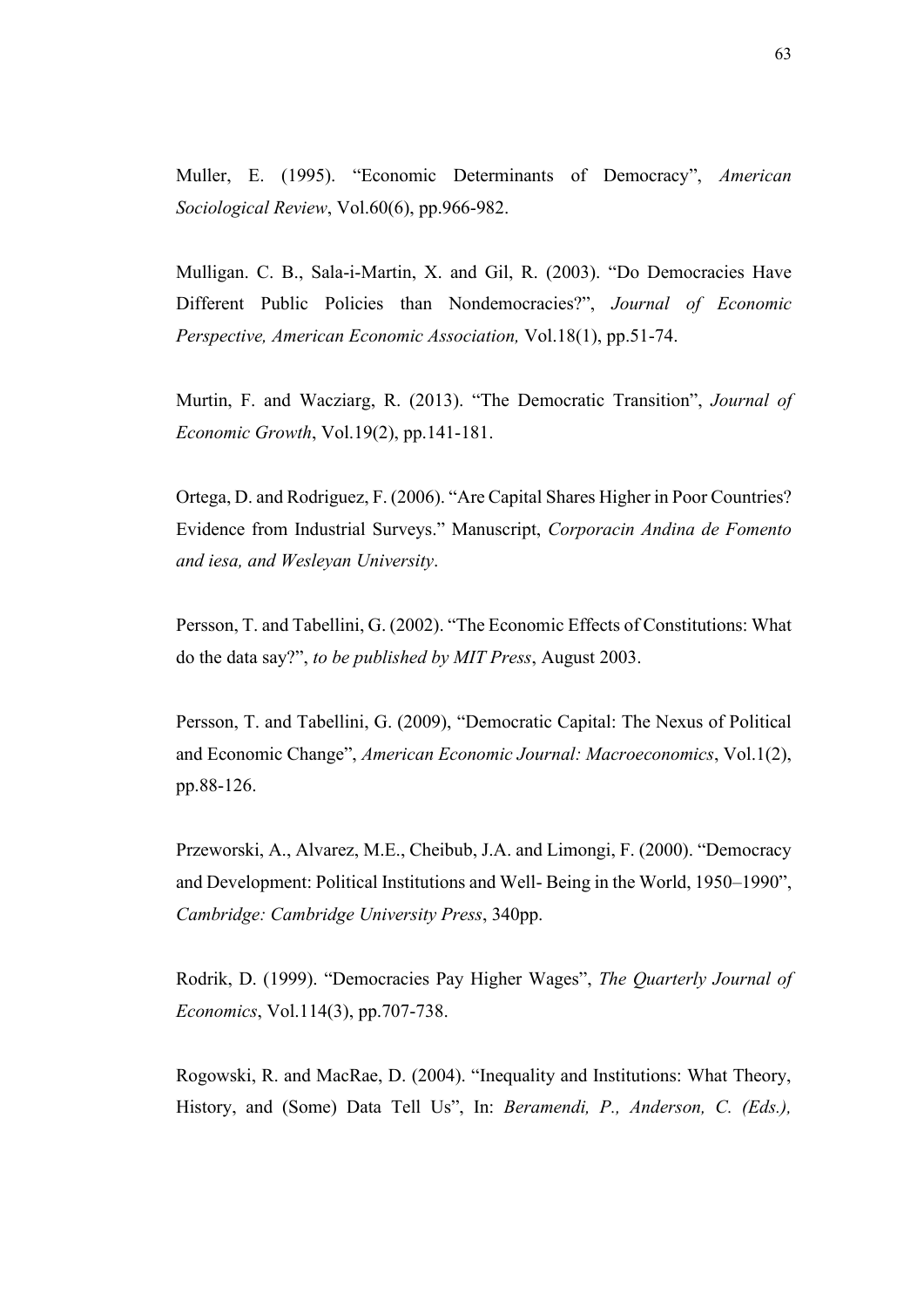*Democracy, Inequality and Representation, Russell Sage Foundation*, New York, pp.354-387.

Reuveny, R. and Li, Q. (2003). "Economic Openness, Democracy, and Income Inequality: An Empirical Analysis", *Comparative Political Studies*, Vol.36(5), pp.575-601.

Ross, M. (2006). "Is Democracy Good for the Poor?", *American Journal of Political Science*, Vol.50(4), pp.860-874.

Rousseau, J.J. (1755). "Discours Sur L'Origine et les Fondements de L'Inégalité Parmi Les Hommes", Paris : *Editions Sociales*, 1971, 304pp.

Rubinson, R., and Quinlan, D. (1977). "Democracy and Social Inequality: A Reanalysis", *American Sociological Review*, Vol.42(4), pp.611-623.

Simpson, M. (1990). "Political Rights and Income Inequality: A Cross-National Test", *American Sociological Review*, Vol.55(5), pp.682-693.

Sirowy, L. and Inkeles, A. (1990). "The Effects of Democracy on Economic Growth and Inequality: A review", *Studies in Comparative International Development,* Vol.25(1), pp.126-157.

Stack, S. (1980). "The Political Economy of Income Inequality: A Comparative Analysis", *Canadian Journal of Political Science*, Vol.13(2), pp.273-286.

Stigler, G.J. (1970). "Director's Law of Public Income Redistribution", *Journal of Law Economics*, Vol.13, pp.1–10.

Ticchi, D. and Vindigni, A. (2009). "Endogenous Constitutions", *The Economic Journal*, Vol.120, pp.1-39.